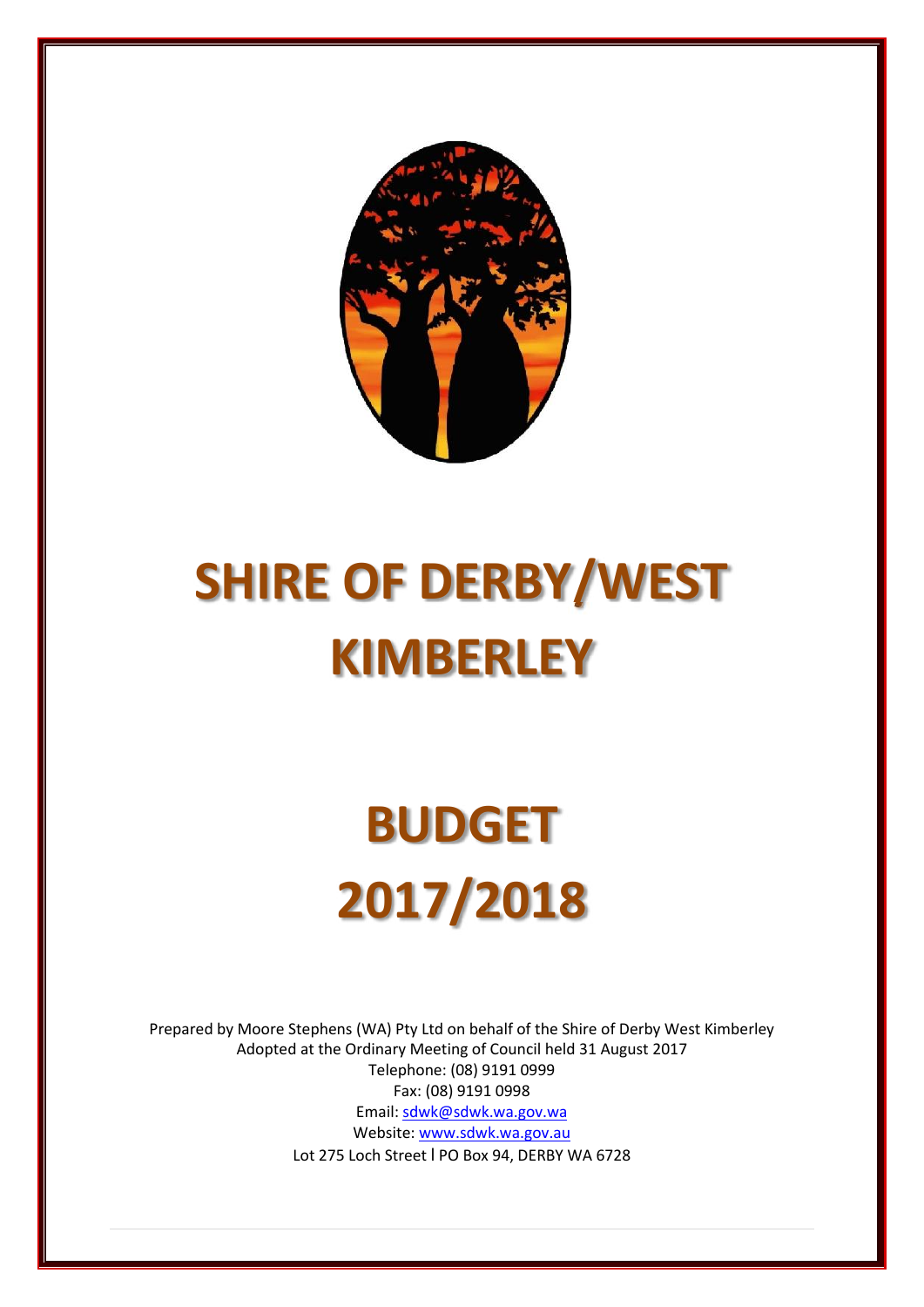# **SHIRE PRESIDENT AND ELECTED MEMBERS**

| <b>Name</b>             | <b>Position</b>               | <b>Term Expiry</b> |
|-------------------------|-------------------------------|--------------------|
| Cr Elsia Archer OAM, JP | <b>Shire President</b>        | October 2017       |
| Cr Paul White           | <b>Deputy Shire President</b> | October 2019       |
| Cr Peter Coggins        | Councillor                    | October 2019       |
| Cr Chris Kloss          | Councillor                    | October 2017       |
| Cr Annette Kogolo       | Councillor                    | October 2017       |
| Cr Peter McCumstie      | Councillor                    | October 2019       |
| Cr Iris Prouse          | Councillor                    | October 2019       |
| Cr Andrew Twaddle       | Councillor                    | October 2017       |
| Vacant                  | Councillor                    | October 2019       |

# **EXECUTIVE STAFF**

| <b>Chief Executive Officer</b>              | Mr Stephen Gash                 |
|---------------------------------------------|---------------------------------|
| Director Corporate and Community Services   | <sup>'</sup> Mr Martin Cuthbert |
| Director Technical and Development Services | Mr Wayne Neate                  |

# **BUDGET STATEMENT**

We hereby certify that Council at its Ordinary Meeting held Thursday 31 August 2017 adopted the 2017/2018 Budget for the Shire of Derby/West Kimberley.

Stephen Good

Stephen Gash Elsia Archer OAM, JP **CHIEF EXECUTIVE OFFICER SHIRE PRESIDENT**

Elsia Arch

**SHIRE OF DERBY/WEST KIMBERLEY SHIRE OF DERBY/WEST KIMBERLEY**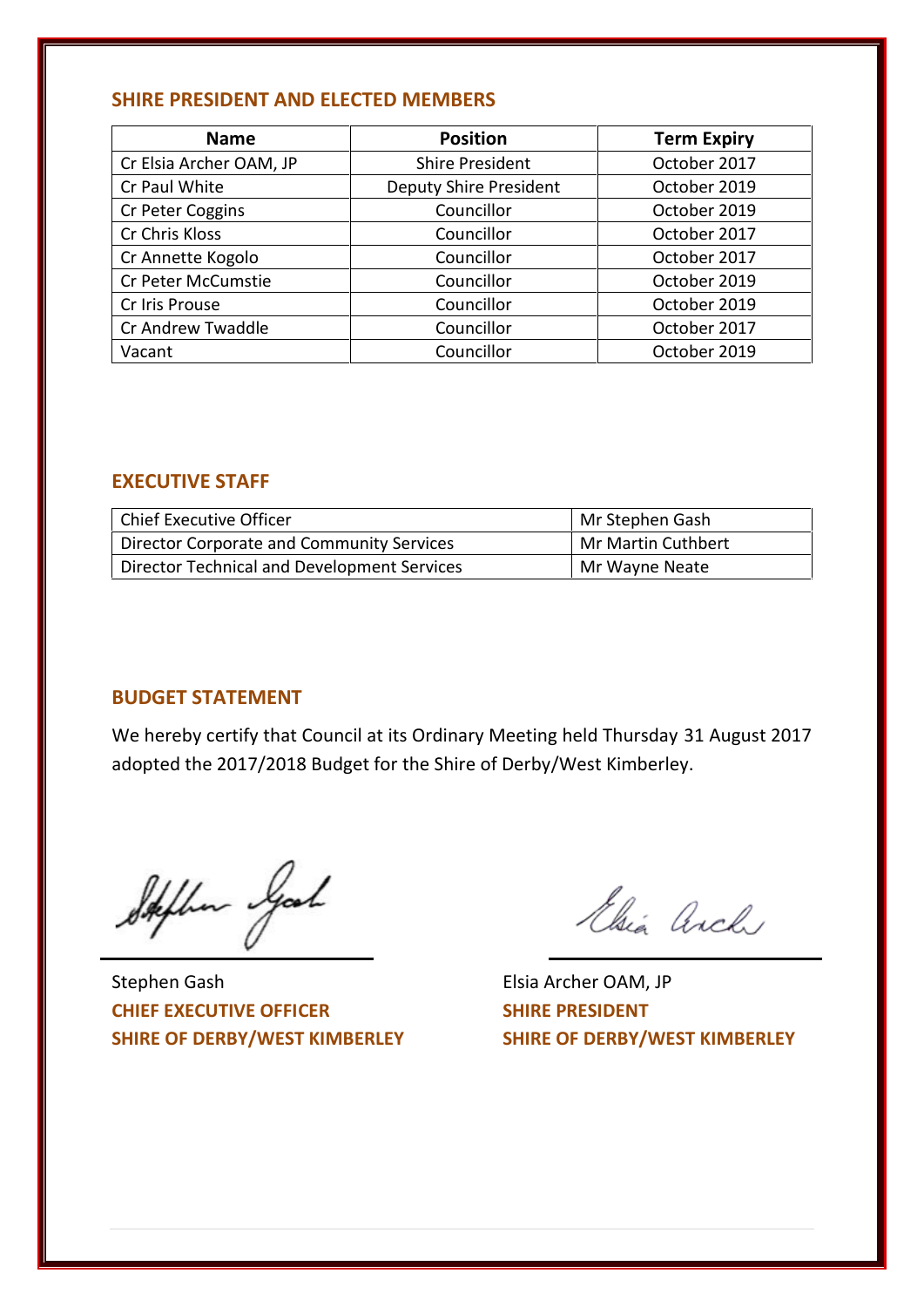# **SHIRE OF DERBY/WEST KIMBERLEY**

# **2017/2018 BUDGET**

# **TABLE OF CONTENTS**

| <b>Budget Overview</b>                                   |                |
|----------------------------------------------------------|----------------|
| <b>Executive Summary</b>                                 | $\mathbf{1}$   |
| Expenditure                                              | $\overline{2}$ |
| Revenue                                                  | 4              |
| Rates                                                    | 5              |
| Conclusion                                               | 6              |
| <b>Statutory Statements</b>                              |                |
| Statement of Comprehensive Income by Nature or Type      | 7              |
| Statement of Comprehensive Income by Program             | 8              |
| <b>Statement of Cashflows</b>                            | 9              |
| <b>Rate Setting Statement</b>                            | 10             |
| <b>Statutory Notes To and Forming Part of the Budget</b> |                |
| <b>Significant Accounting Policies</b>                   | 11             |
| <b>Revenues and Expenses</b>                             | 23             |
| Notes to the Statement of Cashflows                      | 26             |
| <b>Net Current Assets</b>                                | 27             |
| <b>Acquisition of Assets</b>                             | 28             |
| Disposal of Assets                                       | 29             |
| <b>Borrowings</b>                                        | 30             |
| Rating Information                                       | 32             |
| <b>Cash Backed Reserves</b>                              | 34             |
| <b>Interest Charges and Instalments</b>                  | 36             |
| Discounts, Waivers and Concessions                       | 37             |
| <b>Fees and Charges Revenue</b>                          | 38             |
| <b>Grant Revenue</b>                                     | 38             |
| <b>Elected Members Remuneration</b>                      | 39             |
| <b>Trust Funds</b>                                       | 39             |
| Major Land Transactions and Trading Undertakings         | 40             |
| <b>Fees and Charges</b>                                  |                |
| Schedule of Fees and Charges                             | 41             |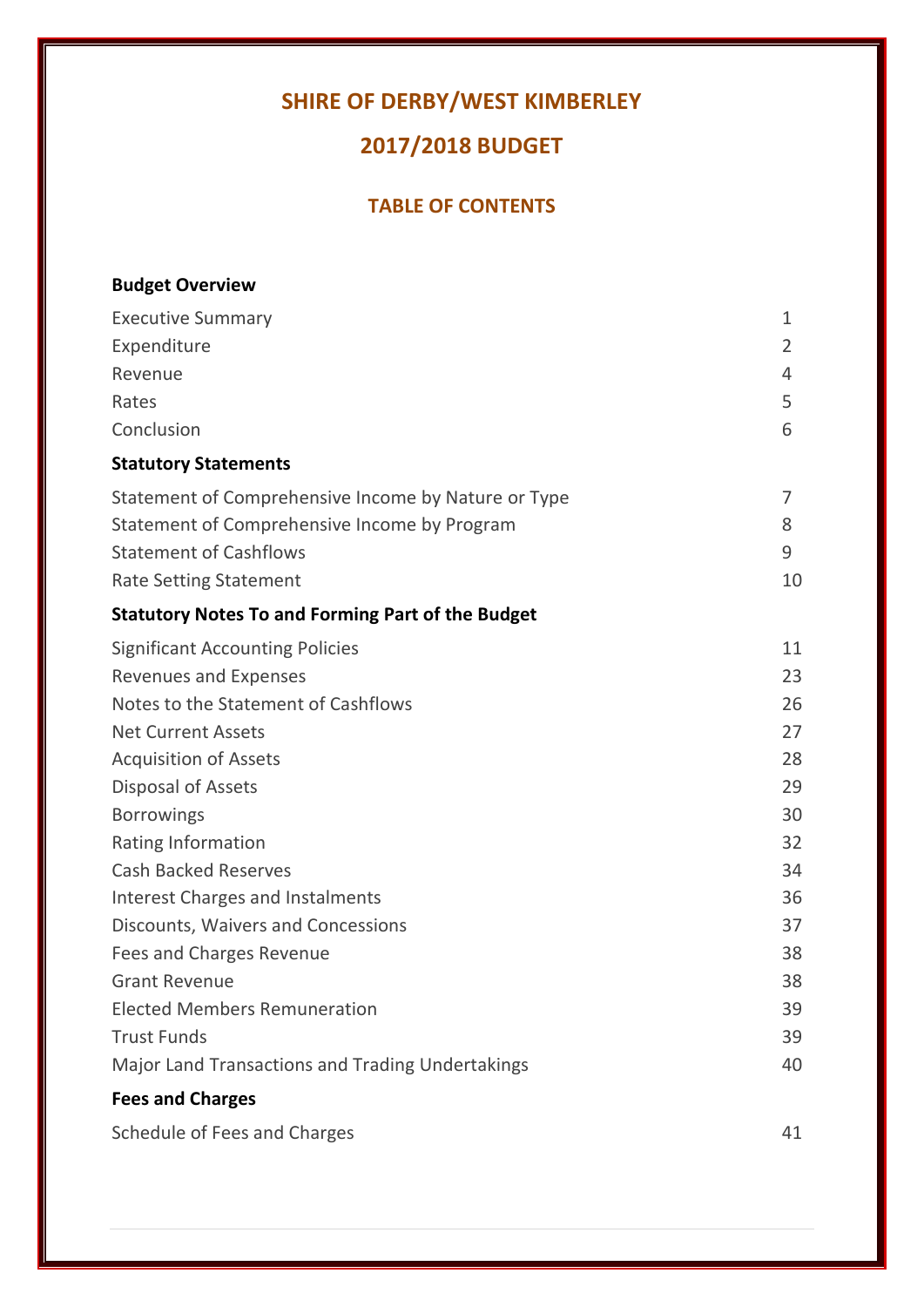# **BUDGET OVERVIEW**

The 2017/2018 Budget continues a period of consolidation as the Shire responds to external economic forces and the impact of the mining decline. The budget provides the ability to maintain services while pursuing operational cost efficiencies and still completing some major renewal works flagged last year at the Port and Airports.

The need to review operations comes from exposure of Shire revenue to the reduction in mining activity, with direct impact on mining rates, port and airport revenues. Financial Assistance Grants (FAG's) which comprise approximately 23% of operating revenue have reached a plateau for the next few years, or may even decrease. Opportunities for external funding from Federal and State programs remain constrained due to budget pressure and will continue to have an impact on Shire services. The Shire will continue to monitor and maximise those grant opportunities when they present. The Shire of Derby West Kimberley 2017/2018 Budget continues to be influenced by the prevailing economic environment with sustained low growth, low inflation and low interest rates.

This report attempts to give a broad overview of what is being proposed, as well as providing certain details concerning various items that have arisen in the preparation and final compilation of this Budget. The Community Strategic Plan, Corporate Business Plan and Long Term Financial Plan which all inform the Budget will be comprehensively reviewed during the 2017/2018 financial year and will include extensive community consultation.

# **INTEGRATED PLANNING FRAMEWORK**

The Shire's Integrated Planning Framework guides the organisation to deliver accountable and measurable linkages between community aspirations, financial capacity and practical service delivery. The Shire's Strategic Community Plan outlines the vision, objectives and priorities of the Shire of Derby/West Kimberley and its community, while the Corporate Business Plan translates the Shire's strategic direction and priorities into an operational delivery program. Several key strategies, including the Long Term Financial Plan, also feed into this planning approach to inform the resourcing requirements of the Shire. The Annual Budget has been informed by this strategic planning process.

# **REPLACEMENT OF EXISTING ASSETS**

Emphasis needs to continue to be placed on the replacement of existing assets, before the establishment of any major new assets; however attempts have been made to accommodate new construction and repair replacement. A "whole of life" approach for assets needs to be pursued.

t Strategy<br>bcated to<br>1 | P a g e Road maintenance and renewal is being guided by a Road Asset Management Strategy to better align expenditure to need, and allow further monies to be allocated to address rectification works on the gravel road network.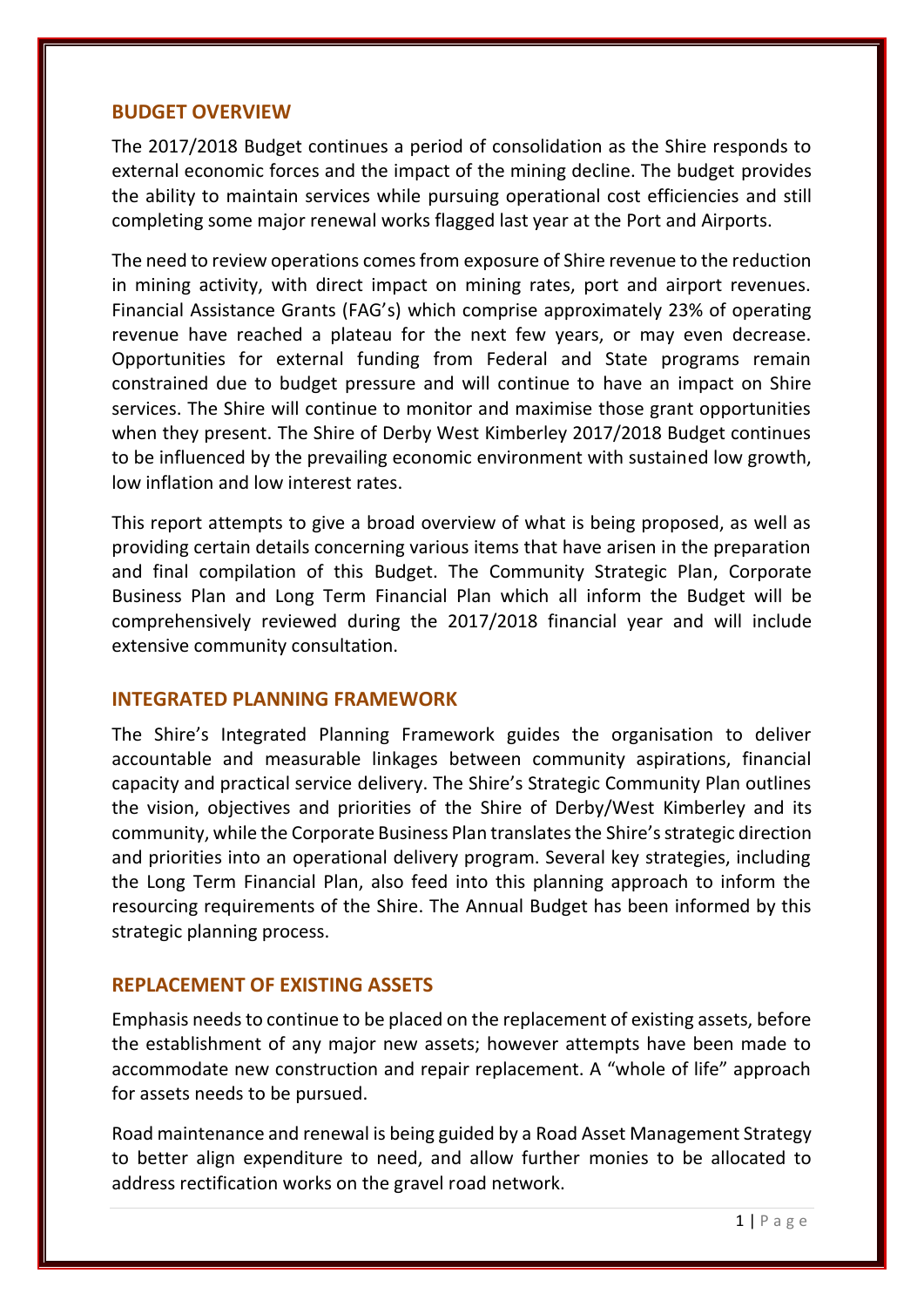# **LOAN BORROWINGS AND DEBT SERVICING RATIO**

The Shire of Derby/West Kimberley is proposing three new borrowings during the 2017/2018 financial year. The new loans proposed are:

- **53,194,100 for Derby Airport Infrastructure**
- **5396,000 for Fitzroy Crossing Airport Infrastructure**
- \$2,121,100 for Derby Wharf Infrastructure

Details of existing and new borrowings are described in the Notes To and Forming Part of the Budget at Note 7.

# **EXPENDITURE**

Expenditure is categorised into Operating and Capital and these are described further below.

# **OPERATING EXPENDITURE**

Operating Expenditure including depreciation totals \$26.1 million as shown below. Key movements generally reflect the Shire ensuring that it has the resources and capacity to deliver the services, facilities and works the community have identified as priorities in the Strategic Community Plan.

The Shire will continue to work hard to contain cost pressures in labour, materials and external contractors. There will be a focus on multiskilling staff to add flexibility to respond to growth opportunities, such as port/airport activity in an incremental manner.

| <b>Operating Expenditure</b>       | 2016/2017<br><b>Forecast</b> | 2016/2017<br><b>Budget</b> | 2017/2018<br><b>Budget</b> |
|------------------------------------|------------------------------|----------------------------|----------------------------|
| <b>Employee Costs</b>              | 7,100,925                    | 7,255,300                  | 6,826,400                  |
| <b>Materials and Contracts</b>     | 8,754,241                    | 9,554,600                  | 7,801,300                  |
| <b>Utility Charges</b>             | 820,547                      | 1,092,900                  | 847,700                    |
| Depreciation on Non-Current Assets | 9,054,300                    | 7,386,600                  | 9,062,900                  |
| <b>Interest Expenses</b>           | 121,103                      | 123,900                    | 181,499                    |
| <b>Insurance Expenses</b>          | 903,391                      | 793,500                    | 839,400                    |
| Other Expenditure                  | 897,401                      | 544,800                    | 545,701                    |
| <b>Total Operating Expenditure</b> | 27,651,908                   | 26,751,600                 | 26,104,900                 |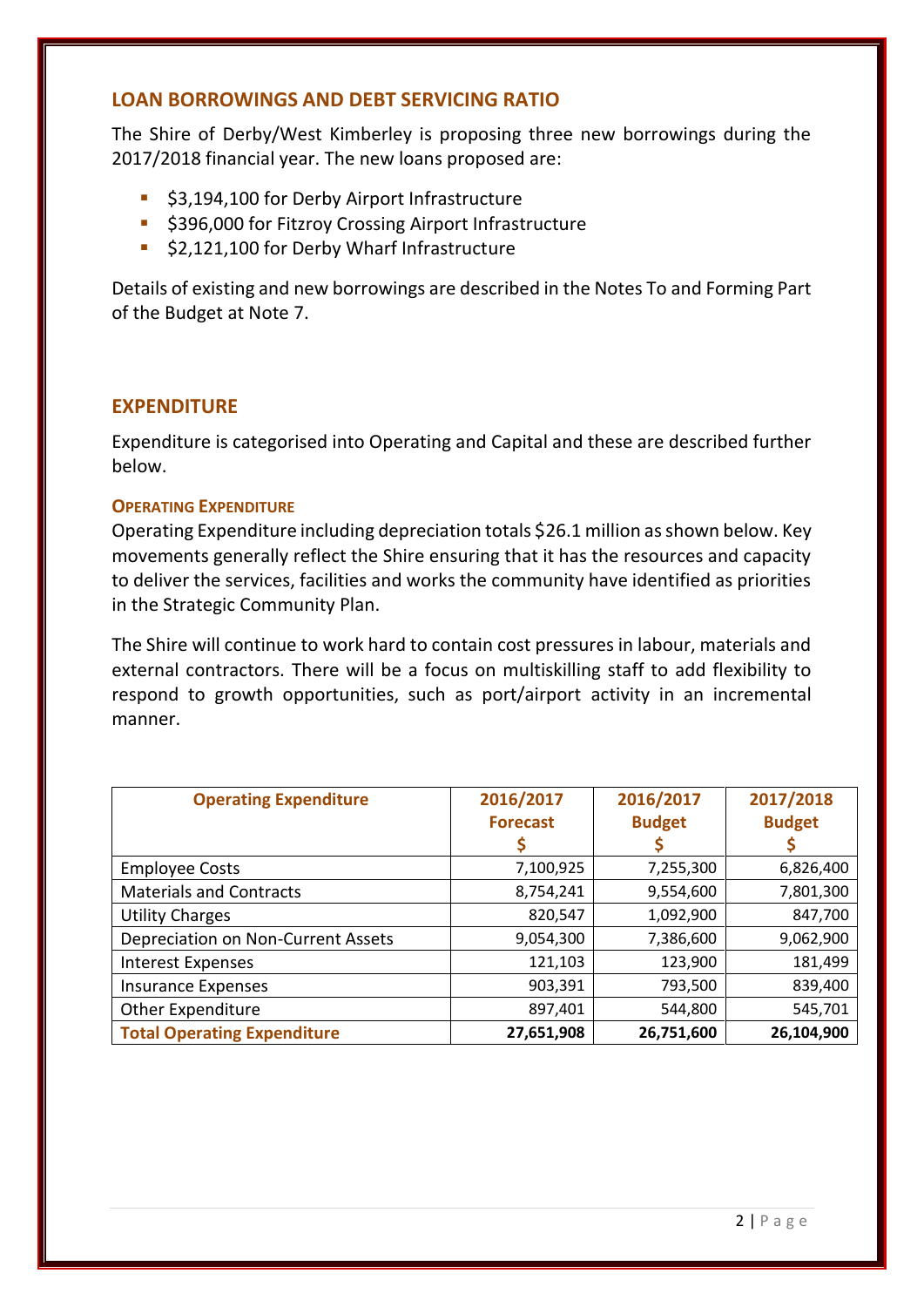# **CAPITAL EXPENDITURE**

Capital Expenditure totals \$25.367 million, the most significant component of which is the Infrastructure Works Program. Capital Expenditure is as follows:

| <b>Capital Expenditure</b>                           | 2017/2018<br><b>Budget</b><br>\$ |
|------------------------------------------------------|----------------------------------|
| <b>Property, Plant and Equipment</b>                 |                                  |
| Land and Buildings                                   | 912,000                          |
| Furniture and Equipment                              | 0                                |
| Plant and Equipment                                  | 536,000                          |
| <b>Sub-Total Capital Projects</b>                    | 1,448,000                        |
| <b>Infrastructure</b>                                |                                  |
| Roads                                                | 12,868,000                       |
| Footpaths<br>$\overline{\phantom{a}}$                | 120,000                          |
| Drainage<br>$\overline{\phantom{a}}$                 | 75,000                           |
| Land, Parks and Reserves<br>$\overline{\phantom{a}}$ | 210,600                          |
| Airports                                             | 8,733,000                        |
| Wharf                                                | 1,983,200                        |
| <b>Sub-Total Capital Projects</b>                    | 23,919,900                       |
| <b>Total Capital Expenditure</b>                     | 25,367,900                       |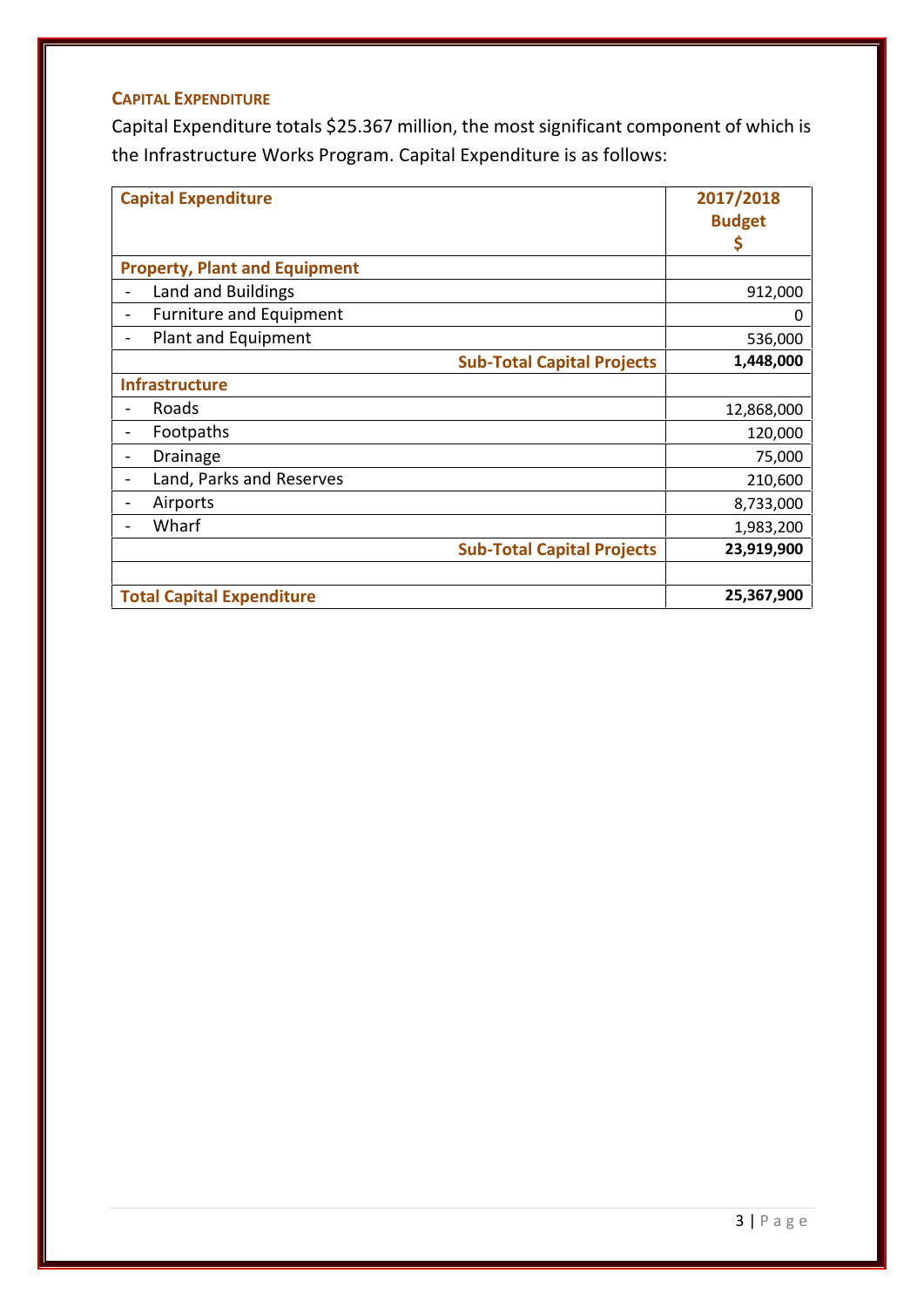# **REVENUE**

Revenue is categorised into Operating and Capital.

# **OPERATING REVENUE**

Operating Revenue including profit on disposal of assets totals \$15.2 million as shown below. Key elements include:

- Rates income from a 1.7% increase including an increase in minimums from \$940 to \$956
- Increase in refuse collection charges for the 2017/2018 financial year
- Fees and Charges reflecting the costs of providing the service and comparison to market rates
- It should be noted that \$2,235,565 of the Financial Assistance Grants allocated for 2017/2018 were advanced in 2016/2017 and therefore only 50% of the grant is shown as revenue in the 2017/2018 budget below

| <b>Operating Revenue</b>                  | 2016/2017<br><b>Forecast</b> | 2016/2017<br><b>Budget</b> | 2017/2018<br><b>Budget</b> |
|-------------------------------------------|------------------------------|----------------------------|----------------------------|
| Rates                                     | 6,788,300                    | 6,768,800                  | 6,779,800                  |
| <b>Operating Grants and Contributions</b> | 9,392,100                    | 6,452,500                  | 3,903,700                  |
| Fees and Charges                          | 2,583,800                    | 3,421,200                  | 3,307,600                  |
| <b>Interest Earnings</b>                  | 416,500                      | 312,000                    | 364,200                    |
| Other Revenue                             | 1,722,600                    | 1,977,700                  | 861,000                    |
| <b>Total Operating Revenue</b>            | 20,903,300                   | 18,932,200                 | 15,216,300                 |

# **CAPITAL REVENUE**

Capital Revenue representing revenues directly related to the creation of capital assets totals \$18.274 million as shown below.

Key elements include:

- \$200,000 Lotterywest grant towards a new playspace in Fitzroy Crossing
- \$592,000 in grants for the CCTV projects
- \$681,000 Regional Road Group funds for road construction
- \$436,000 Roads to Recovery funds for road construction
- \$88,000 MRWA Black Spot funds for road construction
- \$371,000 for Aboriginal access roads
- \$10,000,000 WANDRRA funds for reinstatement of flood damaged roads
- \$5,456,000 grant funds for upgrade works at the Derby Airport
- \$200,000 RADS funding for lighting upgrades at the Fitzroy Crossing Airport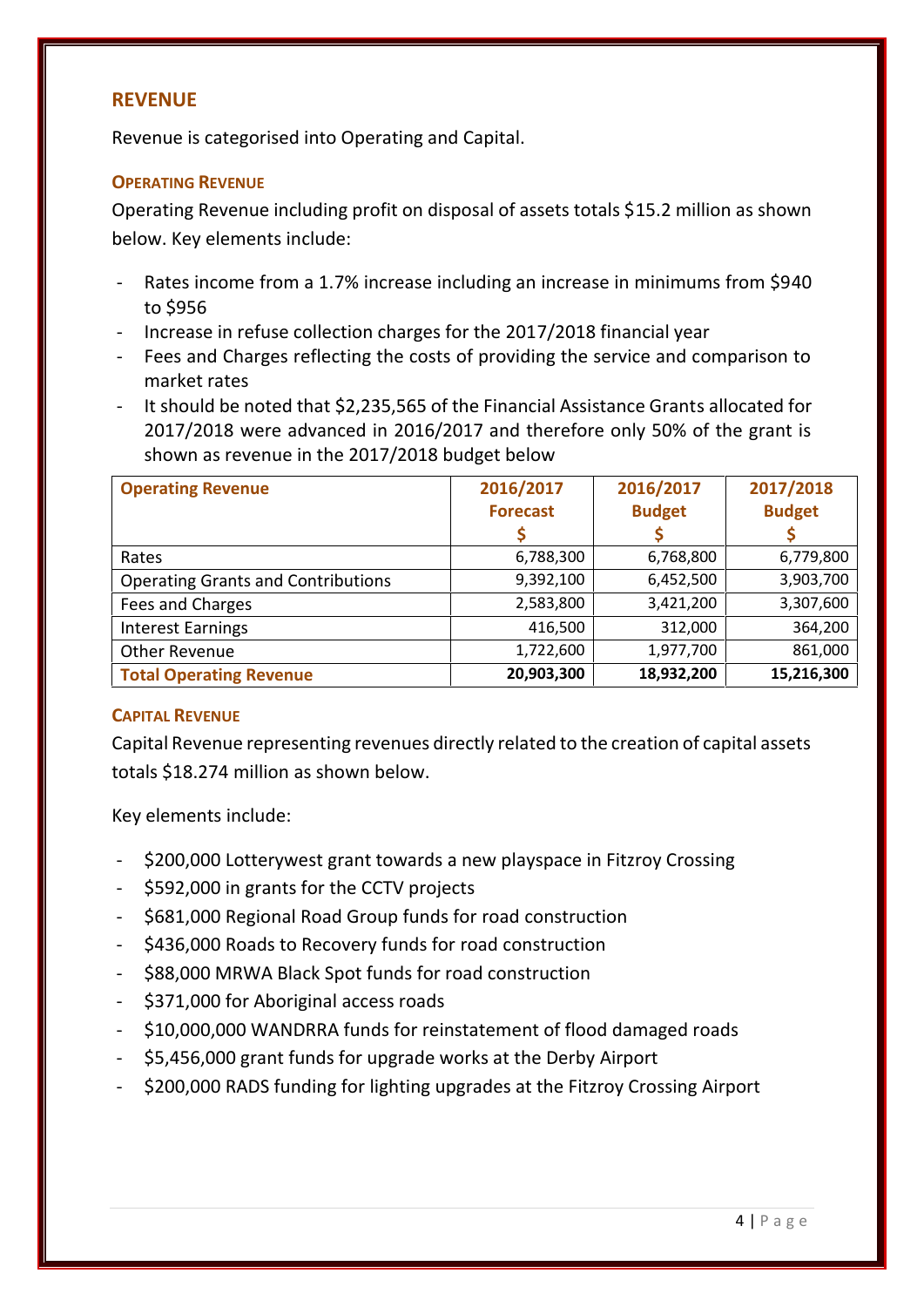| <b>Capital Revenue</b>              | 2016/2017<br><b>Forecast</b> | 2016/2017<br><b>Budget</b> | 2017/2018<br><b>Budget</b> |
|-------------------------------------|------------------------------|----------------------------|----------------------------|
| <b>Capital Grants and Subsidies</b> | 2,673,700                    | 2,610,300                  | 18,274,800                 |
| New Loans                           | 0                            | 7,000,000                  | 5,711,200                  |
| Sale of Assets                      | 13,000                       | 212,000                    | 605,000                    |
| <b>Transfer from Reserves</b>       | 1,200,791                    | 1,230,600                  | 4,338,437                  |
| <b>Total Capital Revenue</b>        | 3,887,491                    | 11,052,900                 | 28,929,437                 |

# **RATES**

The rate levels included in the budget are the same as per those adopted "In Principle" by Council at its ordinary meeting of Council held 29 June 2017. The yield from GRV properties is proposed to increase by 1.7% with the UV rate in the dollar proposed to increase by 1.7% giving an overall yield increase in line with general price increases to ensure the same level of services can be provided to our community.

It should be remembered that there will be variations in valuations, and therefore certain ratepayers will have fluctuations higher or lower than the average increase where this situation occurs. The proposed minimum rate for the new financial year is \$956.00 pa which is in line with the general GRV proposed rate increase.

Offsetting the above rate increase is a proposed 2% discount on rates, where rates, charges, and arrears are all paid by the due date.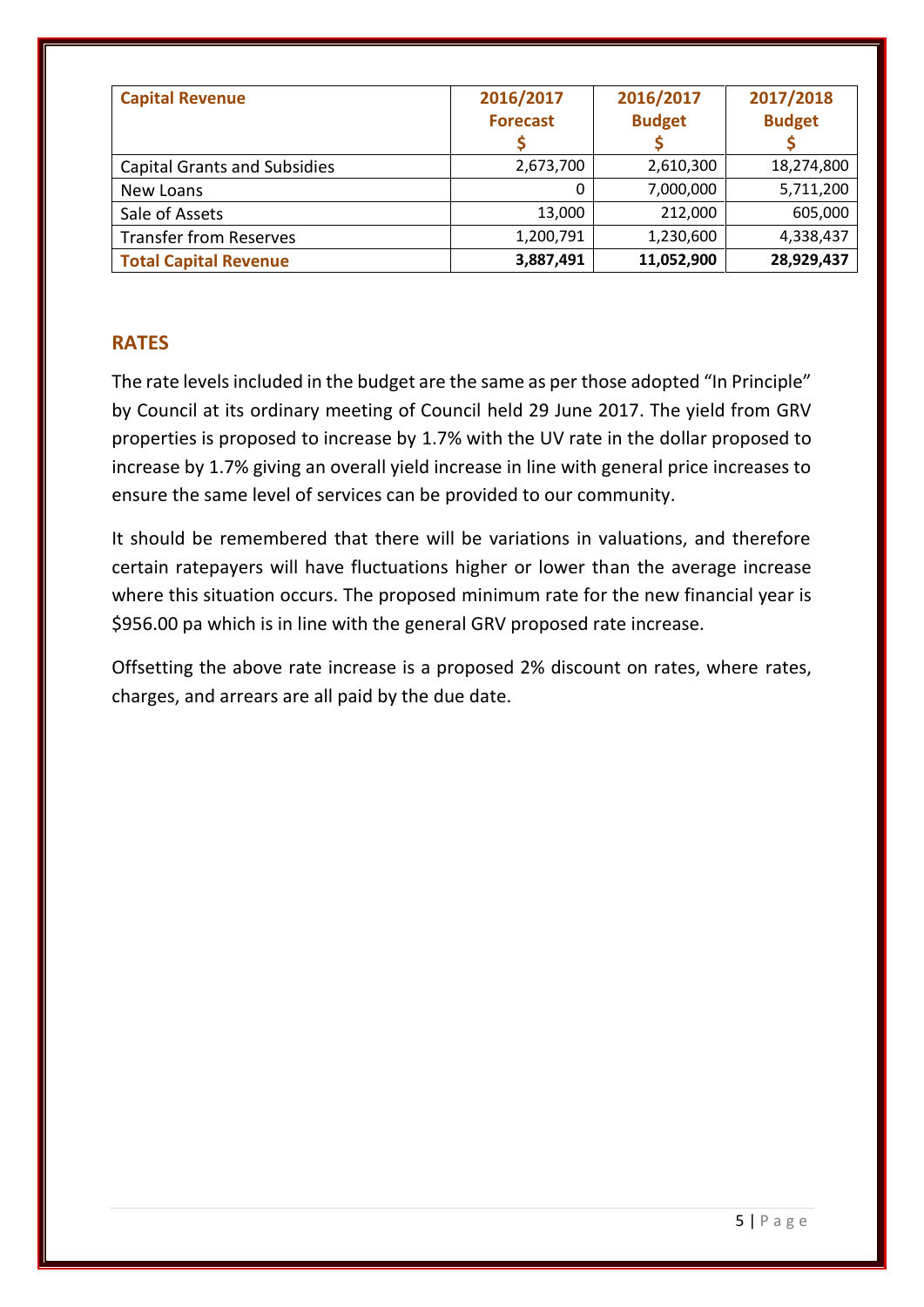# **CONCLUSION**

The 2017/2018 Budget has been developed in a very challenging economic climate. Despite this it continues to deliver on the community's expectations while reflecting the prudence and financial responsibility demanded by the economic conditions. It has been guided by the Shire of Derby/West Kimberley's Long Term Financial Plan and Corporate Business Plan to ensure that it is achievable and sustainable while maintaining alignment to the Strategic Community Plan to ensure the Shire is delivering on the vision of "A friendly and diverse place with awesome opportunities".

Stephen Good

Stephen Gash Martin Cuthbert

**CHIEF EXECUTIVE OFFICER DIRECTOR CORPORATE** AND **COMMUNITY SERVICES**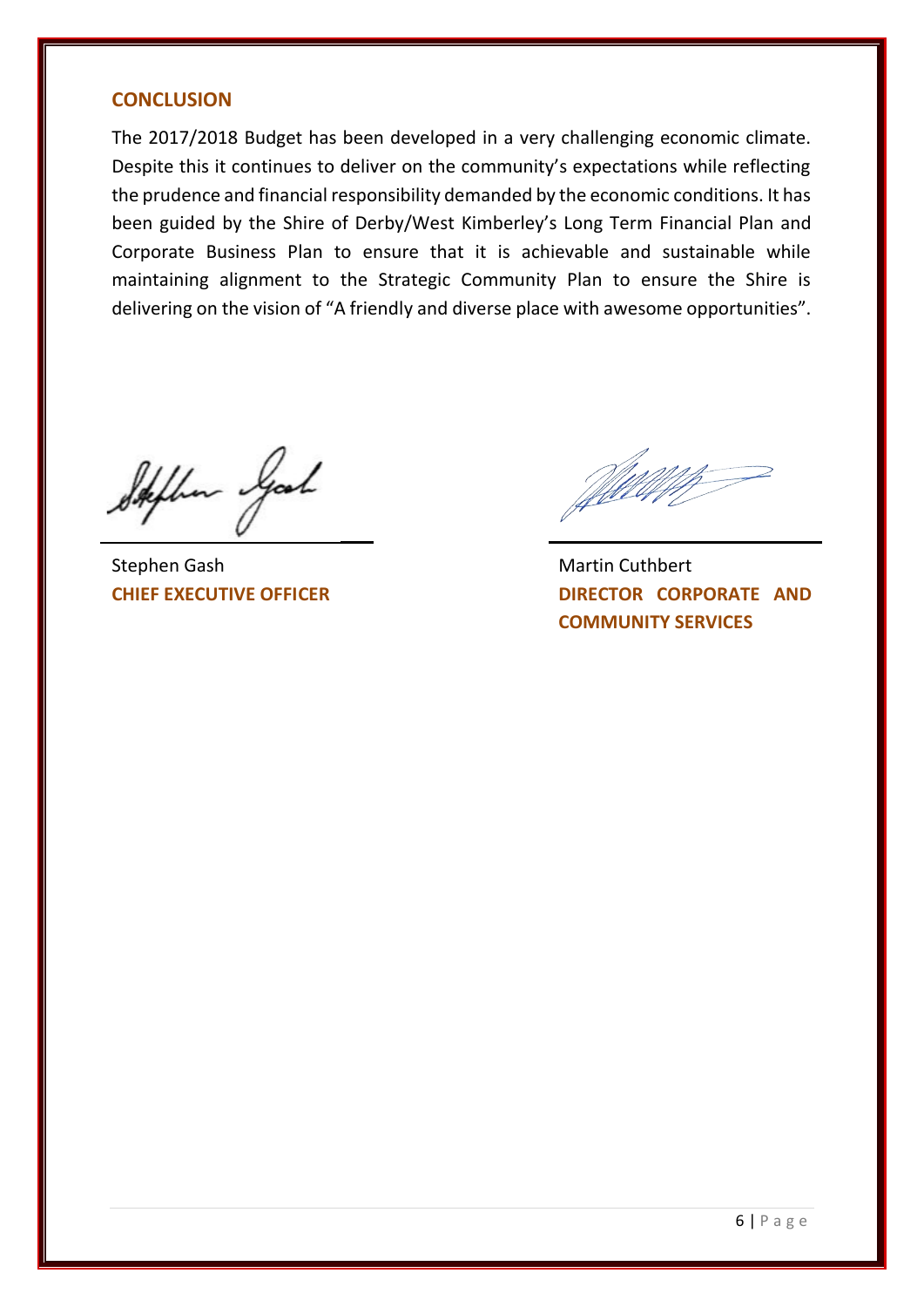#### **SHIRE OF DERBY/WEST KIMBERLEY STATEMENT OF COMPREHENSIVE INCOME** *BY NATURE OR TYPE* **FOR THE YEAR ENDED 30 JUNE 2018**

|                                                   | <b>NOTE</b> | 2017/18<br><b>Budget</b><br>\$ | 2016/17<br><b>Actual</b><br>\$ | 2016/17<br><b>Budget</b><br>\$ |
|---------------------------------------------------|-------------|--------------------------------|--------------------------------|--------------------------------|
| <b>Revenue</b>                                    |             |                                |                                |                                |
| Rates                                             | 8           | 6,779,800                      | 6,788,300                      | 6,768,800                      |
| Operating Grants, Subsidies and Contributions     | 15          | 3,903,700                      | 9,392,100                      | 6,452,500                      |
| Fees and Charges                                  | 14          | 3,307,600                      | 2,583,800                      | 3,421,200                      |
| <b>Interest Earnings</b>                          | 2(a)        | 364,200                        | 416,500                        | 312,000                        |
| <b>Other Revenue</b>                              | 2(a)        | 861,000                        | 1,722,600                      | 1,971,300                      |
|                                                   |             | 15,216,300                     | 20,903,300                     | 18,925,800                     |
| <b>Expenses</b>                                   |             |                                |                                |                                |
| <b>Employee Costs</b>                             |             | (6,826,400)                    | (7, 100, 925)                  | (7, 255, 300)                  |
| <b>Materials and Contracts</b>                    |             | (7,801,300)                    | (8,754,241)                    | (9,554,600)                    |
| <b>Utility Charges</b>                            |             | (847,700)                      | (820, 547)                     | (1,092,900)                    |
| Depreciation on Non-Current Assets                | 2(a)        | (9,062,900)                    | (9,054,300)                    | (7,386,600)                    |
| <b>Interest Expenses</b>                          | 2(a)        | (181, 499)                     | (121, 103)                     | (123,900)                      |
| <b>Insurance Expenses</b>                         |             | (839, 400)                     | (903, 391)                     | (793, 500)                     |
| <b>Other Expenditure</b>                          |             | (545, 701)                     | (897, 401)                     | (544, 800)                     |
|                                                   |             | (26, 104, 900)                 | (27, 651, 908)                 | (26, 751, 600)                 |
|                                                   |             | (10,888,600)                   | (6,748,608)                    | (7,825,800)                    |
| Non-Operating Grants, Subsidies and Contributions | 15          | 18,274,800                     | 2,673,700                      |                                |
|                                                   |             |                                |                                | 2,610,300                      |
| Profit on Asset Disposals                         | 6           | 0                              | 6,400<br>(11,400)              | 0<br>O                         |
| Loss on Asset Disposals                           | 6           | 0                              |                                |                                |
| <b>Net Result</b>                                 |             | 7,386,200                      | (4,079,908)                    | (5,215,500)                    |
| <b>Total Comprehensive Income</b>                 |             | 7,386,200                      | (4,079,908)                    | (5,215,500)                    |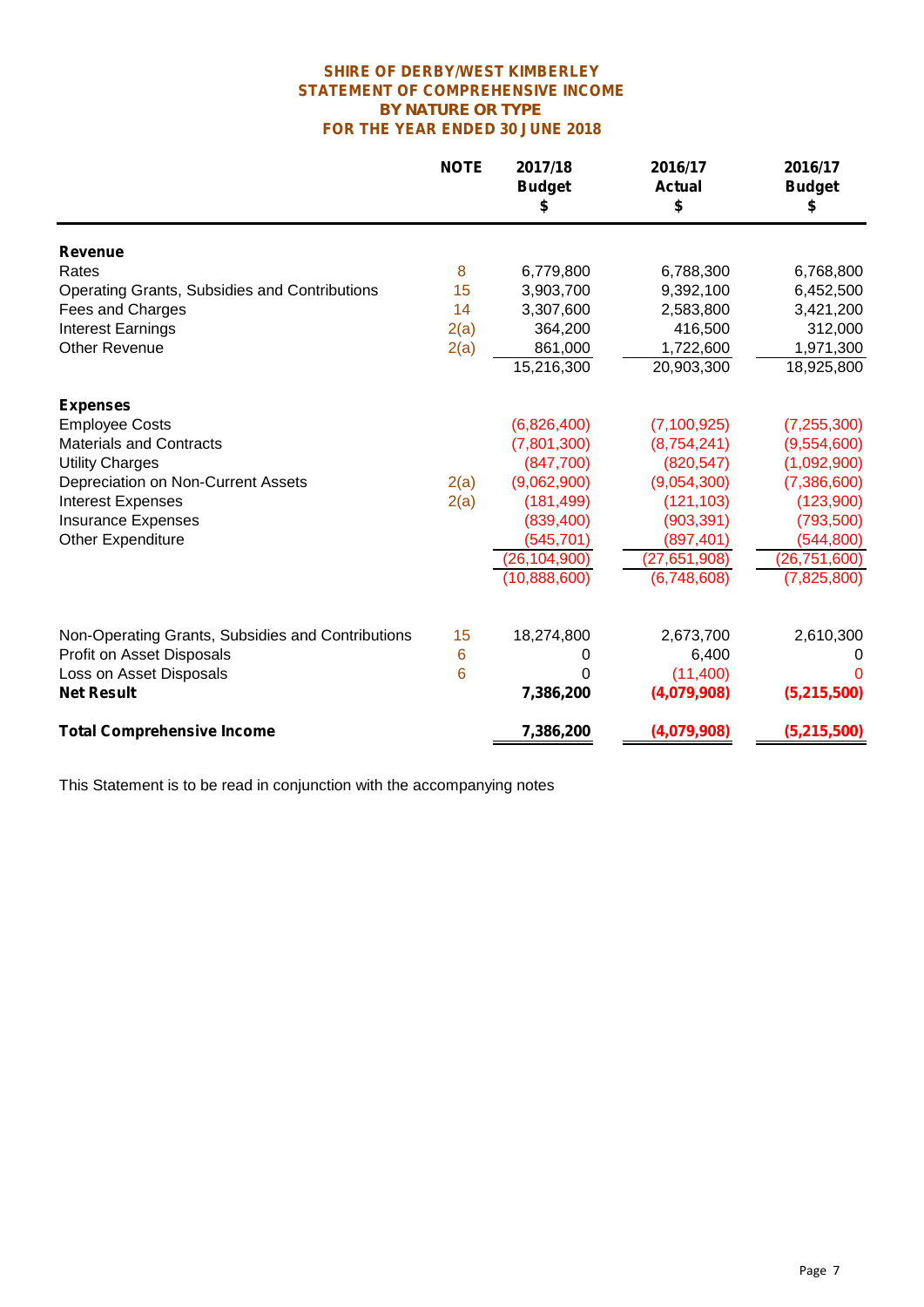#### *BY PROGRAM* **FOR THE YEAR ENDED 30 JUNE 2018 SHIRE OF DERBY/WEST KIMBERLEY STATEMENT OF COMPREHENSIVE INCOME**

|                                                            | <b>NOTE</b> | 2017/18<br><b>Budget</b><br>\$ | 2016/17<br><b>Actual</b><br>\$ | 2016/17<br><b>Budget</b><br>\$ |
|------------------------------------------------------------|-------------|--------------------------------|--------------------------------|--------------------------------|
| Revenue (refer notes 1,2,8,10 to 15)                       |             |                                |                                |                                |
| Governance                                                 |             | 99,000                         | 109,900                        | 720,300                        |
| <b>General Purpose Funding</b>                             |             | 9,433,100                      | 13,677,100                     | 11,393,800                     |
| Law, Order, Public Safety                                  |             | 65,800                         | 66,000                         | 39,100                         |
| Health                                                     |             | 557,300                        | 532,200                        | 550,200                        |
| <b>Education and Welfare</b>                               |             | 430,800                        | 559,500                        | 416,500                        |
| Housing                                                    |             | 19,100                         | 18,500                         | 39,800                         |
| <b>Community Amenities</b>                                 |             | 1,807,500                      | 1,761,500                      | 1,923,500                      |
| <b>Recreation and Culture</b>                              |             | 424,000                        | 714,000                        | 466,100                        |
| Transport                                                  |             | 1,818,400                      | 2,852,700                      | 2,994,800                      |
| <b>Economic Services</b>                                   |             | 282,300                        | 257,500                        | 285,900                        |
|                                                            |             |                                |                                | 95,800                         |
| <b>Other Property and Services</b>                         |             | 279,000<br>15,216,300          | 354,400                        | 18,925,800                     |
|                                                            |             |                                | 20,903,300                     |                                |
| Expenses excluding Finance Costs (refer notes 1, 2 and 16) |             |                                |                                |                                |
| Governance                                                 |             | (388,900)                      | (738,000)                      | (2,010,100)                    |
| <b>General Purpose Funding</b>                             |             | (1,658,400)                    | (1,280,000)                    | (329, 100)                     |
| Law, Order, Public Safety                                  |             | (466, 700)                     | (398, 700)                     | (418,600)                      |
| Health                                                     |             | (1,064,000)                    | (734, 300)                     | (917,900)                      |
| <b>Education and Welfare</b>                               |             | (911, 300)                     | (735, 400)                     | (733, 400)                     |
| Housing                                                    |             | (175, 574)                     | (225, 177)                     | (241, 800)                     |
| <b>Community Amenities</b>                                 |             | (4,084,300)                    | (4,055,800)                    | (3,762,100)                    |
| <b>Recreation and Culture</b>                              |             | (4,202,800)                    | (4,253,490)                    | (4,694,700)                    |
| Transport                                                  |             | (10, 507, 055)                 | (12, 219, 219)                 | (11, 542, 500)                 |
| <b>Economic Services</b>                                   |             | (1, 160, 272)                  | (1,205,011)                    | (1, 167, 600)                  |
| <b>Other Property and Services</b>                         |             | (1,304,100)                    | (1,685,708)                    | (809,900)                      |
|                                                            |             | (25, 923, 401)                 | (27, 530, 805)                 | (26, 627, 700)                 |
| Finance Costs (refer notes 2 and 7)                        |             |                                |                                |                                |
| Housing                                                    |             | (70, 226)                      | (74, 323)                      | (78,000)                       |
| <b>Recreation and Culture</b>                              |             | (5,500)                        | (7,010)                        | (4,000)                        |
| Transport                                                  |             | (87, 445)                      | (20, 581)                      | (21,900)                       |
| <b>Economic Services</b>                                   |             | (18, 328)                      | (19, 189)                      | (20,000)                       |
|                                                            |             | (181, 499)                     | (121, 103)                     | (123,900)                      |
|                                                            |             | (10,888,600)                   | (6,748,608)                    | (7,825,800)                    |
| Non-Operating Grants, Subsidies and Contributions          | 15          | 18,274,800                     | 2,673,700                      | 2,610,300                      |
| Profit on Disposal of Assets                               | 6           | 0                              | 6,400                          | 0                              |
| (Loss) on Disposal of Assets                               | 6           | 0                              | (11, 400)                      | 0                              |
|                                                            |             | 18,274,800                     | 2,668,700                      | 2,610,300                      |
| <b>Net Result</b>                                          |             | 7,386,200                      | (4,079,908)                    | (5,215,500)                    |
| <b>Total Comprehensive Income</b>                          |             | 7,386,200                      | (4,079,908)                    | (5,215,500)                    |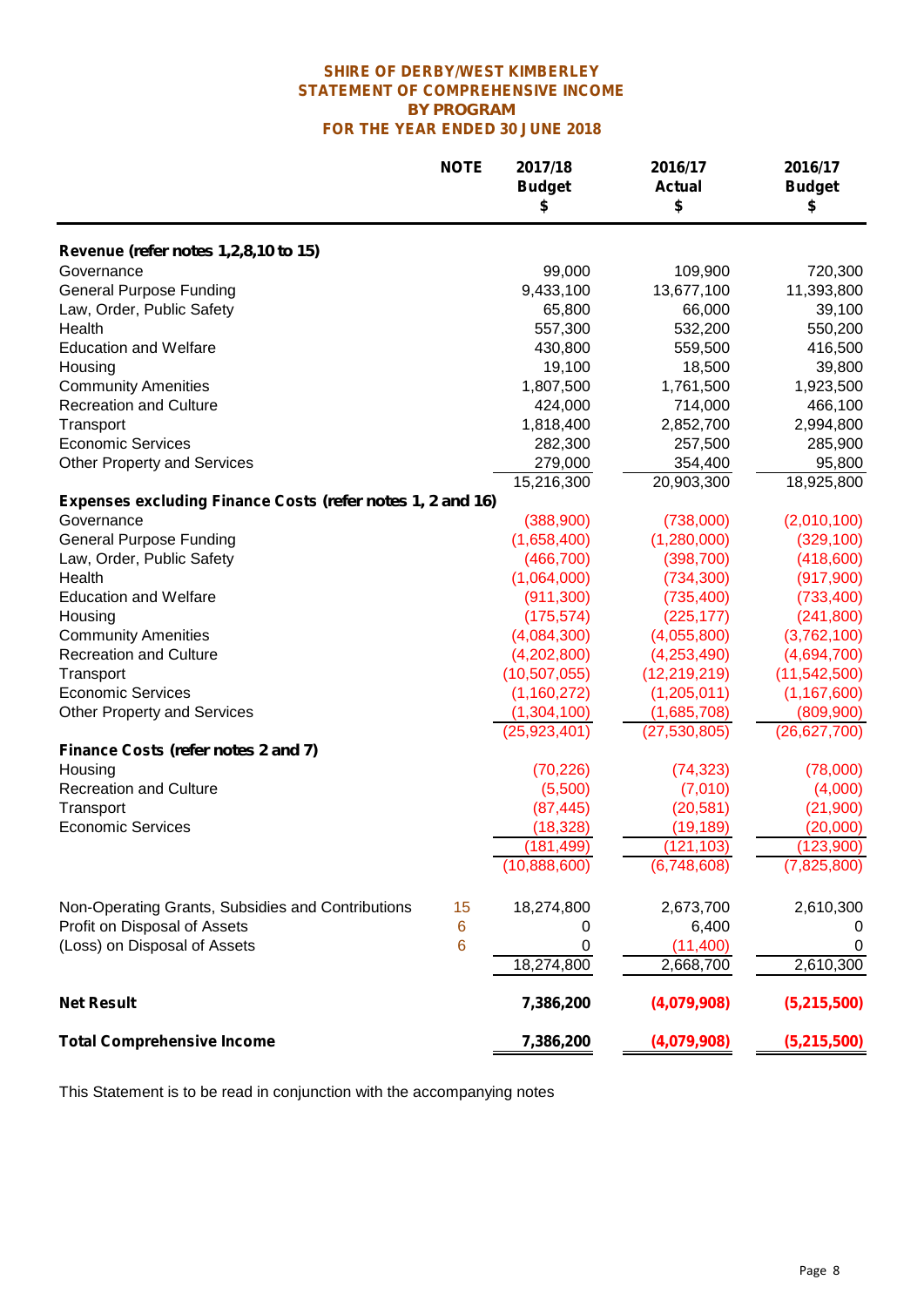#### **SHIRE OF DERBY/WEST KIMBERLEY STATEMENT OF CASH FLOWS FOR THE YEAR ENDED 30 JUNE 2018**

|                                                        | <b>NOTE</b> | 2017/18<br><b>Budget</b><br>\$ | 2016/17<br><b>Actual</b><br>\$ | 2016/17<br><b>Budget</b><br>\$ |
|--------------------------------------------------------|-------------|--------------------------------|--------------------------------|--------------------------------|
| <b>CASH FLOWS FROM OPERATING ACTIVITIES</b>            |             |                                |                                |                                |
| <b>Receipts</b>                                        |             |                                |                                |                                |
| Rates                                                  |             | 7,279,800                      | 6,855,193                      | 6,959,500                      |
| Operating Grants, Subsidies and Contributions          |             | 3,903,700                      | 10,525,766                     | 7,372,800                      |
| Fees and Charges                                       |             | 3,307,600                      | 2,583,800                      | 3,348,100                      |
| <b>Interest Earnings</b>                               |             | 364,200                        | 416,500                        | 312,000                        |
| Goods and Services Tax                                 |             | 160,128                        | 320,636                        | 284,300                        |
| <b>Other Revenue</b>                                   |             | 861,000                        | 1,722,600                      | 1,124,100                      |
|                                                        |             | 15,876,428                     | 22,424,495                     | 19,400,800                     |
| <b>Payments</b>                                        |             |                                |                                |                                |
| <b>Employee Costs</b>                                  |             | (6,826,400)                    | (7,494,571)                    | (7, 280, 200)                  |
| <b>Materials and Contracts</b>                         |             | (8,681,659)                    | (9,385,068)                    | (11,885,200)                   |
| <b>Utility Charges</b>                                 |             | (847,700)                      | (820, 547)                     | (943, 400)                     |
| <b>Interest Expenses</b>                               |             | (181, 499)                     | (1, 182, 457)                  | (127, 800)                     |
| <b>Insurance Expenses</b>                              |             | (839, 400)                     | (903, 391)                     | (797, 200)                     |
| Goods and Services Tax                                 |             | (160, 128)                     | (181, 681)                     | (284, 300)                     |
| Other Expenditure                                      |             | (545, 701)                     | (897, 401)                     | (725,600)                      |
|                                                        |             | (18,082,487)                   | (20,865,116)                   | (22,043,700)                   |
| Net Cash provided by/(used in) Operating Activities    | 3(b)        | (2,206,059)                    | 1,559,379                      | (2,642,900)                    |
| <b>CASH FLOWS FROM INVESTING ACTIVITIES</b>            |             |                                |                                |                                |
| Payments for purchase of Property, Plant and Equipment | 5           | (1,448,000)                    | (1,442,103)                    | (1,209,300)                    |
| Payments for construction of Infrastructure            | 5           | (23,919,900)                   | (3,863,134)                    | (11,659,600)                   |
| Non-Operating Grants, Subsidies and Contributions      |             |                                |                                |                                |
| used for the development of Assets                     |             | 18,274,800                     | 2,673,700                      | 2,610,300                      |
| Movement in Restricted Cash                            |             | 0                              | $\mathbf 0$                    | 5,483,187                      |
| Proceeds from Sale of Plant and Equipment              | 6           | 605,000                        | 13,000                         | 212,000                        |
| Net Cash provided by/(used in) Investing Activities    |             | (6,488,100)                    | (2,618,537)                    | (4, 563, 413)                  |
| <b>CASH FLOWS FROM FINANCING ACTIVITIES</b>            |             |                                |                                |                                |
|                                                        |             |                                |                                |                                |
| <b>Repayment of Borrowings</b>                         | 7           | (211,600)                      | (133, 400)                     | (147,700)                      |
| Proceeds from New Borrowings                           | 7           | 5,711,200                      | 0                              | 7,000,000                      |
| Net Cash provided by/(used in) Financing Activities    |             | 5,499,600                      | (133,400)                      | 6,852,300                      |
| Net increase/(decrease) in Cash Held                   |             | (3, 194, 559)                  | (1, 192, 558)                  | (354, 013)                     |
| Cash at beginning of year                              |             | 5,660,173                      | 6,852,731                      | 7,287,813                      |
| Cash and Cash Equivalents at the end of the year       | 3(a)        | 2,465,614                      | 5,660,173                      | 6,933,800                      |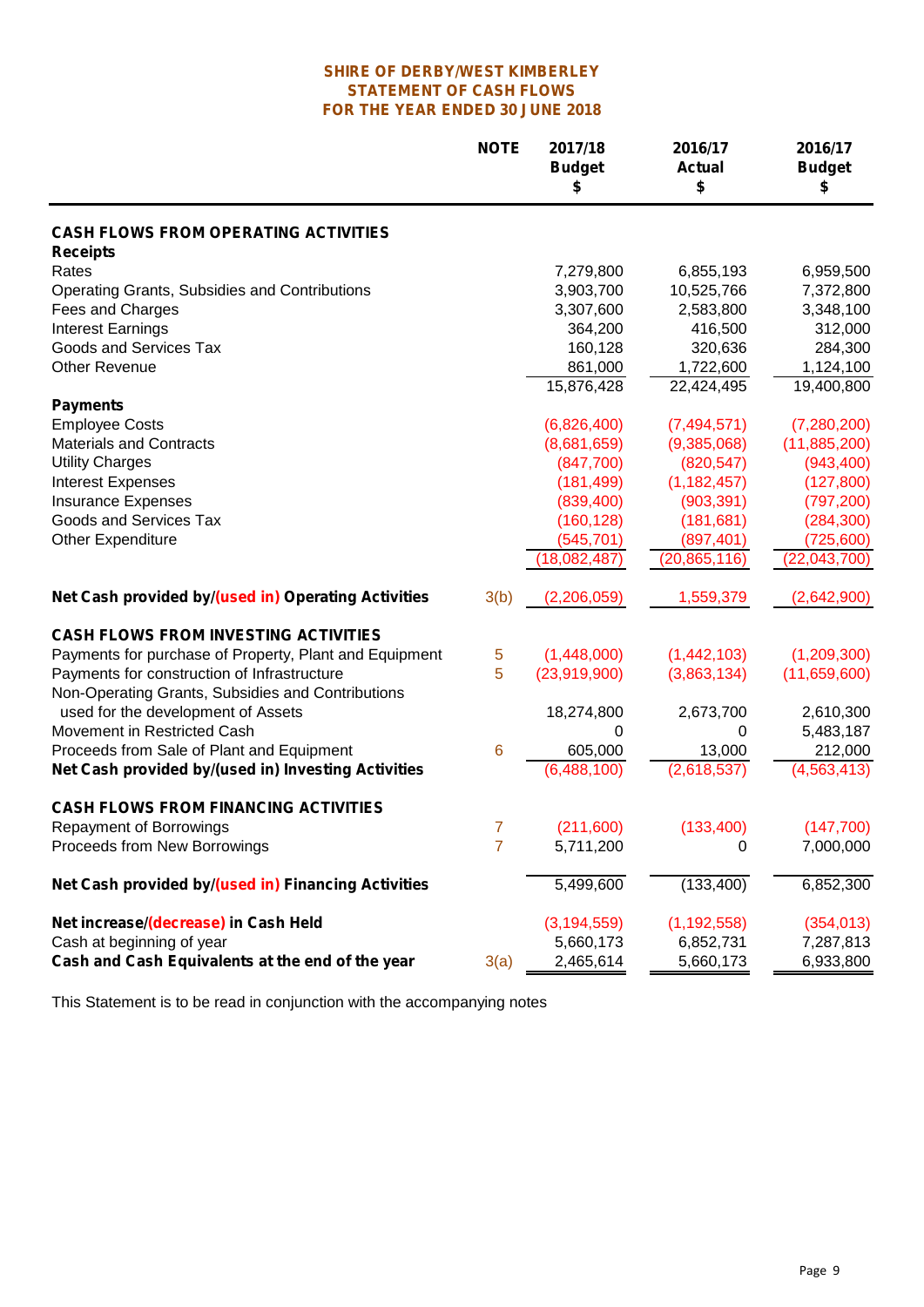#### **FOR THE YEAR ENDED 30 JUNE 2018 RATE SETTING STATEMENT SHIRE OF DERBY/WEST KIMBERLEY**

|                                                                          | <b>NOTE</b>    | 2017/18<br><b>Budget</b><br>\$ | 2016/17<br><b>Actual</b><br>\$ | 2016/17<br><b>Budget</b><br>\$ |
|--------------------------------------------------------------------------|----------------|--------------------------------|--------------------------------|--------------------------------|
| Net Current Assets at start of Financial Year - Surplus/(Deficit)        | 4              | (1,074,237)                    | 2,897,300                      | 1,188,600                      |
|                                                                          |                | (1,074,237)                    | 2,897,300                      | 1,188,600                      |
| <b>Revenue from Operating Activities (excluding Rates)</b><br>Governance |                | 99,000                         | 109,900                        | 720,300                        |
| <b>General Purpose Funding</b>                                           |                | 2,653,300                      | 6,888,800                      | 4,625,000                      |
| Law, Order, Public Safety                                                |                | 65,800                         | 66,000                         | 39,100                         |
| Health                                                                   |                | 557,300                        | 532,200                        | 550,200                        |
| <b>Education and Welfare</b>                                             |                | 430,800                        | 559,500                        | 416,500                        |
| Housing                                                                  |                | 19,100                         | 18,500                         | 39,800                         |
| <b>Community Amenities</b>                                               |                | 1,807,500                      | 1,761,500                      | 1,923,500                      |
| <b>Recreation and Culture</b>                                            |                | 424,000                        | 714,000                        | 466,100                        |
| Transport                                                                |                | 1,818,400                      | 2,859,100                      | 2,994,800                      |
| <b>Economic Services</b>                                                 |                | 282,300                        | 257,500                        | 285,900                        |
| <b>Other Property and Services</b>                                       |                | 279,000                        | 354,400                        | 95,800                         |
|                                                                          |                | 8,436,500                      | 14,121,400                     | 12,157,000                     |
| <b>Expenditure from Operating Activities</b>                             |                |                                |                                |                                |
| Governance                                                               |                | (388,900)                      | (738,000)                      | (2,010,100)                    |
| <b>General Purpose Funding</b>                                           |                | (1,658,400)                    | (1,280,000)                    | (329, 100)                     |
| Law, Order, Public Safety                                                |                | (466, 700)                     | (398, 700)                     | (418,600)                      |
| Health                                                                   |                | (1,064,000)                    | (734, 300)                     | (917,900)                      |
| <b>Education and Welfare</b>                                             |                | (911, 300)                     | (735, 400)                     | (733, 400)                     |
| Housing                                                                  |                | (245, 800)                     | (299, 500)                     | (319, 800)                     |
| <b>Community Amenities</b>                                               |                | (4,084,300)                    | (4,055,800)                    | (3,762,100)                    |
| <b>Recreation and Culture</b>                                            |                | (4,208,300)                    | (4,260,500)                    | (4,698,700)                    |
| Transport                                                                |                | (10, 594, 500)                 | (12, 239, 800)                 | (11,564,400)                   |
| <b>Economic Services</b>                                                 |                | (1, 178, 600)                  | (1,224,200)                    | (1, 187, 600)                  |
| <b>Other Property and Services</b>                                       |                | (1,304,100)                    | (1,697,108)                    | (809,900)                      |
|                                                                          |                | (26, 104, 900)                 | (27,663,308)                   | (26, 751, 600)                 |
| <b>Operating Activities excluded from Budget</b>                         |                |                                |                                |                                |
| (Profit) on Asset Disposals                                              | 6              | 0                              | (6,400)                        | 0                              |
| Loss on Disposal of Assets                                               | 6              | 0                              | 11,400                         | 0                              |
| Depreciation on Assets                                                   | 2(a)           | 9,062,900                      | 9,054,300                      | 7,386,600                      |
| <b>Amount attributable to Operating Activities</b>                       |                | (9,679,737)                    | (1,585,308)                    | (6,019,400)                    |
| <b>INVESTING ACTIVITIES</b>                                              |                |                                |                                |                                |
| Non-Operating Grants, Subsidies and Contributions                        | 15             | 18,274,800                     | 2,673,700                      | 2,610,300                      |
| Purchase Property, Plant and Equipment                                   | 5              | (1,448,000)                    | (1,442,103)                    | (1,209,300)                    |
| Purchase and Construction of Infrastructure                              | 5              | (23,919,900)                   | (3,863,134)                    | (11,659,600)                   |
| Proceeds from Disposal of Assets                                         | 6              | 605,000                        | 13,000                         | 212,000                        |
| Amount attributable to Investing Activities                              |                | (6,488,100)                    | (2,618,537)                    | (10,046,600)                   |
| <b>FINANCING ACTIVITIES</b>                                              |                |                                |                                |                                |
| <b>Repayment of Borrowings</b>                                           | $\overline{7}$ | (211,600)                      | (133, 400)                     | (147, 700)                     |
| Proceeds from New Borrowings                                             | $\overline{7}$ | 5,711,200                      | 0                              | 7,000,000                      |
| (Increase)/Decrease in Restricted Grant Funds                            |                | 0                              | 0                              | 1,410,700                      |
| Transfers to Cash Backed Reserves (Restricted Assets)                    | 9              | (450,000)                      | (4,726,083)                    | (196, 400)                     |
| Transfers from Cash Backed Reserves (Restricted Assets)                  | 9              | 4,338,437                      | 1,200,791                      | 1,230,600                      |
| <b>Amount attributable to Financing Activities</b>                       |                | 9,388,037                      | (3,658,692)                    | $\overline{9,}297,200$         |
| <b>Budgeted Deficiency before General Rates</b>                          |                | (6,779,800)                    | (7,862,537)                    | (6,768,800)                    |
| <b>Estimated amount to be raised from General Rates</b>                  | 8              | 6,779,800                      | 6,788,300                      | 6,768,800                      |
| Net Current Assets at end of financial year - Surplus/(Deficit)          |                | 0                              | (1,074,237)                    | 0                              |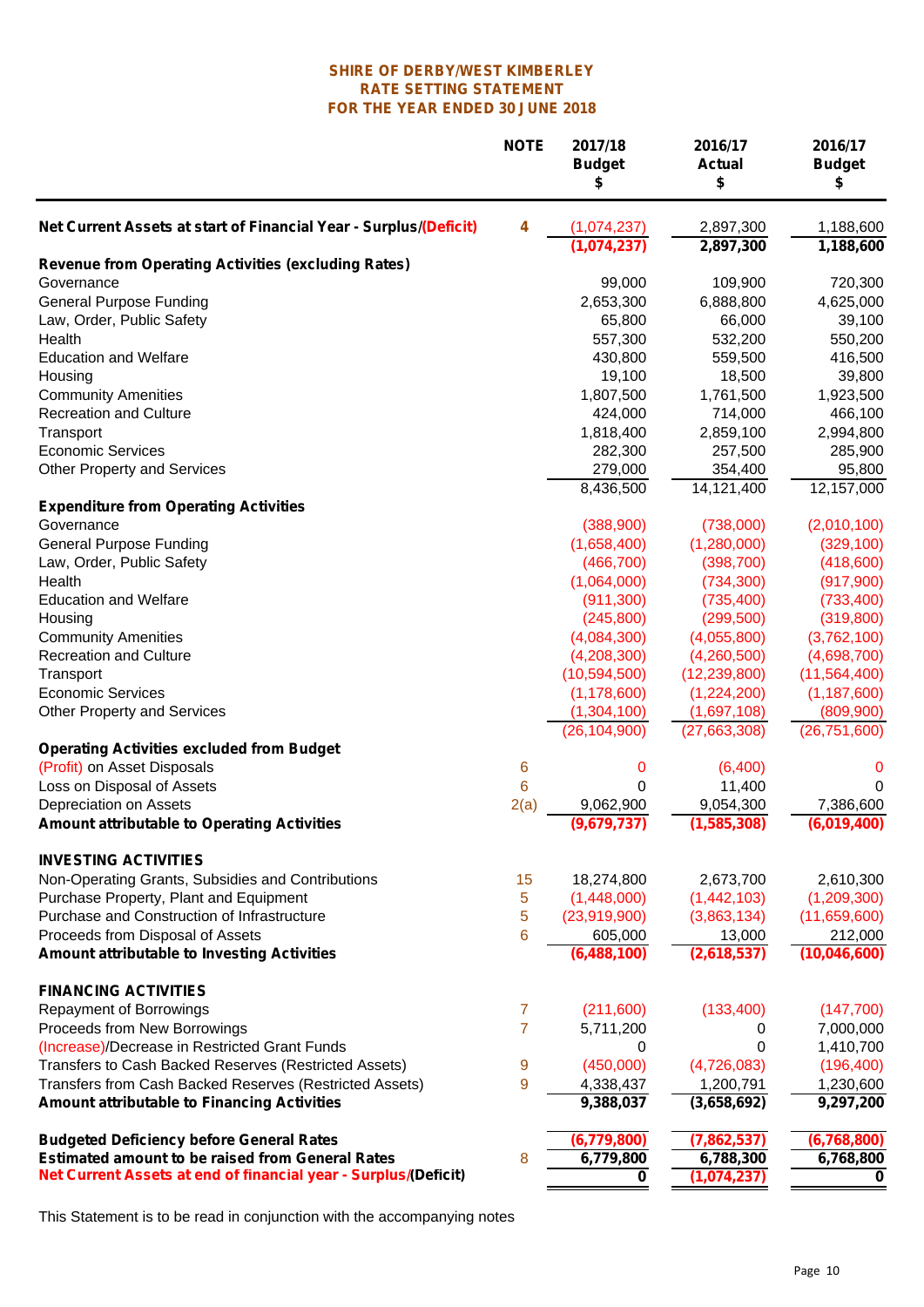#### **1. SIGNIFICANT ACCOUNTING POLICIES**

#### **(a) Basis of Preparation**

The budget has been prepared in accordance with applicable Australian Accounting Standards (as they apply to local government and not-for-profit entities), Australian Accounting Board, the Local Government Act 1995 and accompanying regulations. Material accounting policies which have been adopted in the preparation of this budget are presented below and have been consistently applied unless stated otherwise.

Except for cash flow and rate setting information, the budget has also been prepared on the accrual basis and is based on historical costs, modified, where applicable, by the measurement at fair value of selected non-current assets, financial assets and liabilities.

#### **Critical Accounting Estimates**

The preparation of a budget in conformity with Australian Accounting Standards requires management to make judgements, estimates and assumptions that effect the application of policies and reported amounts of assets and liabilities, income and expenses.

The estimates and associated assumptions are based on historical experience and various other factors that are believed to be reasonable under the circumstances; the results of which form the basis of making the judgements about carrying values of assets and liabilities that are not readily apparent from other sources. Actual results may differ from these estimates.

#### **The Local Government Reporting Entity**

All funds through which the Shire of Derby/West Kimberley controls resources to carry on its functions have been included in the financial statements forming part of this budget.

In the process of reporting on the local government as a single unit, all transactions and balances between those Funds (for example, loans and transfers between Funds) have been eliminated.

All monies held in the Trust Fund are excluded from the financial statements. A separate statement of those monies appears at Note 17 to the budget.

#### **(b) 2016/17 Actual Balances**

Balances shown in this budget as 2016/17 Actual are as forecast at the time of budget preparation and are subject to final adjustments.

#### **(c) Rounding Off Figures**

All figures shown in this budget, other than a rate in the dollar, are rounded to the nearest dollar.

#### **(d) Comparative Figures**

Where required, comparative figures have been adjusted to conform with changes in presentation for the current budget year.

#### **(e) Budget Comparative Figures**

Unless otherwise stated, the budget comparative figures shown in the budget relate to the original budget estimate for the relevant item of disclosure.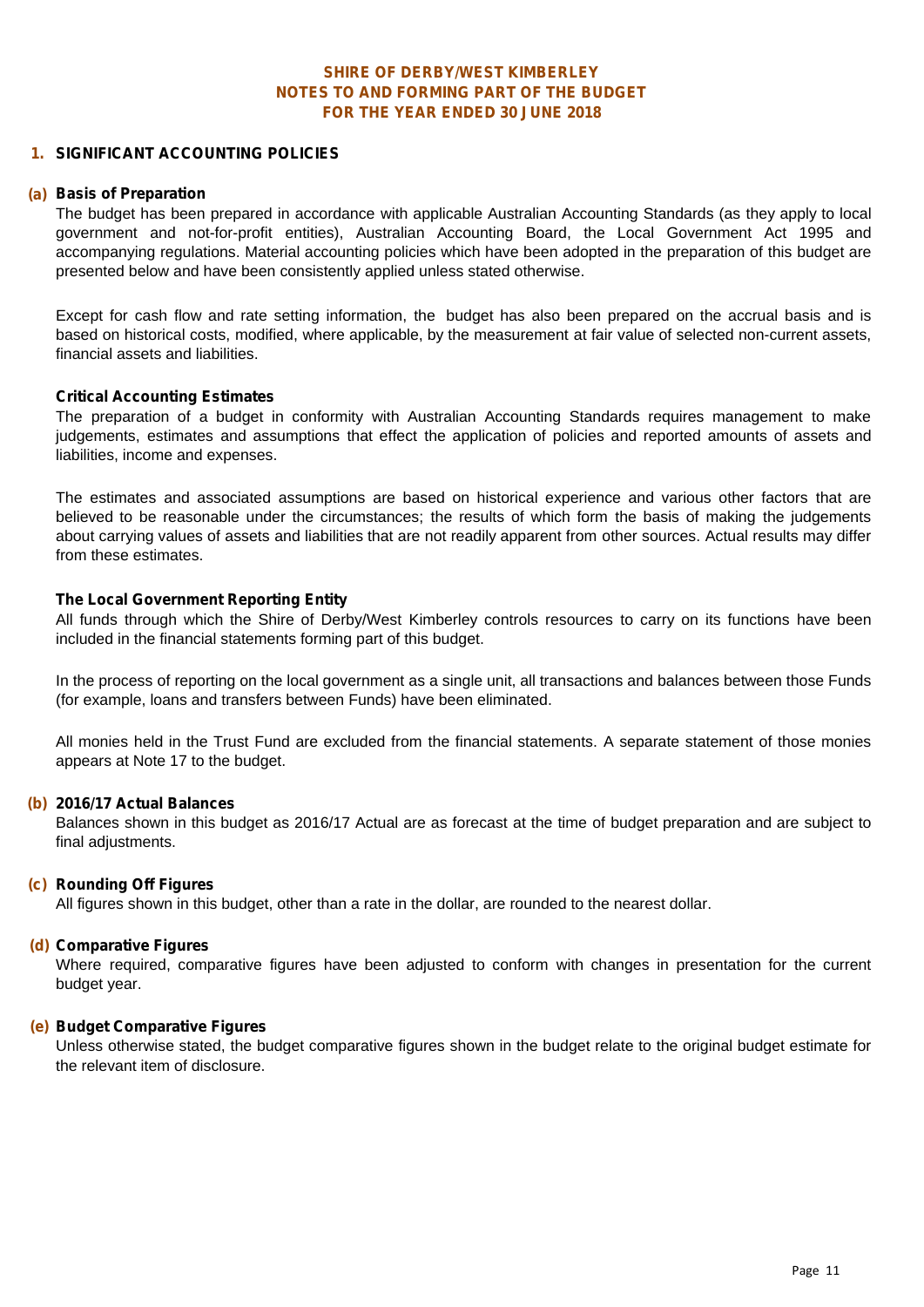#### **FOR THE YEAR ENDED 30 JUNE 2018 SHIRE OF DERBY/WEST KIMBERLEY NOTES TO AND FORMING PART OF THE BUDGET**

#### **1. SIGNIFICANT ACCOUNTING POLICIES (Continued)**

#### **(f) Forecast Fair Value Adjustments**

All fair value adjustments relating to remeasurement of financial assets at fair value through profit or loss (if any) and changes on revaluation of non-current assets are impacted upon by external forces and not able to be reliably estimated at the time of budget adoption.

Fair value adjustments relating to the re-measurement of financial assets at fair value through profit or loss will be assessed at the time they occur with compensating budget amendments made as necessary.

It is anticipated, in all instances, any changes upon revaluation of non-current assets will relate to non-cash transactions and as such, have no impact on this budget document.

#### **(g) Rates, Grants, Donations and Other Contributions**

Rates, grants, donations and other contributions are recognised as revenues when the Shire of Derby/West Kimberley obtains control over the assets comprising the contributions.

Control over assets acquired from rates is obtained at the commencement of the rating period or, where earlier, upon receipt of the rates.

#### **(h) Goods and Services Tax (GST)**

Revenues, expenses and assets are recognised net of the amount of GST, except where the amount of GST incurred is not recoverable from the Australian Taxation Office (ATO).

Receivables and payables are stated inclusive of GST receivable or payable. The net amount of GST recoverable from, or payable to, the ATO is included with receivables or payables in the statement of financial position.

Cash flows are presented on a gross basis. The GST components of cash flows arising from investing or financing activities which are recoverable from, or payable to, the ATO are presented as operating cash flows.

#### **(i) Superannuation**

The Shire of Derby/West Kimberley contributes to a number of superannuation funds on behalf of employees.

All funds to which the Shire of Derby/West Kimberley contributes are defined contribution plans.

#### **(j) Cash and Cash Equivalents**

Cash and cash equivalents include cash on hand, cash at bank, deposits available on demand with banks, other short term highly liquid investments that are readily convertible to known amounts of cash and which are subject to an insignificant risk of changes in value and bank overdrafts.

Bank overdrafts are shown as short term borrowings in current liabilities in Note 4 - Net Current Assets.

#### **(k) Trade and Other Receivables**

Trade and other receivables include amounts due from ratepayers for unpaid rates and service charges and other amounts due from third parties for goods sold and services performed in the ordinary course of business.

Receivables expected to be collected within 12 months of the end of the reporting period are classified as current assets. All other receivables are classified as non-current assets.

Collectability of trade and other receivables is reviewed on an ongoing basis. Debts that are known to be uncollectible are written off when identified. An allowance for doubtful debts is raised when there is objective evidence that they will not be collectible.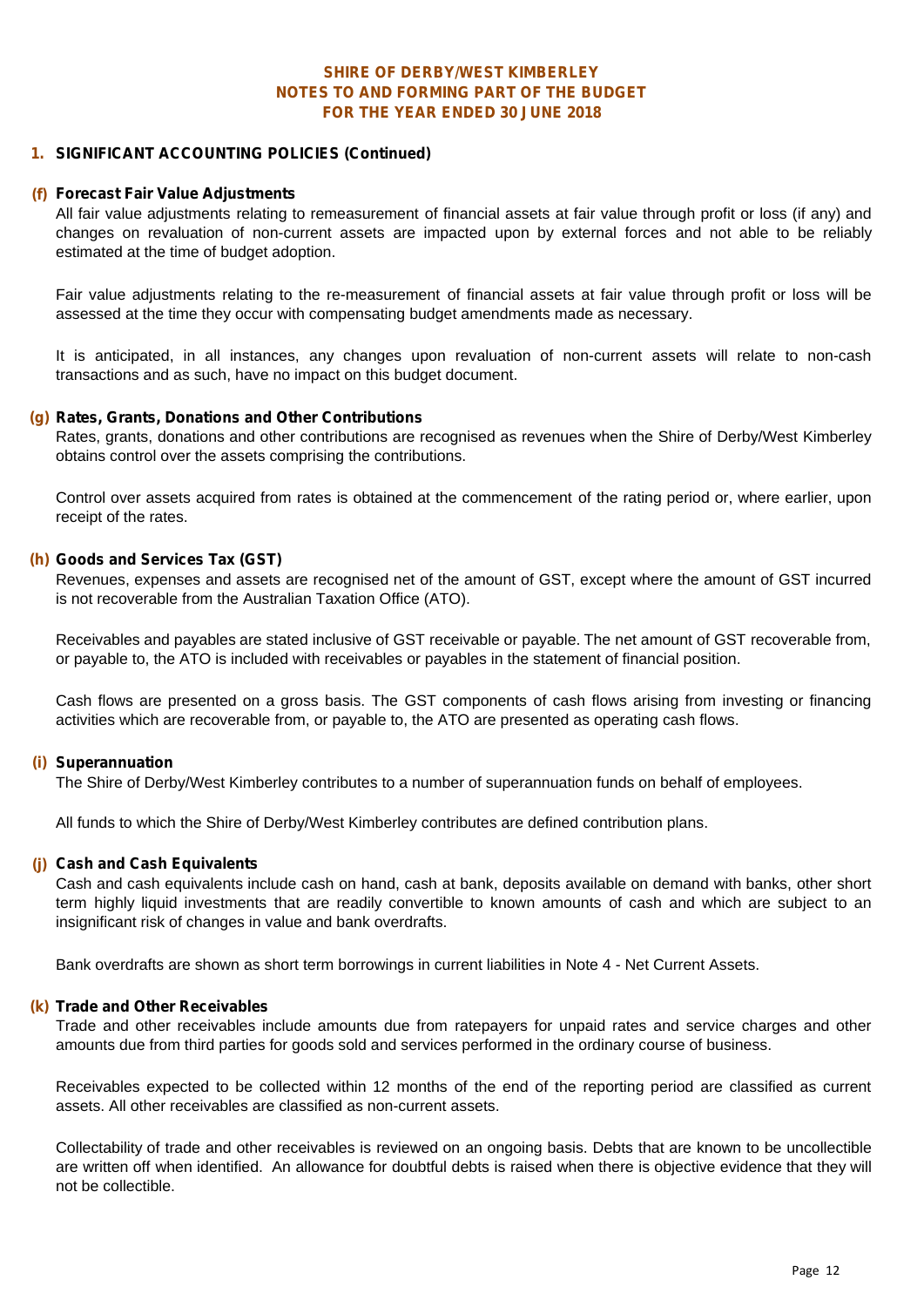#### **1. SIGNIFICANT ACCOUNTING POLICIES (Continued)**

#### **(l) Inventories**

#### *General*

Inventories are measured at the lower of cost and net realisable value.

Net realisable value is the estimated selling price in the ordinary course of business less the estimated costs of completion and the estimated costs necessary to make the sale.

#### *Land Held For Resale*

Land held for development and sale is valued at the lower of cost and net realisable value. Cost includes the cost of acquisition, development, borrowing costs and holding costs until completion of development. Finance costs and holding charges incurred after development is completed are expensed.

Gains and losses are recognised in profit or loss at the time of signing an unconditional contract of sale if significant risks and rewards, and effective control over the land, are passed on to the buyer at this point.

Land held for sale is classified as current except where it is held as non-current based on Council's intentions to release for sale.

#### **(m) Fixed Assets**

Each class of fixed assets within either property, plant and equipment or infrastructure, is carried at cost or fair value as indicated less, where applicable, any accumulated depreciation and impairment losses.

#### *Mandatory Requirement to Revalue Non-Current Assets*

Effective from 1 July 2012, the *Local Government (Financial Management) Regulations 1996* were amended and the measurement of non-current assets at Fair Value became mandatory.

During the year ended 30 June 2013, the Shire of Derby/West Kimberley commenced the process of adopting fair value in accordance with the Regulations.

Whilst the amendments initially allowed for a phasing in of fair value in relation to fixed assets over three years, as at 30 June 2015 all non-current assets were carried at fair value in accordance with the the requirements.

Thereafter, each asset class must be revalued in accordance with the regulatory framework established and the Shire of Derby/West Kimberley revalues its asset classes in accordance with this mandatory timetable.

Relevant disclosures, in accordance with the requirements of Australian Accounting Standards, have been made in the financial report as necessary.

#### *Initial Recognition and Measurement Between Mandatory Revaluation Dates*

All assets are initially recognised at cost and subsequently revalued in accordance with the mandatory measurement framework detailed above.

In relation to this initial measurement, cost is determined as the fair value of the assets given as consideration plus costs incidental to the acquisition. For assets acquired at no cost or for nominal consideration, cost is determined as fair value at the date of acquisition. The cost of non-current assets constructed by the Shire of Derby/West Kimberley includes the cost of all materials used in construction, direct labour on the project and an appropriate proportion of variable and fixed overheads.

Individual assets acquired between initial recognition and the next revaluation of the asset class in accordance with the mandatory measurement framework detailed above, are carried at cost less accumulated depreciation as management believes this approximates fair value. They will be subject to subsequent revaluation of the next anniversary date in accordance with the mandatory measurement framework detailed above.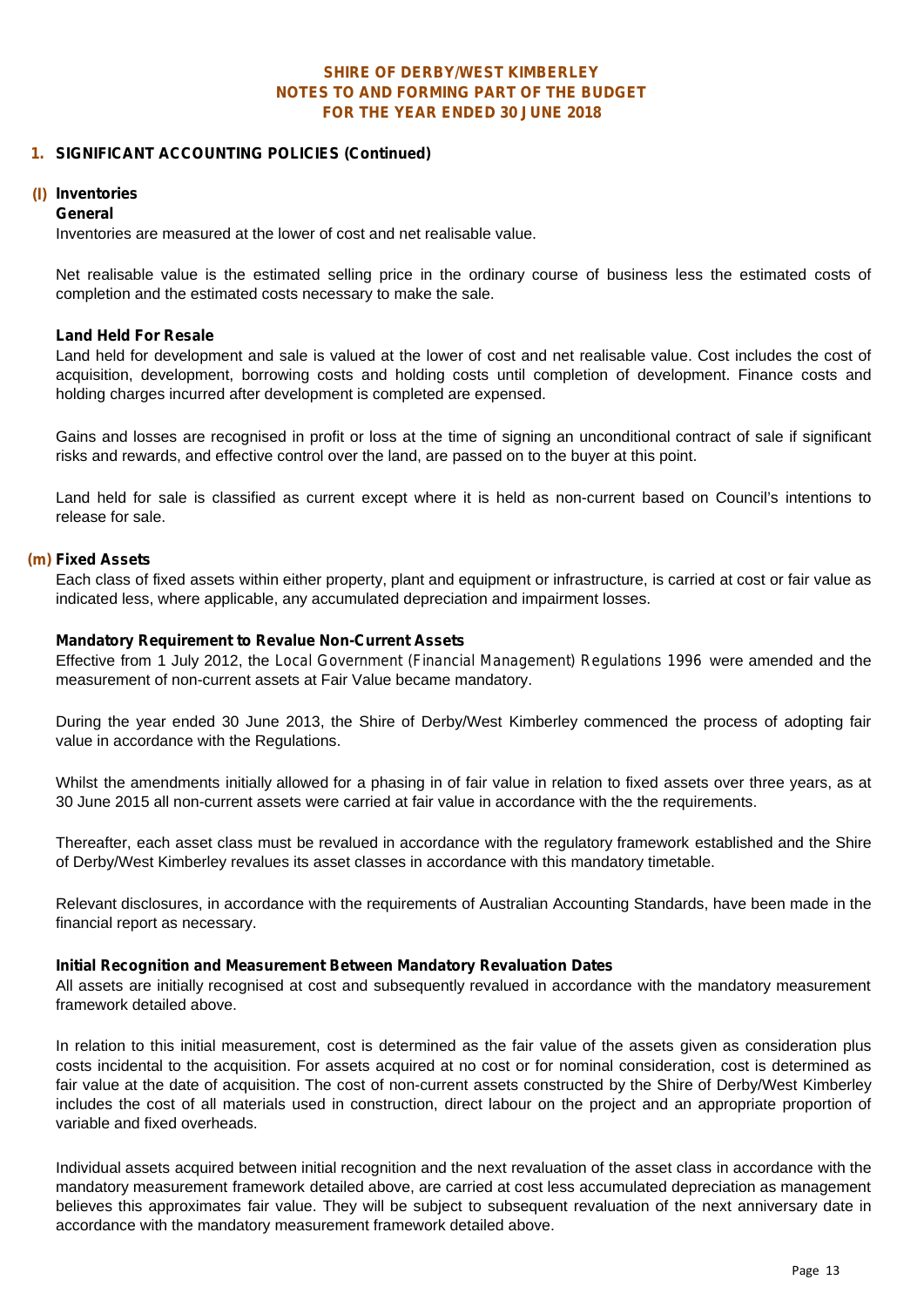#### **1. SIGNIFICANT ACCOUNTING POLICIES (Continued)**

#### **(m) Fixed Assets (continued)**

#### *Revaluation*

Increases in the carrying amount arising on revaluation of assets are credited to a revaluation surplus in equity. Decreases that offset previous increases of the same asset are recognised against revaluation surplus directly in equity. All other decreases are recognised in profit or loss.

#### *Land Under Roads*

In Western Australia, all land under roads is Crown land, the responsibility for managing which, is vested in the local government.

Effective as at 1 July 2008, Council elected not to recognise any value for land under roads acquired on or before 30 June 2008. This accords with the treatment available in Australian Accounting Standard AASB 1051 Land Under Roads and the fact Local Government (Financial Management) Regulation 16(a)(i) prohibits local governments from recognising such land as an asset.

In respect of land under roads acquired on or after 1 July 2008, as detailed above, *Local Government (Financial Management) Regulation 16(a)(i)* prohibits local governments from recognising such land as an asset.

Whilst such treatment is inconsistent with the requirements of AASB 1051,*Local Government (Financial Management) Regulation 4(2)* provides, in the event of such an inconsistency, the *Local Government (Financial Management)*

Consequently, any land under roads acquired on or after 1 July 2008 is not included as an asset of the Shire of Derby/West Kimberley.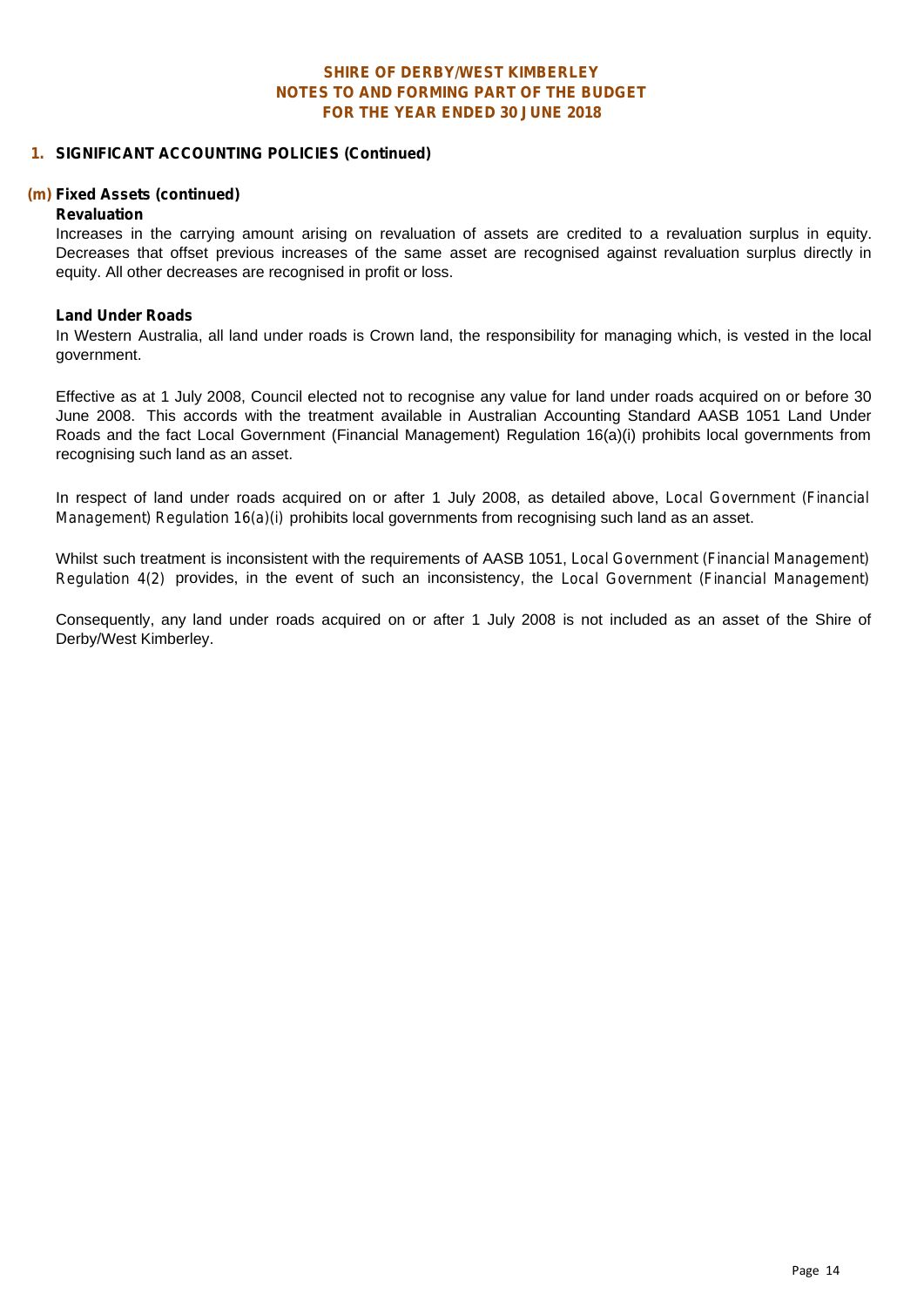#### **1. SIGNIFICANT ACCOUNTING POLICIES (Continued)**

#### **(m) Fixed Assets (continued)**

#### **Depreciation**

The depreciable amount of all fixed assets including buildings but excluding freehold land, are depreciated on a straightline basis over the individual asset's useful life from the time the asset is held ready for use. Leasehold improvements are depreciated over the shorter of either the unexpired period of the lease or the estimated useful life of the improvements.

Major depreciation rates used for each class of depreciable asset are:

|                               | <b>Depn Rate</b> | <b>Useful Life</b> |  |
|-------------------------------|------------------|--------------------|--|
| <b>Buildings</b>              | 2%               | 50 years           |  |
| Land                          | N/A              | N/A                |  |
| <b>Furniture and Fittings</b> | 10%              | 10 years           |  |
| Equipment                     | 10%-33.3%        | 3 to 10 years      |  |
| Plant                         | 10%-20%          | 5 to 10 years      |  |
| Motor Vehicles                | 25%              | 4 years            |  |
| Painting and Sculptures       | $1\%$            | 100 years          |  |
| Drainage                      | 2%               | 50 years           |  |
| <b>Parks and Ovals</b>        | 5%               | 20 years           |  |
| Footpaths                     | 2%               | 50 years           |  |
| <b>Bridges</b>                | 2%               | 50 years           |  |
| Roads                         | 2.5%-5%          | 20 to 40 years     |  |
| Other Infrastructure          | 2%-5%            | 20 to 50 years     |  |

The assets residual values and useful lives are reviewed, and adjusted if appropriate, at the end of each reporting period.

An asset's carrying amount is written down immediately to its recoverable amount if the asset's carrying amount is greater than its estimated recoverable amount.

Gains and losses on disposals are determined by comparing proceeds with the carrying amount. These gains and losses are included in profit or loss in the period which they arise.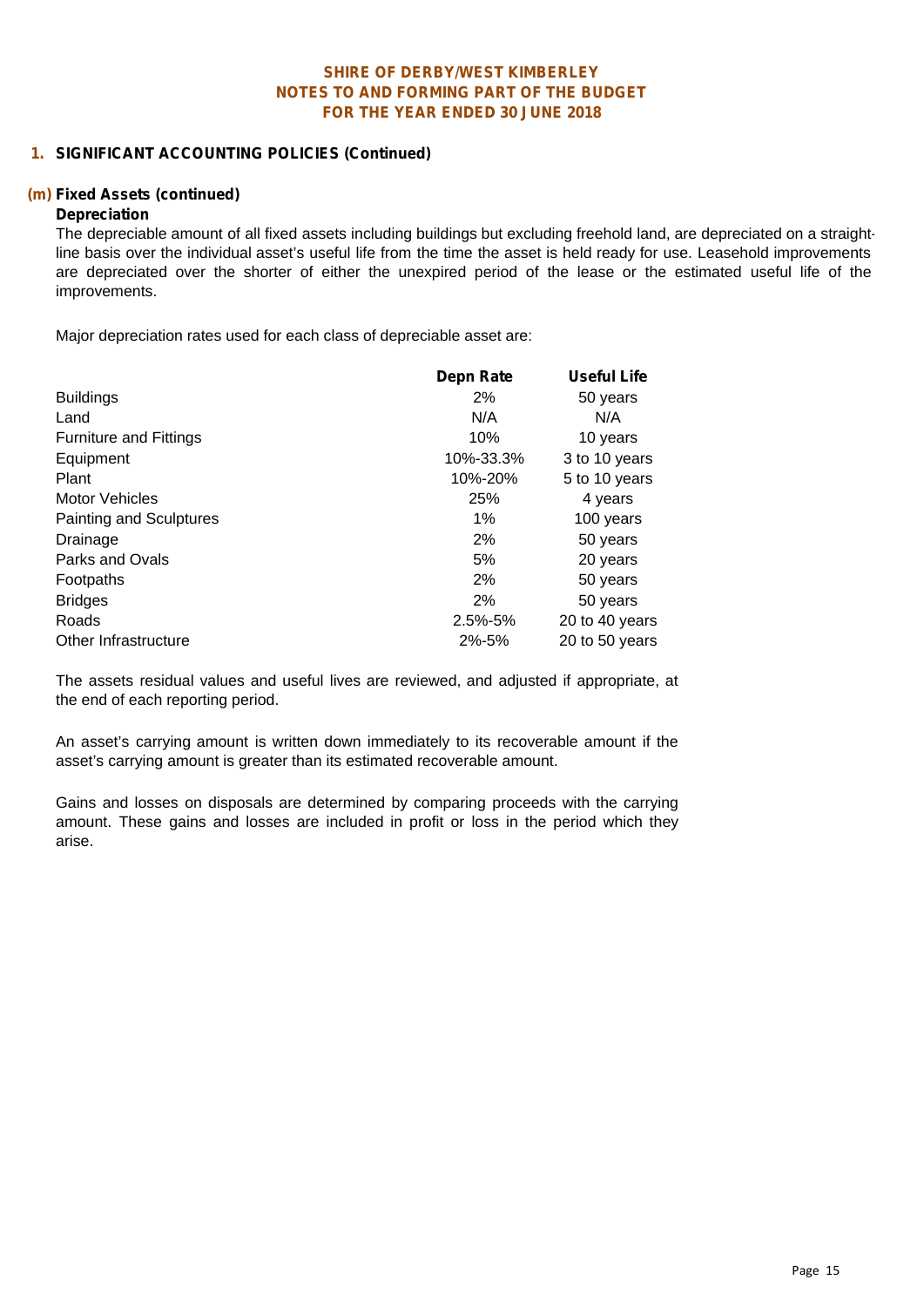#### **1. SIGNIFICANT ACCOUNTING POLICIES (Continued)**

#### **(n) Fair Value of Assets and Liabilities**

When performing a revaluation, the Shire of Derby/West Kimberley uses a mix of both independent and management valuations using the following as a guide:

Fair value is the price that theShire of Derby/West Kimberley would receive to sell the asset or would have to pay to transfer a liability, in an orderly (i.e. unforced) transaction between independent, knowledgeable and willing market participants at the measurement date. As fair value is a market-based measure, the closest equivalent observable market pricing information is used to determine fair value. Adjustments to market values may be made having regard to the characteristics of the specific asset. The fair values of assets that are not traded in an active market are determined using one or more valuation techniques. These valuation techniques maximise, to the extent possible, the use of observable market data.

To the extent possible, market information is extracted from either the principal market for the asset (i.e. the market with the greatest volume and level of activity for the asset or, in the absence of such a market, the most advantageous market available to the entity at the end of the reporting period (ie the market that maximises the receipts from the sale of the asset after taking into account transaction costs and transport costs).

For non-financial assets, the fair value measurement also takes into account a market participant's ability to use the asset in its highest and best use or to sell it to another market participant that would use the asset in its highest and best use.

#### *Fair Value Hierarchy*

AASB 13 requires the disclosure of fair value information by level of the fair value hierarchy, which categorises fair value measurement into one of three possible levels based on the lowest level that an input that is significant to the measurement can be categorised into as follows:

#### **Level 1**

Measurements based on quoted prices (unadjusted) in active markets for identical assets orliabilities that the entity can access at the measurement date.

#### **Level 2**

Measurements based on inputs other than quoted prices included in Level 1 that are observable for the asset or liability, either directly or indirectly.

#### **Level 3**

Measurements based on unobservable inputs for the asset or liability.

The fair values of assets and liabilities that are not traded in an active market are determined using one or more valuation techniques. These valuation techniques maximise, to the extent possible, the use of observable market data. If all significant inputs required to measure fair value are observable, the asset or liability is included in Level 2. If one or more significant inputs are not based on observable market data, the asset or liability is included in Level 3.

#### *Valuation Techniques*

The Shire of Derby/West Kimberley selects a valuation technique that is appropriate in the circumstances and for which sufficient data is available to measure fair value. The availability of sufficient and relevant data primarily depends on the specific characteristics of the asset or liability being measured. The valuation techniques selected by the Shire of Derby/West Kimberley are consistent with one or more of the following valuation approaches: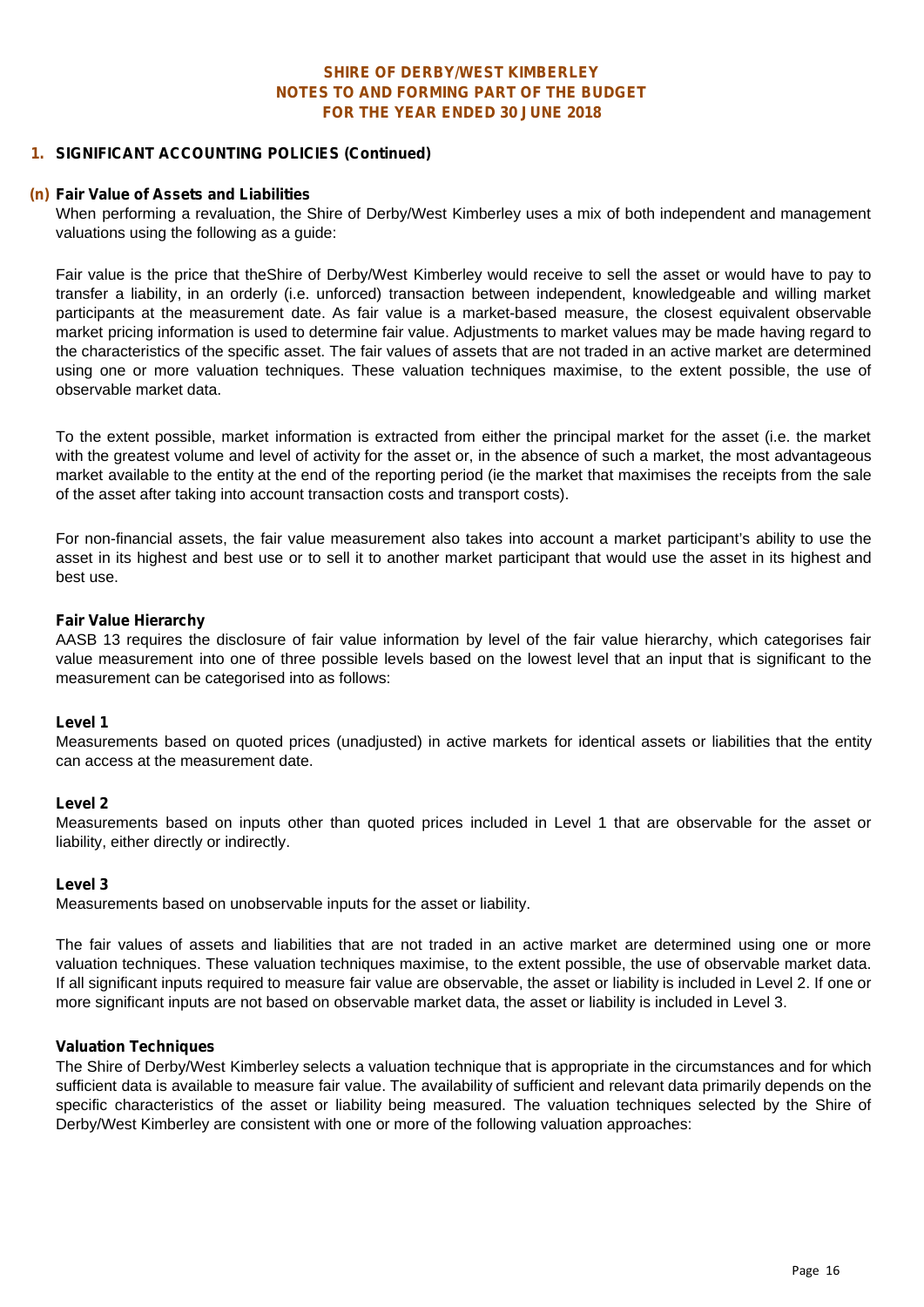#### **1. SIGNIFICANT ACCOUNTING POLICIES (Continued)**

#### **(n) Fair Value of Assets and Liabilities (continued)**

#### **Market Approach**

Valuation techniques that use prices and other relevant information generated by market transactions for identical or similar assets or liabilities.

#### **Income Approach**

Valuation techniques that convert estimated future cash flows or income and expenses into a single discounted present value.

#### **Cost Approach**

Valuation techniques that reflect the current replacement cost of an asset at its current service capacity.

Each valuation technique requires inputs that reflect the assumptions that buyers and sellers would use when pricing the asset or liability, including assumptions about risks. When selecting a valuation technique, the Shire of Derby/West Kimberley gives priority to those techniques that maximise the use of observable inputs and minimise the use of unobservable inputs. Inputs that are developed using market data (such as publicly available information on actual transactions) and reflect the assumptions that buyers and sellers would generally use when pricing the asset or liability and considered observable, whereas inputs for which market data is not available and therefore are developed using the best information available about such assumptions are considered unobservable.

The mandatory measurement framework imposed by the *Local Government (Financial Management) Regulations 1996* requires, as a minimum, all assets to be revalued at least every 3 years. Relevant disclosures, in accordance with the requirements of Australian Accounting Standards have been made in the budget as necessary.

#### **(o) Financial Instruments**

#### **Initial Recognition and Measurement**

Financial assets and financial liabilities are recognised when the Shire of Derby/West Kimberley becomes a party to the contractual provisions to the instrument. For financial assets, this is equivalent to the date that the Shire of Derby/West Kimberley commits itself to either the purchase or sale of the asset (ie trade date accounting is adopted).

Financial instruments are initially measured at fair value plus transaction costs, except where the instrument is classified 'at fair value through profit or loss', in which case transaction costs are expensed to profit or loss immediately.

#### **Classification and Subsequent Measurement**

Financial instruments are subsequently measured at fair value, amortised cost using the effective interest rate method, or cost.

Amortised cost is calculated as:

- (a) the amount in which the financial asset or financial liability is measured at initial recognition;
- (b) less principal repayments and any reduction for impairment; and

(c) plus or minus the cumulative amortisation of the difference, if any, between the amount initially recognised and the maturity amount calculated using the effective interest rate method.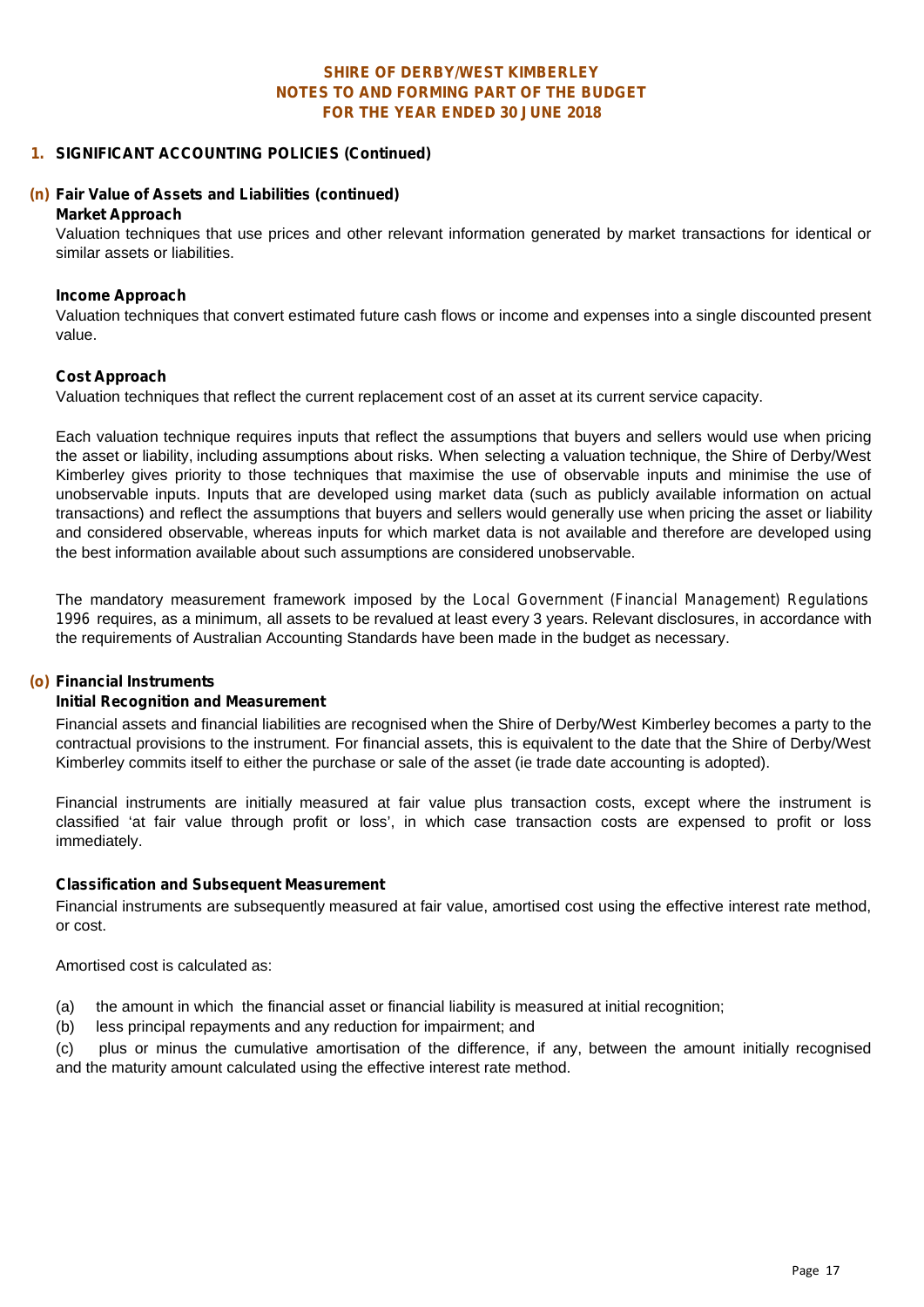#### **1. SIGNIFICANT ACCOUNTING POLICIES (Continued)**

#### **(o) Financial Instruments (continued)**

The effective interest method is used to allocate interest income or interest expense over the relevant period and is equivalent to the rate that discounts estimated future cash payments or receipts (including fees, transaction costs and other premiums ordiscounts) through the expected life (or when this cannot be reliably predicted, the contractual term) of the financial instrument to the net carrying amount of the financial asset or financial liability. Revisions to expected future net cash flows will necessitate an adjustment to the carrying value with a consequential recognition of an income or expense in profit or loss.

#### *(i) Financial Assets at Fair Value through Profit and Loss*

Financial assets are classified at "fair value through profit or loss" when they are held for trading for the purpose of short term profit taking. Assets in this category are classified as current assets. Such assets are subsequently measured at fair value with changes in carrying amount being included in profit or loss.

#### *(ii) Loans and Receivables*

Loans and receivables are non-derivative financial assets with fixed or determinable payments that are not quoted in an active market and are subsequently measured at amortised cost. Gains or losses are recognised in profit or loss.

Loans and receivables are included in current assets where they are expected to mature within 12 months after the end of the reporting period.

#### *(iii) Held-to-Maturity Investments*

Held-to-maturity investments are non-derivative financial assets with fixed maturities and fixed or determinable payments that the Shire of Derby/West Kimberley management has the positive intention and ability to hold to maturity. They are subsequently measured at amortised cost. Gains or losses are recognised in profit or loss.

Held-to-maturity investments are included in current assets where they are expected to mature within 12 months after the end of the reporting period. All other investments are classified as non-current.

#### *(iv) Available-for-Sale Financial Assets*

Available-for-sale financial assets are non-derivative financial assets that are either not suitable to be classified into other categories of financial assets due to their nature, or they are designated as such by management. They comprise investments in the equity of other entities where there is neither a fixed maturity nor fixed or determinable payments.

They are subsequently measured at fair value with changes in such fair value (i.e. gains orlosses) recognised in other comprehensive income (except for impairment losses). When the financial asset is derecognised, the cumulative gain or loss pertaining to that asset previously recognised in other comprehensive income is reclassified into profit or loss.

Available-for-Sale financial assets are included in Current Assets, where they are expected to be sold within 12 months after the end of the reporting period. All other available for sale financial assets are classified as non-current.

#### *(v) Financial Liabilities*

Non-derivative financial liabilities (excl. financial guarantees) are subsequently measured at amortised cost. Gains or losses are recognised in the profit or loss.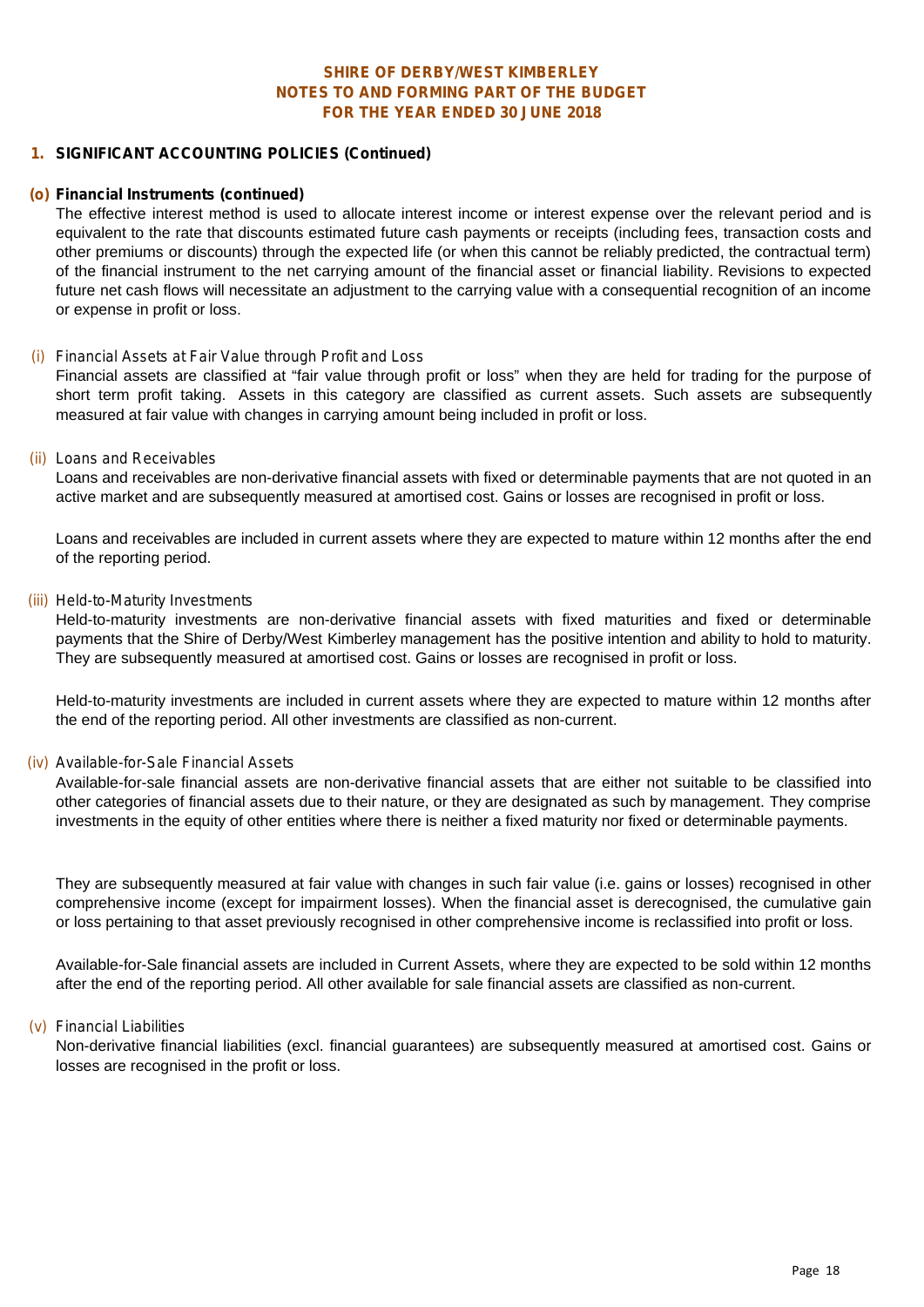#### **1. SIGNIFICANT ACCOUNTING POLICIES (Continued)**

#### **(o) Financial instruments (continued)**

#### *Impairment*

A financial asset is deemed to be impaired if, and only if, there is objective evidence of impairment as a result of one or more events (a "loss event") having occurred, which has an impact on the estimated future cash flows of the financial asset(s).

In the case of available-for-sale financial assets, a significant or prolonged decline in the market value of the instrument is considered a loss event. Impairment losses are recognised in profit or loss immediately. Also, any cumulative decline in fair value previously recognised in other comprehensive income is reclassified to profit or loss at this point.

In the case of financial assets carried at amortised cost, loss events may include: indications that the debtors or a group of debtors are experiencing significant financial difficulty, default or delinquency in interest or principal payments; indications that they will enter bankruptcy or other financial reorganisation; and changes in arrears or economic conditions that correlate with defaults.

For financial assets carried at amortised cost (including loans and receivables), a separate allowance account is used to reduce the carrying amount of financial assets impaired by credit losses. After having taken all possible measures of recovery, if management establishes that the carrying amount cannot be recovered by any means, at that point the written-off amounts are charged to the allowance account or the carrying amount of impaired financial assets is reduced directly if no impairment amount was previously recognised in the allowance account.

#### *Derecognition*

Financial assets are derecognised where the contractual rights for receipt of cash flows expire or the asset is transferred to another party, whereby the Shire of Derby/West Kimberley no longer has any significant continual involvement in the risks and benefits associated with the asset.

Financial liabilities are derecognised where the related obligations are discharged, cancelled or expired. The difference between the carrying amount of the financial liability extinguished or transferred to another party and the fair value of the consideration paid, including the transfer of non-cash assets or liabilities assumed, is recognised in profit or loss.

#### **(p) Impairment of assets**

In accordance with Australian Accounting Standards the Shire of Derby/West Kimberley assets, other than inventories, are assessed at each reporting date to determine whether there is any indication they may be impaired.

Where such an indication exists, an impairment test is carried out on the asset by comparing the recoverable amount of the asset, being the higher of the asset's fair value less costs to sell and value in use, to the asset's carrying amount.

Any excess of the asset's carrying amount over its recoverable amount is recognised immediately in profit or loss, unless the asset is carried at a revalued amount in accordance with another standard (e.g. AASB 116) whereby any impairment loss of a revaluation decrease in accordance with that other standard.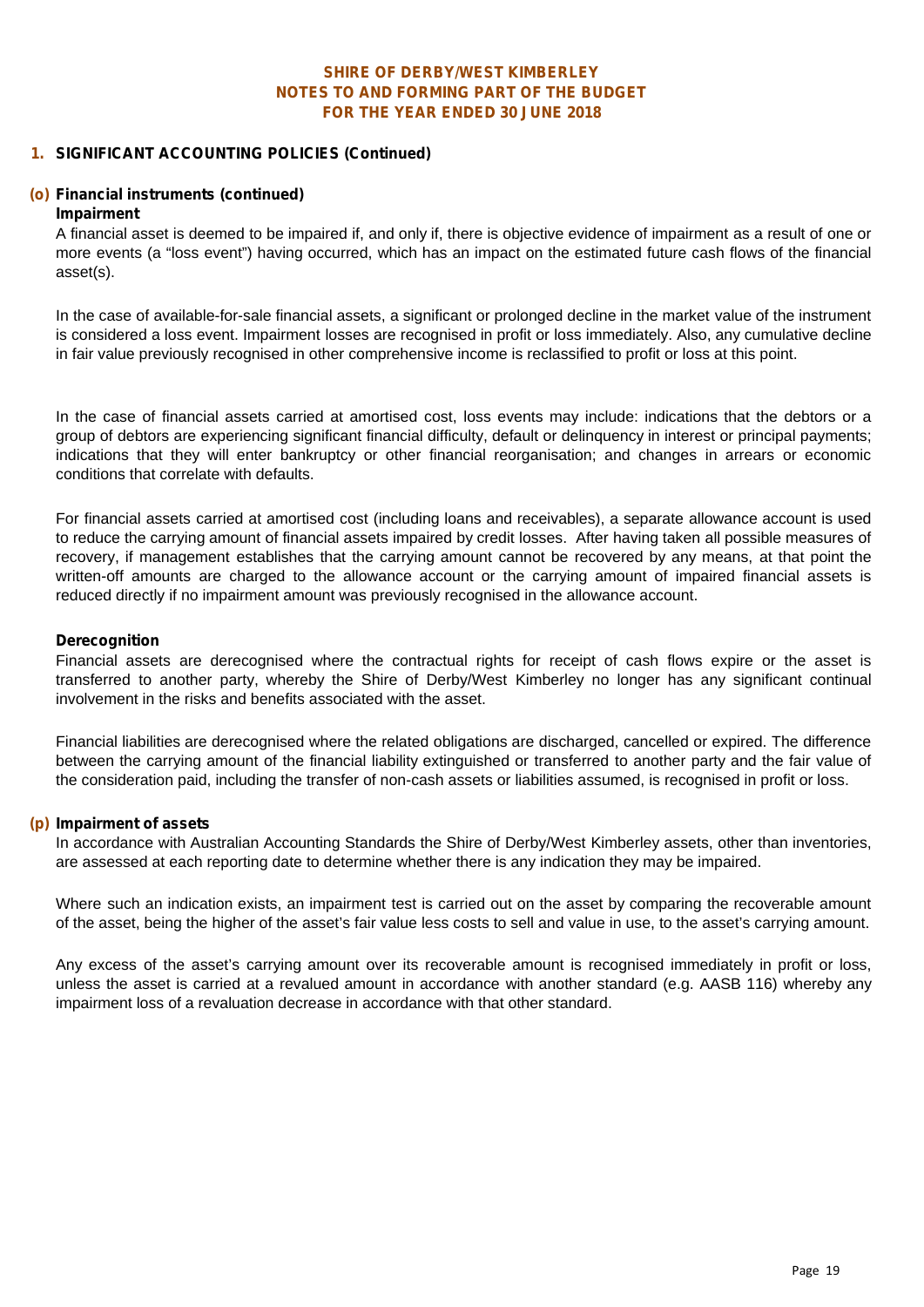#### **1. SIGNIFICANT ACCOUNTING POLICIES (Continued)**

#### **(p) Impairment of Assets (continued)**

For non-cash generating assets such as roads, drains, public buildings and the like,value in use is represented by the depreciated replacement cost of the asset.

At the time of adopting this budget, it is not possible to estimate the amount of impairment losses (if any) as at 30 June 2018.

In any event, an impairment loss is a non-cash transaction and consequently, has no impact on this budget document.

#### **(q) Trade and Other Payables**

Trade and other payables represent liabilities for goods and services provided to the Shire prior to the end of the financial year that are unpaid and arise when the Shire of Derby/West Kimberley becomes obliged to make future payments in respect of the purchase of these goods and services. The amounts are unsecured, are recognised as a current liability and are normally paid within 30 days of recognition.

#### **(r) Employee Benefits**

#### **Short-Term Employee Benefits**

Provision is made for the Shire of Derby/West Kimberley's obligations for short-term employee benefits. Short term employee benefits are benefits (other than termination benefits) that are expected to be settled wholly before 12 months after the end of the annual reporting period in which the employees render the related service, including wages, salaries and sick leave. Short-term employee benefits are measured at the (undiscounted) amounts expected to be paid when the obligation is settled.

The Shire of Derby/West Kimberley's obligations for short-term employee benefits such as wages, salaries and sick leave are recognised as a part of current trade and other payables in the statement of financial position. The Shire of Derby/West Kimberley's obligations for employees' annual leave and long service leave entitlements are recognised as provisions in the Statement of Financial Position.

#### **Other Long-Term Employee Benefits**

Provision is made for employees' long service leave and annual leave entitlements not expected to be settled wholly within 12 months after the end of the annual reporting period in which the employees render the related service. Other long-term employee benefits are measured at the present value of the expected future payments to be made to employees. Expected future payments incorporate anticipated future wage and salary levels, durations or service and employee departures and are discounted at rates determined by reference to market yields at the end of the reporting period on government bonds that have maturity dates that approximate the terms of the obligations. Any remeasurements for changes in assumptions of obligations for other long-term employee benefits are recognised in profit or loss in the periods in which the changes occur.

The Shire of Derby/West Kimberley's obligations for long-term employee benefits are presented as non-current provisions in its Statement of Financial Position, except where the Shire of Derby/West Kimberley does not have an unconditional right to defer settlement for at least 12 months after the end of the reporting period, in which case the obligations are presented as current provisions.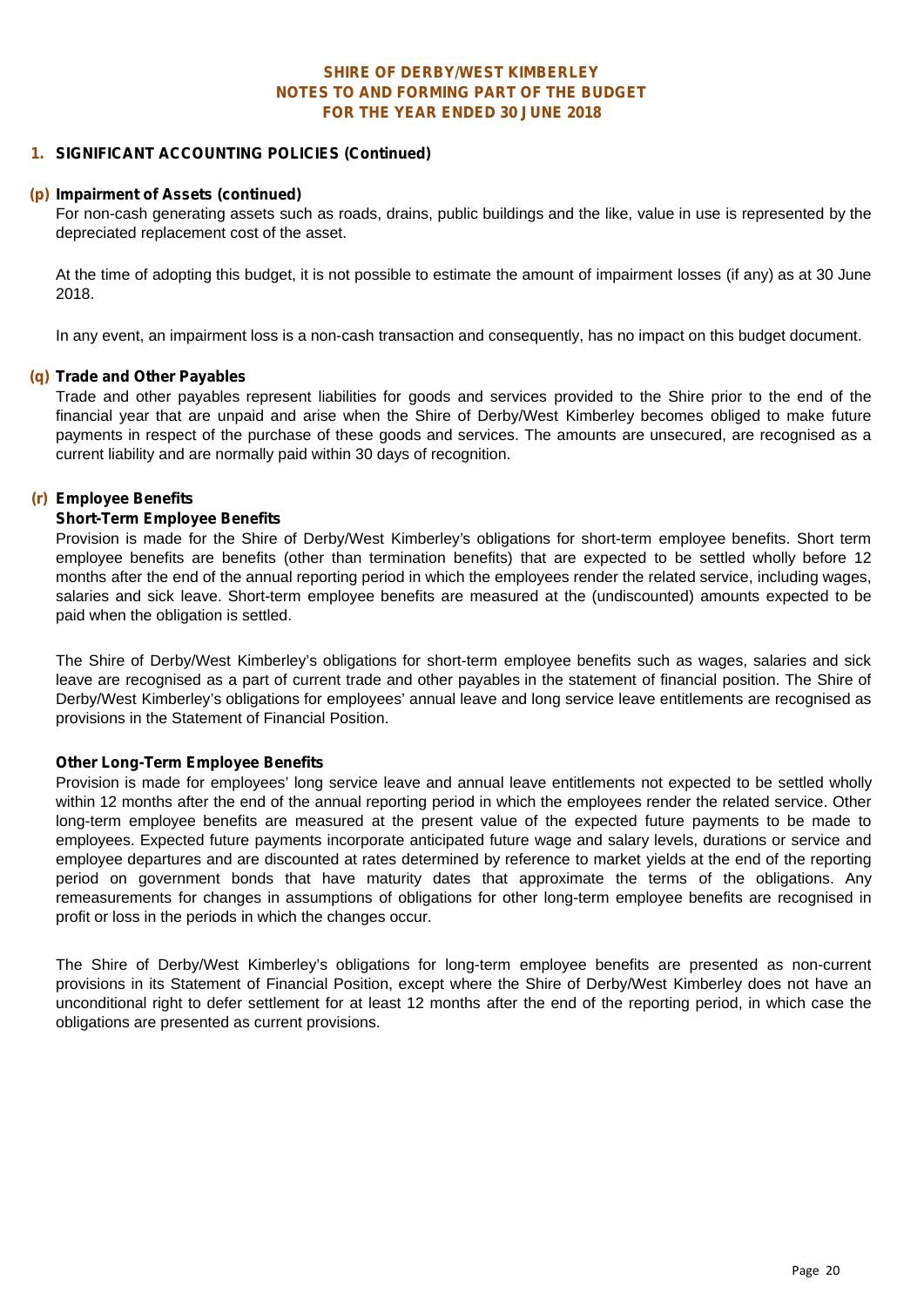#### **FOR THE YEAR ENDED 30 JUNE 2018 SHIRE OF DERBY/WEST KIMBERLEY NOTES TO AND FORMING PART OF THE BUDGET**

#### **1. SIGNIFICANT ACCOUNTING POLICIES (Continued)**

#### **(s) Borrowing Costs**

Borrowing costs are recognised as an expense when incurred except where they are directly attributable to the acquisition, construction or production of a qualifying asset. Where this is the case, they are capitalised as part of the cost of the particular asset until such time as the asset is substantially ready for its intended use or sale.

#### **(t) Provisions**

Provisions are recognised when the Shire of Derby/West Kimberley has a legal or constructive obligation, as a result of past events, for which it is probable that an outflow of economic benefits will result and that outflow can be reliably measured.

Provisions are measured using the best estimate of the amounts required to settle the obligation at the end of the reporting period.

#### **(u) Leases**

Leases of fixed assets where substantially all the risks and benefits incidental to the ownership of the asset, but not legal ownership, are transferred to the Shire of Derby/West Kimberley, are classified as finance leases.

Finance leases are capitalised recording an asset and a liability at the lower amounts equal to the fair value of the leased property or the present value of the minimum lease payments, including any quaranteed residual values. Lease payments are allocated between the reduction of the lease liability and the lease interest expense for the period.

Leased assets are depreciated on a straight live basis over the shorter of their estimated useful lives or the lease term.

Lease payments for operating leases, where substantially all the risks and benefits remain with the lessor, are charged as expenses in the periods in which they are incurred.

Lease incentives under operating leases are recognised as a liability and amortised on a straight line basis over the life of the lease term.

#### **(v) Investment in Associates**

An associate is an entity over which the Shire of Derby/West Kimberley has significant influence. Significant influence is the power to participate in the financial operating policy decisions of that entity but is not control or joint control of those policies. Investments in associates are accounted forin the financial statements by applying the equity method of accounting, whereby the investment is initially recognised at cost and adjusted thereafter for the post-acquisition change in the Shire of Derby/West Kimberley's share of net assets of the associate. In addition, the Shire of Derby/West Kimberley's share of the profit or loss of the associate is included in the Shire of Derby/West Kimberley's profit or loss.

The carrying amount of the investment includes, where applicable, goodwill relating to the associate. Any discount on acquisition, whereby the Shire of Derby/West Kimberley's share of the net fair value of the associate exceeds the cost of investment, is recognised in profit or loss in the period in which the investment is acquired.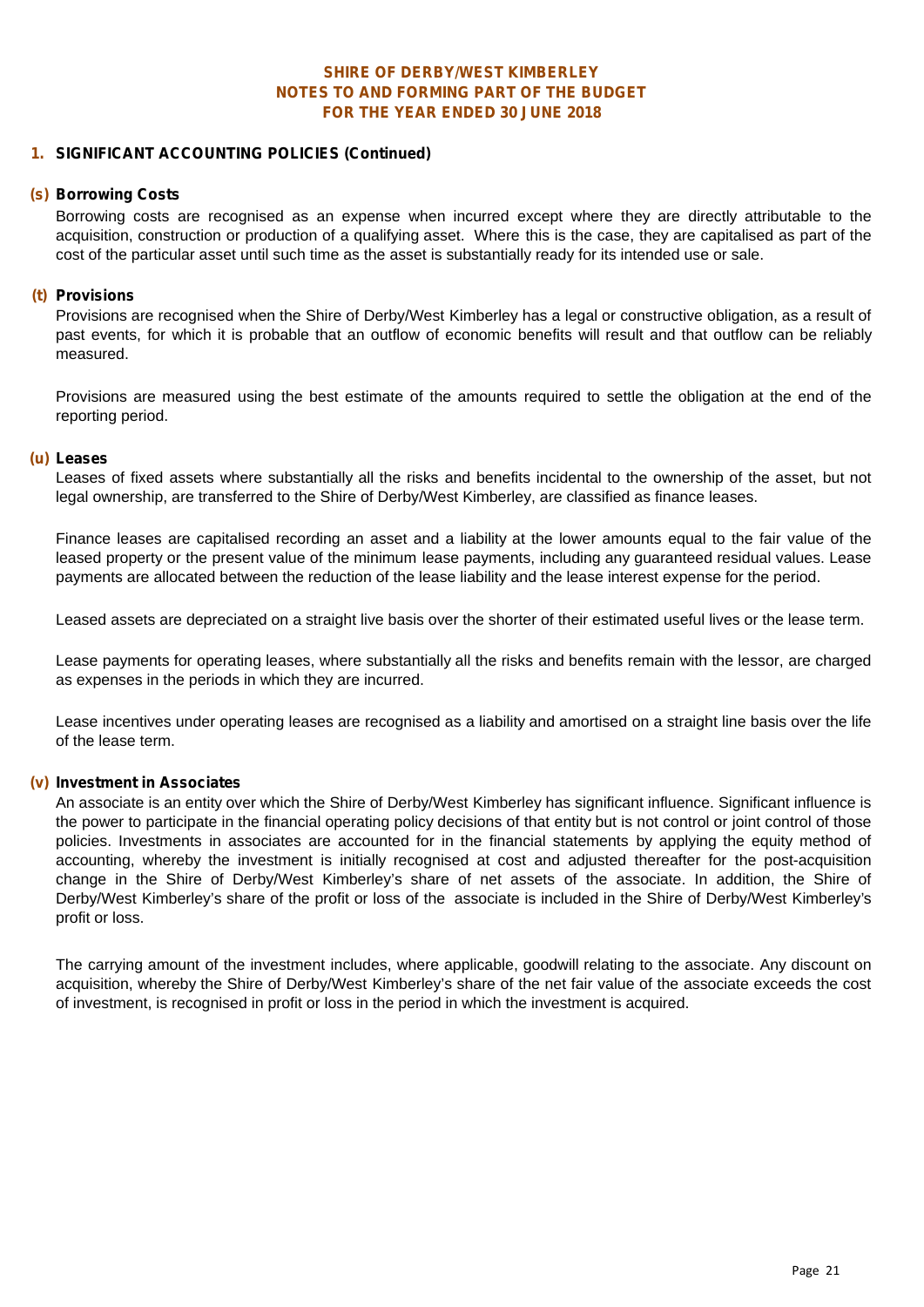#### **1. SIGNIFICANT ACCOUNTING POLICIES (Continued)**

#### **(w) Investment in associates (continued)**

Profits and losses resulting from transactions between the Shire of Derby/West Kimberley and the associate are eliminated to the extent of the Shire of Derby/West Kimberley's interest in the associate.

When the Shire of Derby/West Kimberley's share of losses in an associate equals or exceeds its interest in the associate, the Shire of Derby/West Kimberley discontinues recognising its share of further losses unless it has incurred legal or constructive obligations or made payments on behalf of the associate. When the associate subsequently makes profits, the Shire of Derby/West Kimberley will resume recognising its share of these profits once its share of the profits equals the share of the losses not recognised.

#### **(x) Interests in Joint Arrangements**

Joint arrangements represent the contractual sharing of control between parties in a business venture where unanimous decisions about relevant activities are required.

Separate joint venture entities providing joint venturers with an interest to net assets are classified as a joint venture and accounted for using the equity method. Refer to note 1(o) for a description of the equity method of accounting.

Joint venture operations represent arrangements whereby joint operators maintain direct interests in each asset and exposure to each liability of the arrangement. The Shire of Derby/West Kimberley's interests, in the assets, liabilities, revenue and expenses of joint operations are included in the respective line items of the financial statements. Information about the joint ventures is set out in Note 20.

#### **(y) Current and Non-Current Classification**

In the determination of whether an asset or liability is current or non-current, consideration is given to the time when each asset or liability is expected to be settled. The asset or liability is classified as current if it is expected to be settled within the next 12 months, being the Shire of Derby/West Kimberley's operational cycle. In the case of liabilities where the Shire of Derby/West Kimberley does not have the unconditional right to defer settlement beyond 12 months, such as vested long service leave, the liability is classified as current even if not expected to be settled within the next 12 months. Inventories held for trading are classified as current even if not expected to be realised in the next 12 months except for land held for sale where it is held as non-current based on the Shire of Derby/West Kimberley's intentions to develop and sell the land.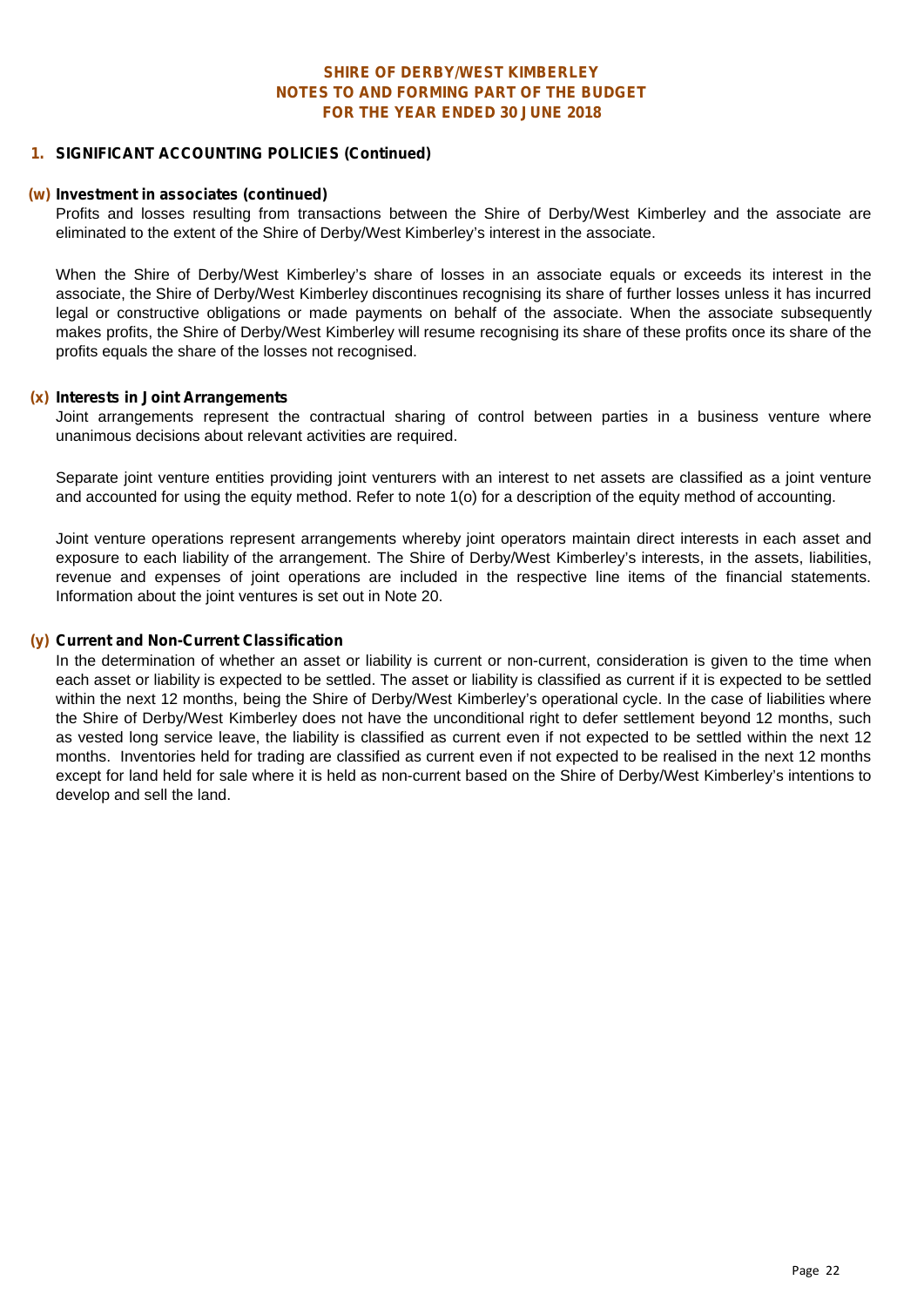# **2. REVENUES AND EXPENSES**

| <b>Net Result</b>                                                             | 2017/18<br><b>Budget</b> | 2016/17<br><b>Actual</b> | 2016/17<br><b>Budget</b> |
|-------------------------------------------------------------------------------|--------------------------|--------------------------|--------------------------|
| The Net Result includes:                                                      | \$                       | \$                       | S                        |
| Charging as an Expense:                                                       |                          |                          |                          |
| <b>Auditors Remuneration</b><br><b>Audit Services</b>                         |                          |                          |                          |
| <b>Other Services</b>                                                         | 47,800<br>60,000         | 97,205                   | 45,000                   |
|                                                                               |                          | 22,923                   | 0                        |
| 2(a)<br><b>Depreciation by Program</b>                                        |                          |                          |                          |
| Governance                                                                    | 87,000                   | 87,700                   | 76,000                   |
| Law, Order, Public Safety                                                     | 54,900                   | 54,900                   | 44,800                   |
| Health                                                                        | 39,900                   | 39,700                   | 40,200                   |
| <b>Education and Welfare</b>                                                  | 74,900                   | 72,300                   | 72,000                   |
| Housing                                                                       | 213,000                  | 212,900                  | 175,900                  |
| <b>Community Amenities</b>                                                    | 730,700                  | 730,300                  | 148,800                  |
| <b>Recreation and Culture</b>                                                 | 690,200                  | 736,300                  | 557,000                  |
| Transport                                                                     | 6,740,500                | 6,684,500                | 5,872,000                |
| <b>Economic Services</b>                                                      | 131,100                  | 132,400                  | 133,500                  |
| <b>Other Property and Services</b>                                            | 300,700                  | 303,300                  | 266,400                  |
|                                                                               | 9,062,900                | $\overline{9,054,300}$   | 7,386,600                |
| <b>Depreciation by Asset Class</b>                                            |                          |                          |                          |
| Land and Buildings                                                            | 1,020,000                | 1,020,000                | 970,000                  |
| Furniture and Equipment                                                       | 12,300                   | 12,300                   | 11,500                   |
| Plant and Equipment                                                           | 630,000                  | 630,000                  | 610,000                  |
| Roads                                                                         | 5,381,100                | 5,381,100                | 4,630,000                |
| Footpaths                                                                     | 50,000                   | 50,000                   | 50,000                   |
| Drainage                                                                      | 764,000                  | 764,000                  | 692,000                  |
| Other Infrastructure                                                          | 1,205,500                | 1,196,900                | 423,100                  |
|                                                                               | 9,062,900                | 9,054,300                | 7,386,600                |
| <b>Interest Expenses (Finance Costs)</b>                                      |                          |                          |                          |
| - Borrowings (refer Note 7(a))                                                | 181,499                  | 121,103                  | 123,900                  |
|                                                                               | 181,499                  | 121,103                  | 123,900                  |
| <b>Crediting as Revenues:</b>                                                 |                          |                          |                          |
| <b>Significant Expense and Revenue</b><br>(iii)                               |                          |                          |                          |
| WA Local Government Grants Commission made an early<br>payment of \$2,702,407 | 0                        | 2,702,407                | $\mathbf 0$              |
| This amount was recognised as revenue in 2016-17 and                          |                          |                          |                          |
| carried forward as part of the surplus in the current budget                  |                          |                          |                          |
| The anticipated revenue for 2017-18 has been reduced by                       |                          |                          |                          |
| this amount accordingly                                                       |                          |                          |                          |
|                                                                               |                          |                          |                          |
| <b>Interest Earnings</b><br>Investments                                       |                          |                          |                          |
| - Reserve Funds                                                               | 38,000                   | 133,100                  | 46,400                   |
| - Other Funds                                                                 | 55,200                   | 86,700                   | 96,700                   |
| Other Interest Revenue (refer Note 12)                                        | 271,000                  | 196,700                  | 168,900                  |
|                                                                               | 364,200                  | 416,500                  | 312,000                  |
|                                                                               |                          |                          |                          |
| <b>Other Revenue</b>                                                          |                          |                          |                          |
| Other                                                                         | 861,000                  | 1,722,600                | 1,971,300                |
|                                                                               | 861,000                  | 1,722,600                | 1,971,300                |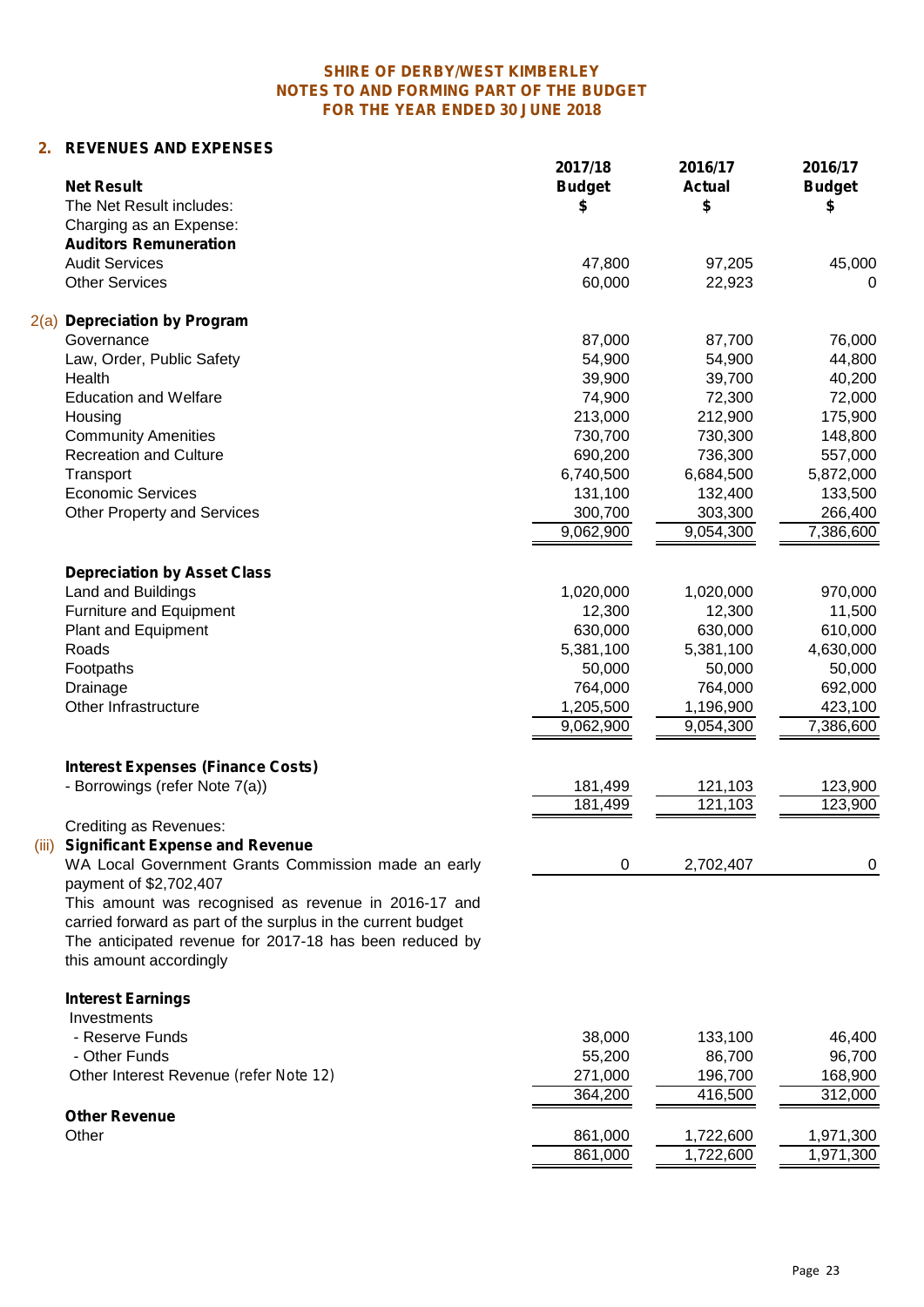#### **FOR THE YEAR ENDED 30 JUNE 2018 SHIRE OF DERBY/WEST KIMBERLEY NOTES TO AND FORMING PART OF THE BUDGET**

#### **REVENUES AND EXPENSES (Continued)**

#### **(b) Statement of Objective**

In order to discharge its responsibilities to the community, Council has developed a set ofoperational and financial objectives. These objectives have been established both on an overall basis, reflected by the Shire of Derby/West Kimberley's Community Vision, and for each of its broad activities/programs.

#### **SHIRE OF DERBY/WEST KIMBERLEY - MISSION STATEMENT**

To provide leadership, infrastructure and services that meet the needs of the local and wider communities.

#### **COMMUNITY VISION**

Shire operations as disclosed in these financial statements encompass the following service orientated activities/programs.

#### **GOVERNANCE**

#### **Objective and Activities:**

Administration and operation of facilities and services to members of Council. Other costs that relate to the tasks of assisting Elected Members and ratepayers on matters which do not concern specific Council services.

#### **GENERAL PURPOSE FUNDING**

**Objective and Activities:**

Rates, general purpose government grants and interest revenue.

#### **LAW, ORDER, PUBLIC SAFETY**

#### **Objective and Activities:**

Supervision of various by-laws, fire prevention, emergency services and animal control.

#### **HEALTH**

#### **Objective and Activities:**

Food quality and pest control, inspection of abattoir, analytical testing and environmental health administration.

#### **EDUCATION AND WELFARE**

#### **Objective and Activities:**

Disadvantaged persons, the elderly, children and youth.

#### **HOUSING**

#### **Objective and Activities:**

Management and maintenance of staff and rental housing.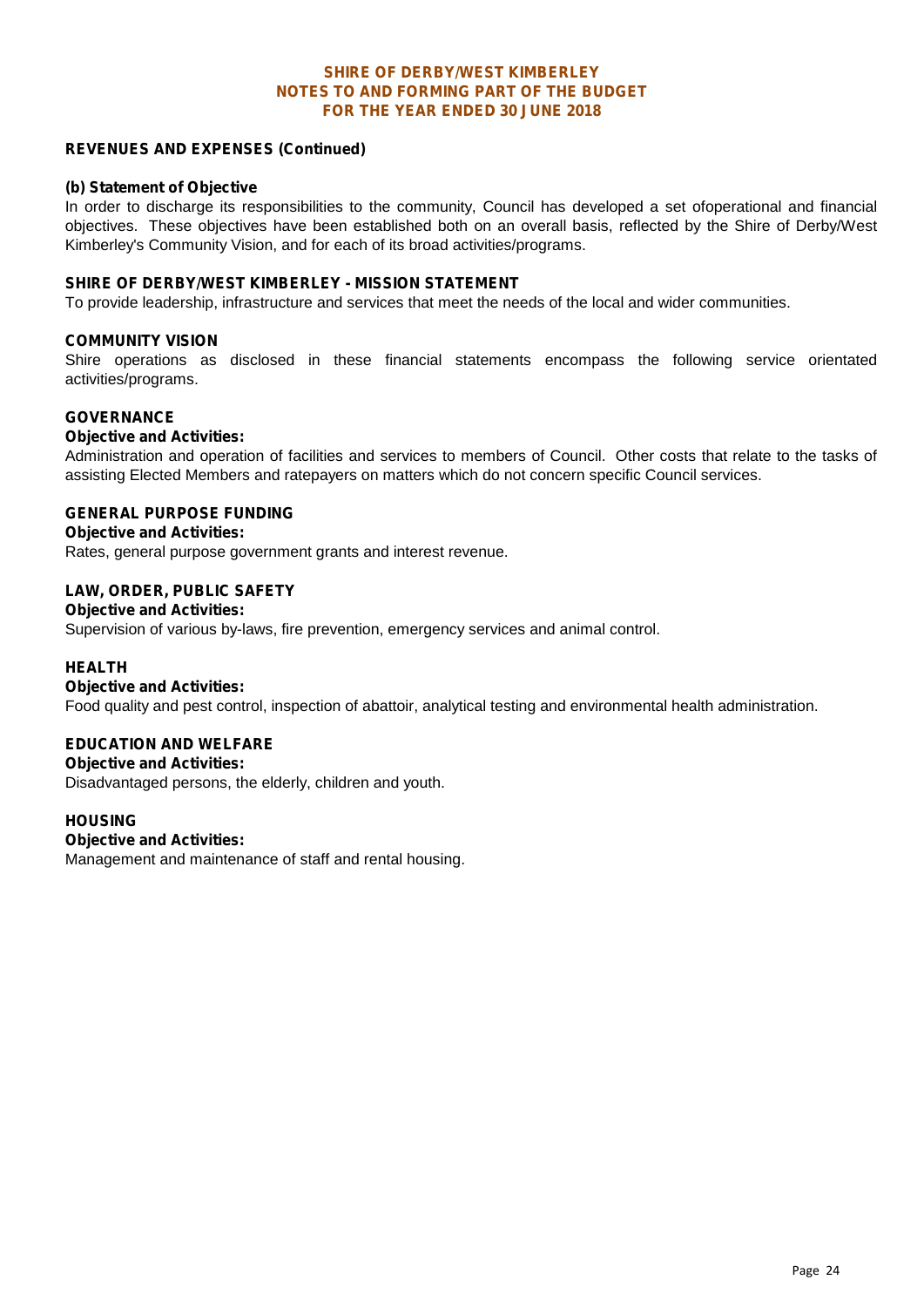#### **REVENUES AND EXPENSES (Continued)**

#### **(b) Statement of Objective (Continued)**

#### **COMMUNITY AMENITIES**

#### **Objective and Activities:**

Rubbish collections, recycling, refuse site operations, litter control, administration of the town planning scheme, cemetery operations, public toilet facilities, sewerage and protection of the environment.

#### **RECREATION AND CULTURE**

#### **Objective and Activities:**

Maintenance and operation of the Town Hall, the aquatic centre, recreation centres, libraries, community arts program, cultural activities and various reserves.

#### **TRANSPORT**

#### **Objective and Activities:**

Construction and maintenance of streets, roads, bridges, footpaths, street lighting, traffic management, aerodromes and water transport facilities. Purchase and disposal of Council's road plant, parking control and police licensing.

#### **ECONOMIC SERVICES**

#### **Objective and Activities:**

Building control, tourism and area promotion, standpipes and pest control.

#### **OTHER PROPERTY AND SERVICES**

#### **Objective and Activities:**

Private works operations, plant repairs and operation costs, stock and materials, property leases and rental, salaries and wages of council employees.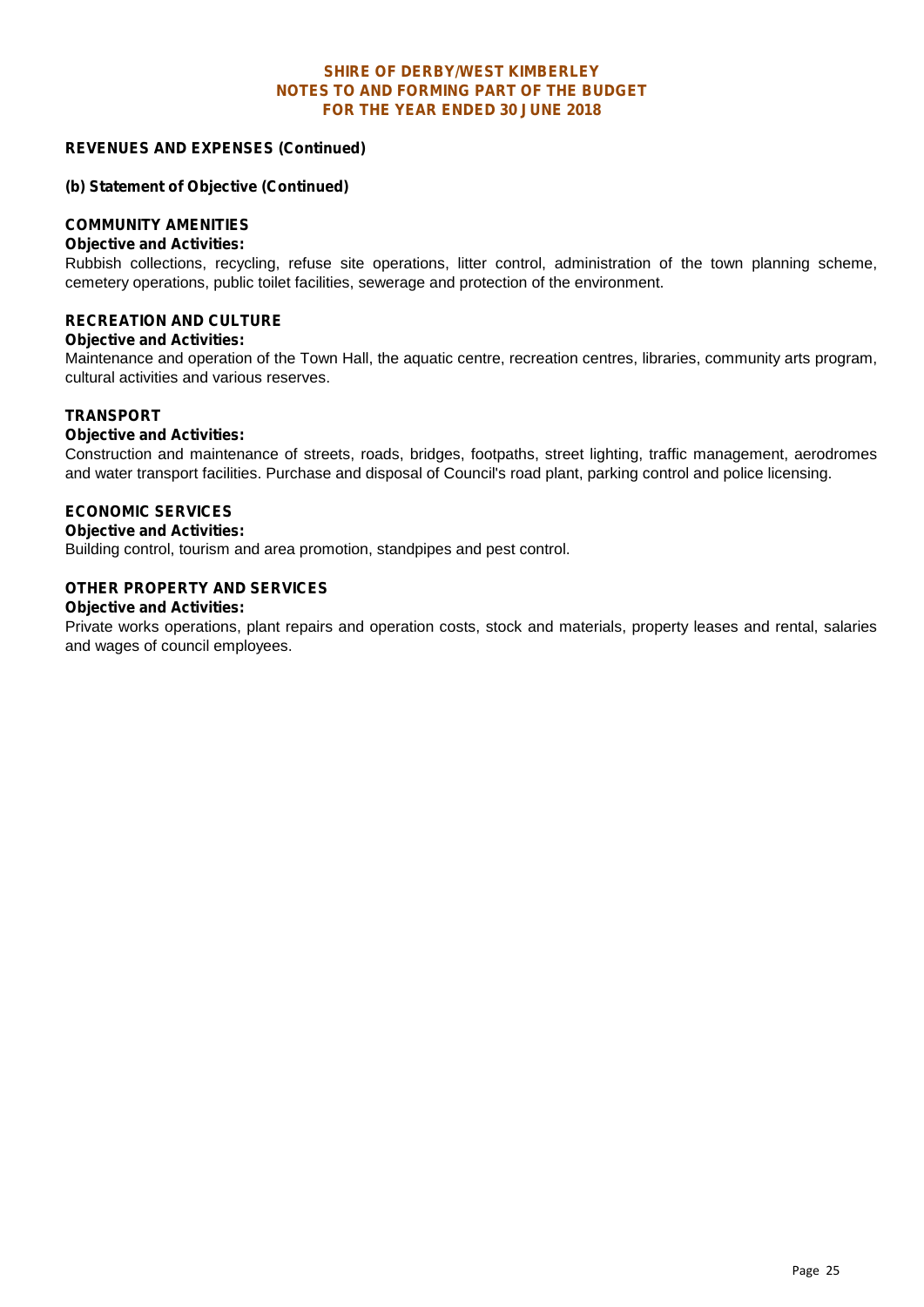#### **3. NOTES TO THE STATEMENT OF CASH FLOWS**

#### **3(a) Reconciliation of Cash**

For the purposes of the Statement of Cash Flows, cash includes cash and cash equivalents, net of outstanding bank overdrafts. Estimated cash at the end of the reporting period is as follows:

|                                                                                          | 2017/18<br><b>Budget</b><br>\$ | 2016/17<br><b>Actual</b><br>\$ | 2016/17<br><b>Budget</b><br>S |
|------------------------------------------------------------------------------------------|--------------------------------|--------------------------------|-------------------------------|
| Cash - Unrestricted                                                                      | 0                              | (693, 878)                     | 3,600,000                     |
| Cash - Restricted                                                                        | 2,465,614                      | 6,354,051                      | 3,333,800                     |
|                                                                                          | 2,465,614                      | 5,660,173                      | 6,933,800                     |
| The following restrictions have been imposed by Regulation                               |                                |                                |                               |
| or other externally imposed requirements:                                                |                                |                                |                               |
| <b>Employee Entitlement Leave Reserve</b>                                                | 452,441                        | 452,441                        | 448,100                       |
| <b>Airport Reserve</b>                                                                   | 28,455                         | 28,455                         | 33,200                        |
| <b>Plant Reserve</b>                                                                     | 0                              | 0                              | 0                             |
| Office and Depot Equipment Reserve                                                       | $\mathbf 0$                    | 0                              | 74                            |
| <b>Historical Reserve</b>                                                                | $\mathbf 0$                    | 0                              | $\mathbf 0$                   |
| Derby Wharf Maintenance Reserve                                                          | 3,721                          | 3,721                          | 3,700                         |
| <b>Economic Development Reserve</b>                                                      | 19,936                         | 19,936                         | 19,700                        |
| <b>Staff Housing Reserve</b>                                                             | 309,965                        | 159,965                        | 412,900                       |
| <b>Fitzroy Crossing Recreation Hall Reserve</b>                                          | 46,771                         | 46,771                         | 46,400                        |
| <b>Capital Works Building Reserve</b>                                                    | 159,763                        | $\Omega$                       | 0                             |
| Energy Developments Ltd West Kimberley Community<br><b>Donations Reserve</b>             | 26,852                         | 106,852                        | 106,363                       |
| Administration Building Construction Reserve                                             | 882,510                        | 882,510                        | 867,383                       |
| <b>Unspent Grants and Contributions Reserve</b>                                          | 535,200                        | 4,653,400                      | 1,395,980                     |
|                                                                                          | 2,465,614                      | 6,354,051                      | 3,333,800                     |
| 3(b) Reconciliation of Net Cash provided by Operating<br><b>Activities to Net Result</b> |                                |                                |                               |
| <b>Net Result</b>                                                                        | 7,386,200                      | (4,079,908)                    | (5,215,500)                   |
| Depreciation                                                                             | 9,062,900                      | 9,054,300                      | 7,386,600                     |
| (Profit)/Loss on Sale of Asset                                                           | 0                              | 5,000                          | 0                             |
| (Increase)/Decrease in Receivables                                                       | 500,000                        | 1,409,207                      | 347,200                       |
| (Increase)/Decrease in Inventories                                                       | 0                              | 9,012                          | (15,000)                      |
| Increase/(Decrease) in Payables                                                          | (880, 359)                     | (2, 166, 341)                  | 600,000                       |
| Increase/(Decrease) in Employee Provisions                                               | 0                              | 1,809                          | 350,000                       |
| Movement in Restricted Cash                                                              | $\mathbf 0$                    | 0                              | (3,485,900)                   |
| Grants/Contributions for the Development of Assets                                       | (18, 274, 800)                 | (2,673,700)                    | (2,610,300)                   |
| <b>Net Cash from Operating Activities</b>                                                | (2,206,059)                    | 1,559,379                      | (2,642,900)                   |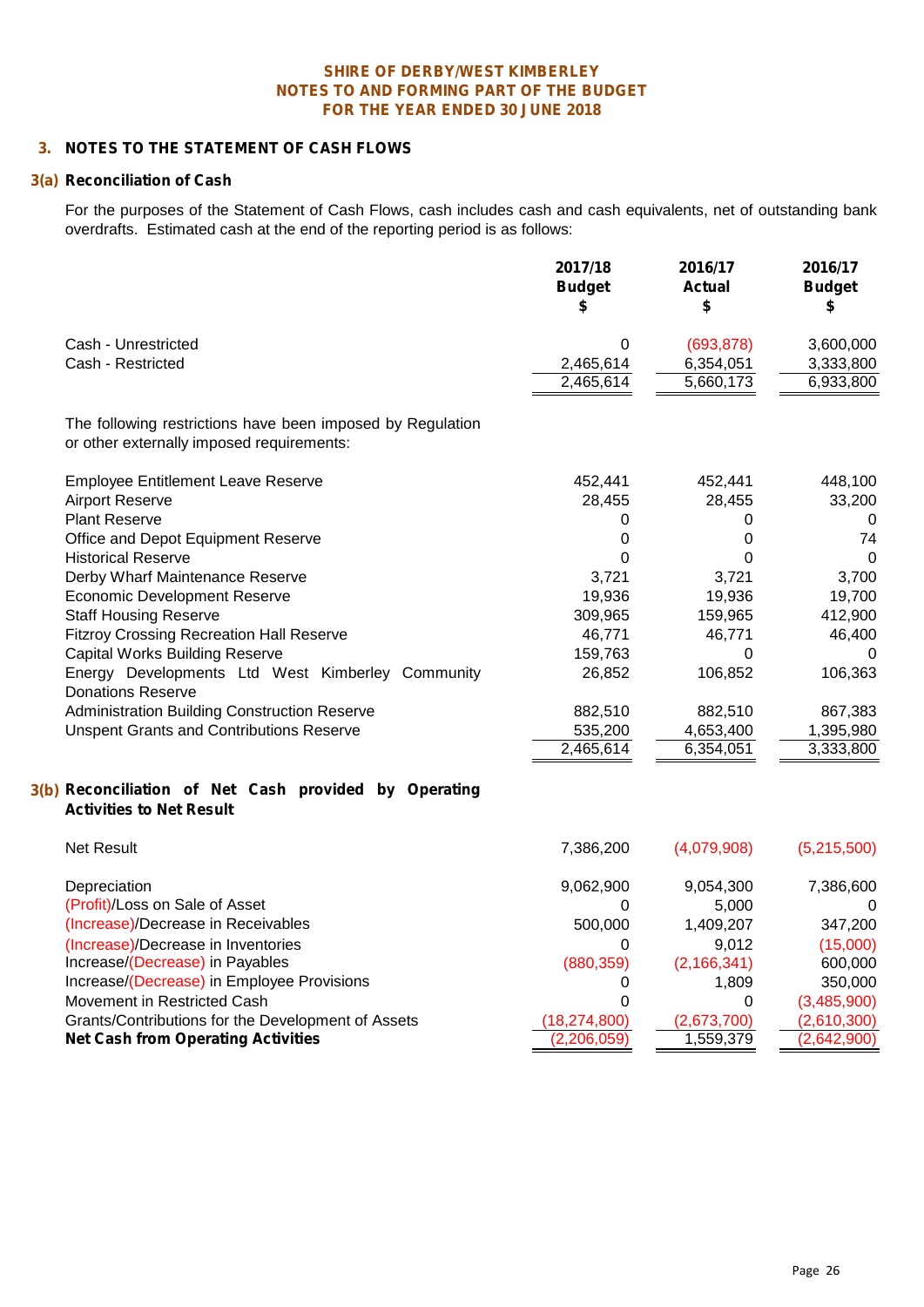# **4. NOTES TO THE STATEMENT OF CASH FLOWS (Continued)**

|                                                                                                                                                                                                                                                                                                                                                                                                                                                                                                    | 2017/18<br><b>Budget</b><br>S | 2016/17<br><b>Actual</b><br>\$ | 2016/17<br><b>Budget</b> |
|----------------------------------------------------------------------------------------------------------------------------------------------------------------------------------------------------------------------------------------------------------------------------------------------------------------------------------------------------------------------------------------------------------------------------------------------------------------------------------------------------|-------------------------------|--------------------------------|--------------------------|
| <b>Undrawn Borrowing Facilities</b>                                                                                                                                                                                                                                                                                                                                                                                                                                                                |                               |                                |                          |
| <b>Credit Standby Arrangements</b>                                                                                                                                                                                                                                                                                                                                                                                                                                                                 |                               |                                |                          |
| <b>Credit Card limit</b>                                                                                                                                                                                                                                                                                                                                                                                                                                                                           | 50,000                        | 50,000                         | 50,000                   |
| Credit Card balance at Balance Date                                                                                                                                                                                                                                                                                                                                                                                                                                                                | 0                             | (2,756)                        |                          |
| <b>Total Amount of Credit Unused</b>                                                                                                                                                                                                                                                                                                                                                                                                                                                               | 50,000                        | 47,244                         | 50,000                   |
| <b>Loan Facilities</b>                                                                                                                                                                                                                                                                                                                                                                                                                                                                             |                               |                                |                          |
| Loan Facilities in use at Balance Date                                                                                                                                                                                                                                                                                                                                                                                                                                                             | 7,522,862                     | 2,023,262                      | 9,022,200                |
| Unused Loan Facilities at Balance Date                                                                                                                                                                                                                                                                                                                                                                                                                                                             | 0                             | 0                              | 0                        |
|                                                                                                                                                                                                                                                                                                                                                                                                                                                                                                    |                               | 2017/18                        | 2016/17                  |
| <b>NET CURRENT ASSETS</b>                                                                                                                                                                                                                                                                                                                                                                                                                                                                          | <b>Note</b>                   | <b>Budget</b><br>S             | <b>Actual</b><br>\$      |
| <b>Composition of Estimated Net Current Assets</b>                                                                                                                                                                                                                                                                                                                                                                                                                                                 |                               |                                |                          |
| <b>Current Assets</b>                                                                                                                                                                                                                                                                                                                                                                                                                                                                              |                               |                                |                          |
| Cash - Unrestricted                                                                                                                                                                                                                                                                                                                                                                                                                                                                                | 3(a)                          | 0                              | (693, 878)               |
| Cash - Restricted Reserves                                                                                                                                                                                                                                                                                                                                                                                                                                                                         | 3(a)                          | 2,465,614                      | 6,354,051                |
| Receivables                                                                                                                                                                                                                                                                                                                                                                                                                                                                                        |                               | 1,172,587                      | 1,672,587                |
| Inventories                                                                                                                                                                                                                                                                                                                                                                                                                                                                                        |                               | 117,093                        | 117,093                  |
|                                                                                                                                                                                                                                                                                                                                                                                                                                                                                                    |                               | 3,755,294                      | 7,449,853                |
| <b>Less: Current Liabilities</b>                                                                                                                                                                                                                                                                                                                                                                                                                                                                   |                               |                                |                          |
| <b>Trade and Other Payables</b>                                                                                                                                                                                                                                                                                                                                                                                                                                                                    |                               | (1, 289, 680)                  | (2, 170, 039)            |
| <b>Current Portion of Long Term Borrowings</b>                                                                                                                                                                                                                                                                                                                                                                                                                                                     |                               | (211,600)                      | (211,600)                |
| Provisions                                                                                                                                                                                                                                                                                                                                                                                                                                                                                         |                               | (971, 092)                     | (971, 092)               |
|                                                                                                                                                                                                                                                                                                                                                                                                                                                                                                    |                               | (2, 472, 372)                  | (3,352,731)              |
| <b>Unadjusted Net Current Assets</b><br>Differences between the Net Current Assets at the end of each financial year in<br>the Rate Setting Statement and Net Current Assets detailed above arise from<br>amounts which have been excluded when calculating the budget defiency in<br>accordance with Local Government (Financial Management) regulation 32 as<br>movements for these items have been funded within the budget estimates.<br>These differences are disclosed as adjustments below. |                               | 1,282,922                      | 4,097,122                |
| <b>Adjustments</b>                                                                                                                                                                                                                                                                                                                                                                                                                                                                                 |                               |                                |                          |
| Less: Cash - Restricted Reserves                                                                                                                                                                                                                                                                                                                                                                                                                                                                   | 3(a)                          | (2,465,614)                    | (6,354,051)              |
| Add: Current Portion of Long Term Borrowings                                                                                                                                                                                                                                                                                                                                                                                                                                                       |                               | 211,600                        | 211,600                  |
| Add: Current Liabilities not expected to be cleared at End of Year                                                                                                                                                                                                                                                                                                                                                                                                                                 |                               | 971,092                        | 971,092                  |
| <b>Adjusted Net Current Assets - Surplus/(Deficit)</b>                                                                                                                                                                                                                                                                                                                                                                                                                                             |                               | 0                              | (1,074,237)              |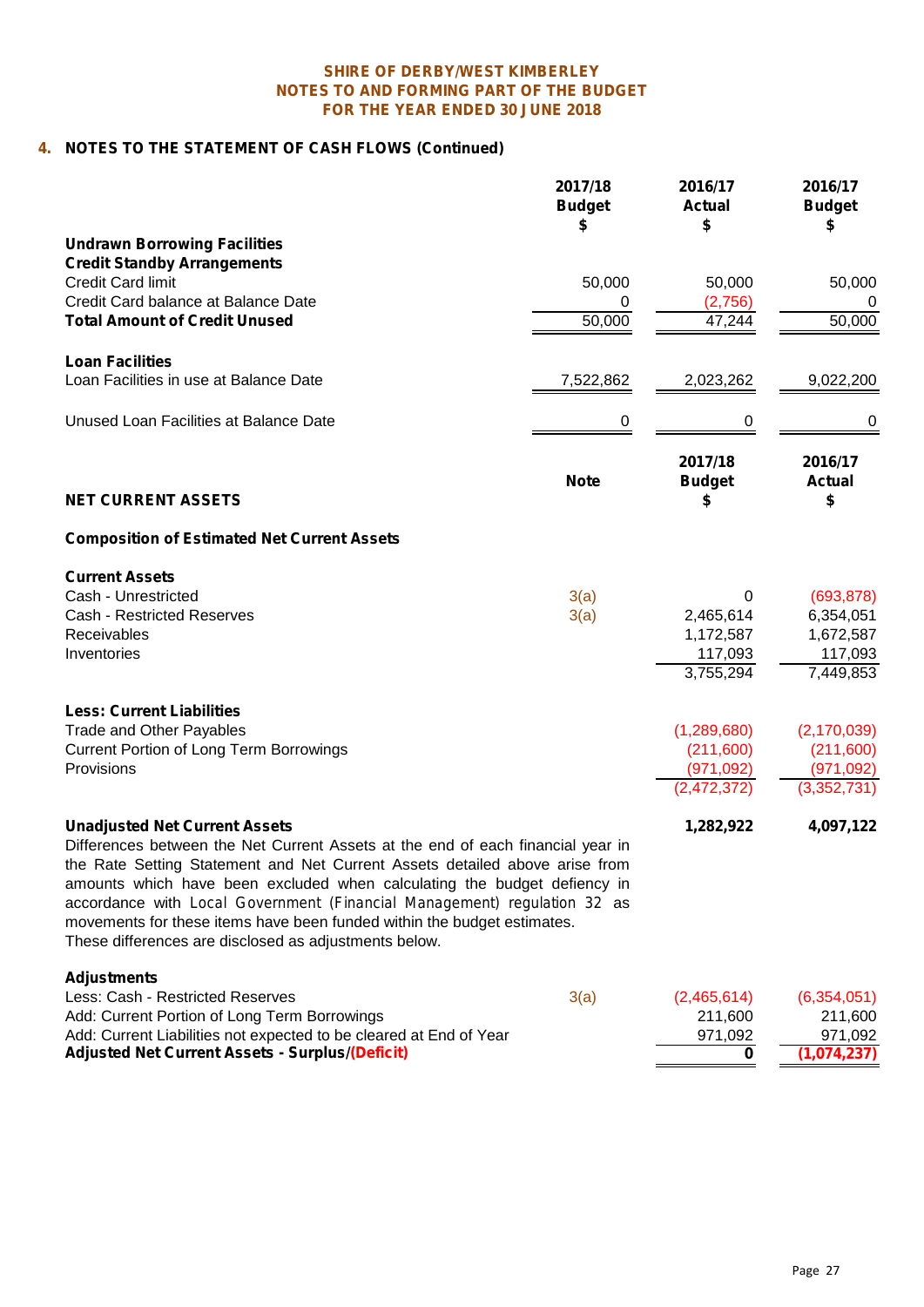# **5. ACQUISITION OF ASSETS**

The following assets are budgeted to be acquired during the year

|                                      | <b>Community</b><br><b>Amenities</b> | <b>Transport</b> | <b>Economic</b><br><b>Services</b> | 2017/18<br><b>Budget</b><br><b>Total</b> | 2016/17<br><b>Actual</b><br><b>Total</b> |  |
|--------------------------------------|--------------------------------------|------------------|------------------------------------|------------------------------------------|------------------------------------------|--|
| <b>Asset Class</b>                   | \$                                   | \$               | \$                                 | \$                                       | \$                                       |  |
| <b>Property, Plant and Equipment</b> |                                      |                  |                                    |                                          |                                          |  |
| Land and Buildings                   | 250,000                              | 50,000           | 612,000                            | 912,000                                  | 1,366,499                                |  |
| Furniture and Equipment              | $\mathbf 0$                          | $\boldsymbol{0}$ | $\mathbf 0$                        | 0                                        | 6,589                                    |  |
| <b>Plant and Equipment</b>           | $\mathsf 0$                          | 276,000          | 260,000                            | 536,000                                  | 69,015                                   |  |
|                                      | 250,000                              | 326,000          | 872,000                            | 1,448,000                                | 1,442,103                                |  |
| <b>Infrastructure</b>                |                                      |                  |                                    |                                          |                                          |  |
| Roads                                | 0                                    | 12,868,000       | 0                                  | 12,868,000                               | 3,510,283                                |  |
| Footpaths                            | 0                                    | 120,000          | 0                                  | 120,000                                  | 0                                        |  |
| Drainage                             | $\pmb{0}$                            | 75,000           | $\pmb{0}$                          | 75,000                                   | 0                                        |  |
| Lands, Parks and Reserves            | 140,700                              | $\boldsymbol{0}$ | $\pmb{0}$                          | 140,700                                  | 77,343                                   |  |
| Derby Wharf and Precinct             | 0                                    | 1,983,200        | 0                                  | 1,983,200                                | 275,508                                  |  |
| Airports                             | $\mathsf 0$                          | 8,733,000        | $\pmb{0}$                          | 8,733,000                                | $\pmb{0}$                                |  |
|                                      | 140,700                              | 23,779,200       | 0                                  | 23,919,900                               | 3,863,134                                |  |
| <b>Total Acquisitions</b>            | 390,700                              | 24,105,200       | 872,000                            | 25,367,900                               | 5,305,237                                |  |

A detailed breakdown of acquisitions on an individual asset basis can be found in the supplementary information attached to this budget document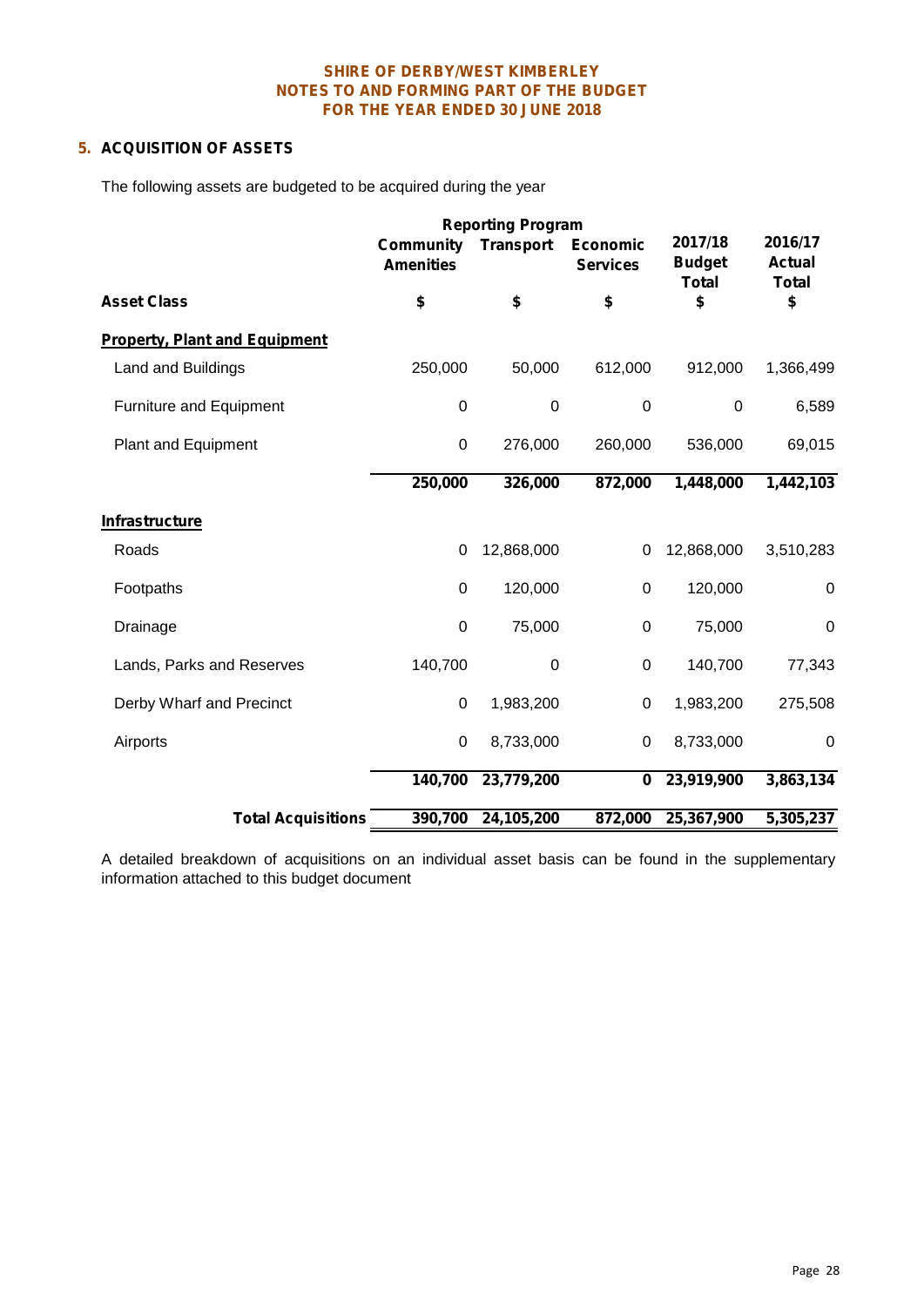#### **6. DISPOSALS OF ASSETS**

The following assets are budgeted to be disposed of during the year

| <b>By Program</b>           | <b>Net Book</b> | <b>Sale</b>     | 2017/18 Budget |             | 2016/17 Actual |             | 2016/17 Budget |              |
|-----------------------------|-----------------|-----------------|----------------|-------------|----------------|-------------|----------------|--------------|
|                             | Value           | <b>Proceeds</b> | <b>Profit</b>  | Loss        | <b>Profit</b>  | <b>Loss</b> | <b>Profit</b>  | <b>Loss</b>  |
|                             |                 |                 | Ъ              |             |                |             |                |              |
| Governance                  | 450,000         | 450,000         | 0              | $\mathbf 0$ | 0              | $\mathbf 0$ | 0              |              |
| Transport                   | 80,000          | 80,000          | $\mathbf 0$    | $\mathbf 0$ | 6,400          | $\mathbf 0$ | $\mathbf 0$    | $\mathbf 0$  |
| <b>Economic Services</b>    | 75,000          | 75,000          | 0              | $\mathbf 0$ | $\mathbf 0$    | $\mathbf 0$ | $\mathbf 0$    | $\mathbf{0}$ |
| Other Property and Services | $\pmb{0}$       | $\mathbf 0$     | $\mathbf 0$    | $\mathbf 0$ | $\mathbf 0$    | (11,400)    | $\mathbf 0$    | $\mathbf 0$  |
|                             | 605,000         | 605,000         | 0              |             | 6,400          | (11, 400)   | 0              |              |
| <b>By Class</b>             | Net Book        | <b>Sale</b>     | 2017/18 Budget |             | 2016/17 Actual |             | 2016/17 Budget |              |
|                             | Value           | <b>Proceeds</b> | <b>Profit</b>  | Loss        | <b>Profit</b>  | <b>Loss</b> | <b>Profit</b>  | <b>Loss</b>  |
|                             |                 |                 | \$             |             | S              |             |                | ъ            |
| <b>Land and Buildings</b>   | 450,000         | 450,000         | 0              | 0           | 0              | $\Omega$    | 0              | $\Omega$     |
| <b>Plant and Equipment</b>  | 155,000         | 155,000         | 0              | $\mathbf 0$ | 6,400          | (11,400)    | $\mathbf 0$    | $\Omega$     |
|                             | 605,000         | 605,000         | 0              | 0           | 6,400          | (11, 400)   | 0              |              |

A detailed breakdown of disposals on an individual asset basis can be found in the supplementary information attached to this budget document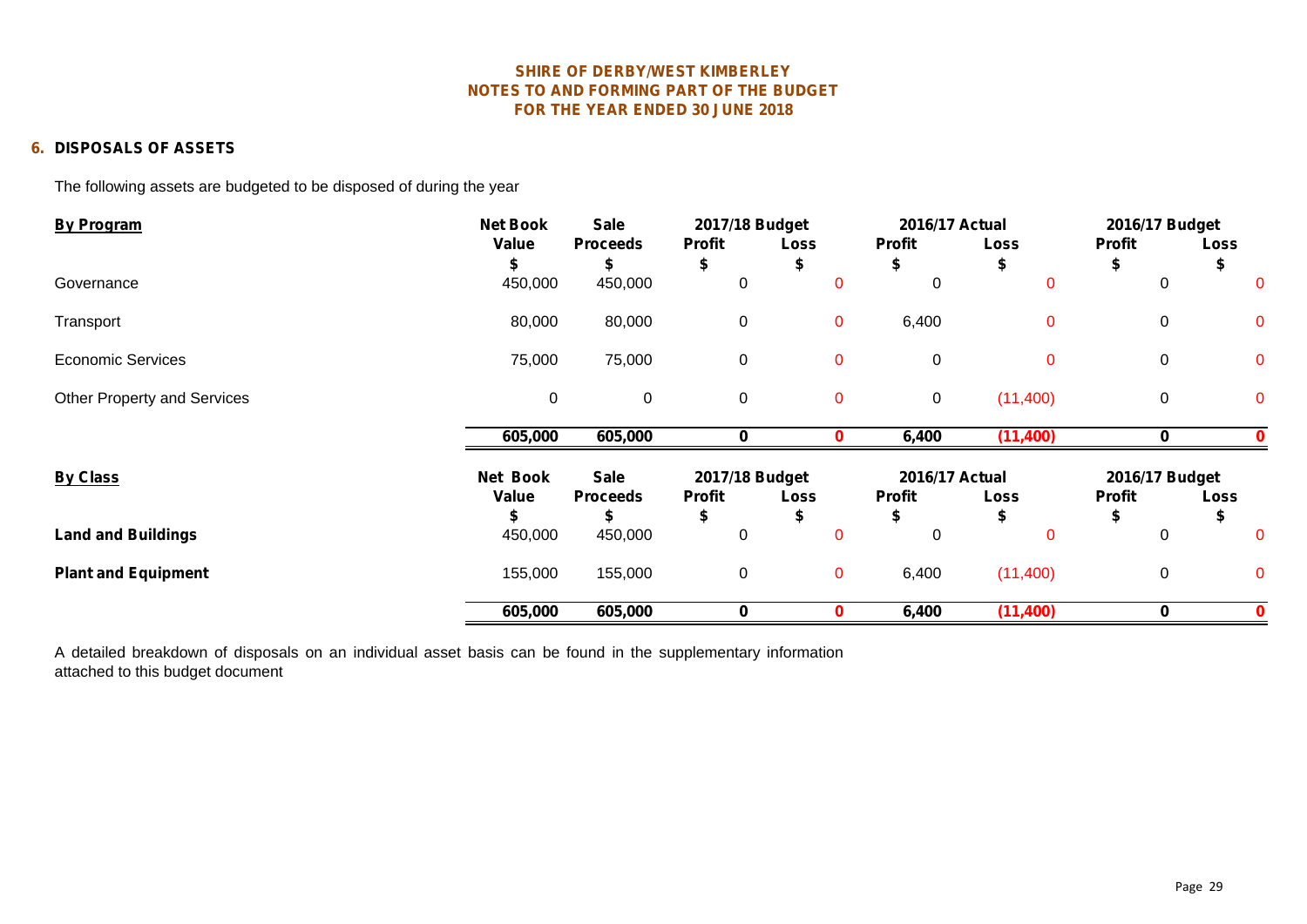# **7. INFORMATION ON BORROWINGS**

# **(a) Borrowing Repayments**

Movement in Borrowings and Interest between the beginning and the end of the current financial year

|                                         |                                 |                     | <b>Principal</b><br><b>Repayments</b> |                          | <b>Principal</b><br>Outstanding |                               | <b>Interest</b><br><b>Repayments</b> |                               |
|-----------------------------------------|---------------------------------|---------------------|---------------------------------------|--------------------------|---------------------------------|-------------------------------|--------------------------------------|-------------------------------|
| <b>Purpose</b>                          | <b>Principal</b><br>$1$ -Jul-17 | <b>New</b><br>Loans | 2017/18<br><b>Budget</b>              | 2016/17<br><b>Actual</b> | 2017/18<br><b>Budget</b>        | 2016/17<br><b>Actual</b><br>S | 2017/18<br><b>Budget</b>             | 2016/17<br><b>Actual</b><br>S |
| <b>Housing</b>                          |                                 |                     |                                       |                          |                                 |                               |                                      |                               |
| Loan 136 - Staff Housing                | 155,446                         | 0                   | 18,146                                | 17,011                   | 137,300                         | 155,446                       | 9,904                                | 11,039                        |
| Loan 146 - Staff Housing                | 730,570                         | 0                   | 37,635                                | 35,361                   | 692,935                         | 730,570                       | 45,659                               | 47,933                        |
| Loan 148 - Staff Housing                | 330,485                         | 0                   | 15,853                                | 15,164                   | 314,632                         | 330,485                       | 14,663                               | 15,351                        |
| <b>Transport</b>                        |                                 |                     |                                       |                          |                                 |                               |                                      |                               |
| Loan 145 - Wharf Fenders, Boat Ramp     | 285,024                         | $\Omega$            | 20,641                                | 19,293                   | 264,383                         | 285,024                       | 19,233                               | 20,581                        |
| Loan 150 Derby Airport Infrastructure   | 0                               | 3,194,100           | 54,037                                | 0                        | 3,140,063                       | 0                             | 60,688                               | 0                             |
| Loan 151 Fitzroy Airport Infrastructure | 0                               | 396,000             | 16,461                                | 0                        | 379,539                         | 0                             | 7,524                                | 0                             |
| Loan 152 Derby Wharf Infrastructure     | 0                               | 2,121,100           | 0                                     | 0                        | 2,121,100                       | 0                             | $\Omega$                             | 0                             |
| <b>Recreation and Culture</b>           |                                 |                     |                                       |                          |                                 |                               |                                      |                               |
| Loan 135 Civic Centre Renovations       | 108,631                         | 0                   | 29,011                                | 27,616                   | 79,620                          | 108,631                       | 5,500                                | 7,010                         |
| <b>Economic services</b>                |                                 |                     |                                       |                          |                                 |                               |                                      |                               |
| Loan 149 - Derby Visitors Centre        | 413,106                         | $\mathbf 0$         | 19,816                                | 18,955                   | 393,290                         | 413,106                       | 18,328                               | 19,189                        |
|                                         | 2,023,262                       | 5,711,200           | 211,600                               | 133,400                  | 7,522,862                       | 2,023,262                     | 181,499                              | 121,103                       |

All borrowing repayments will be financed by General Purpose Revenue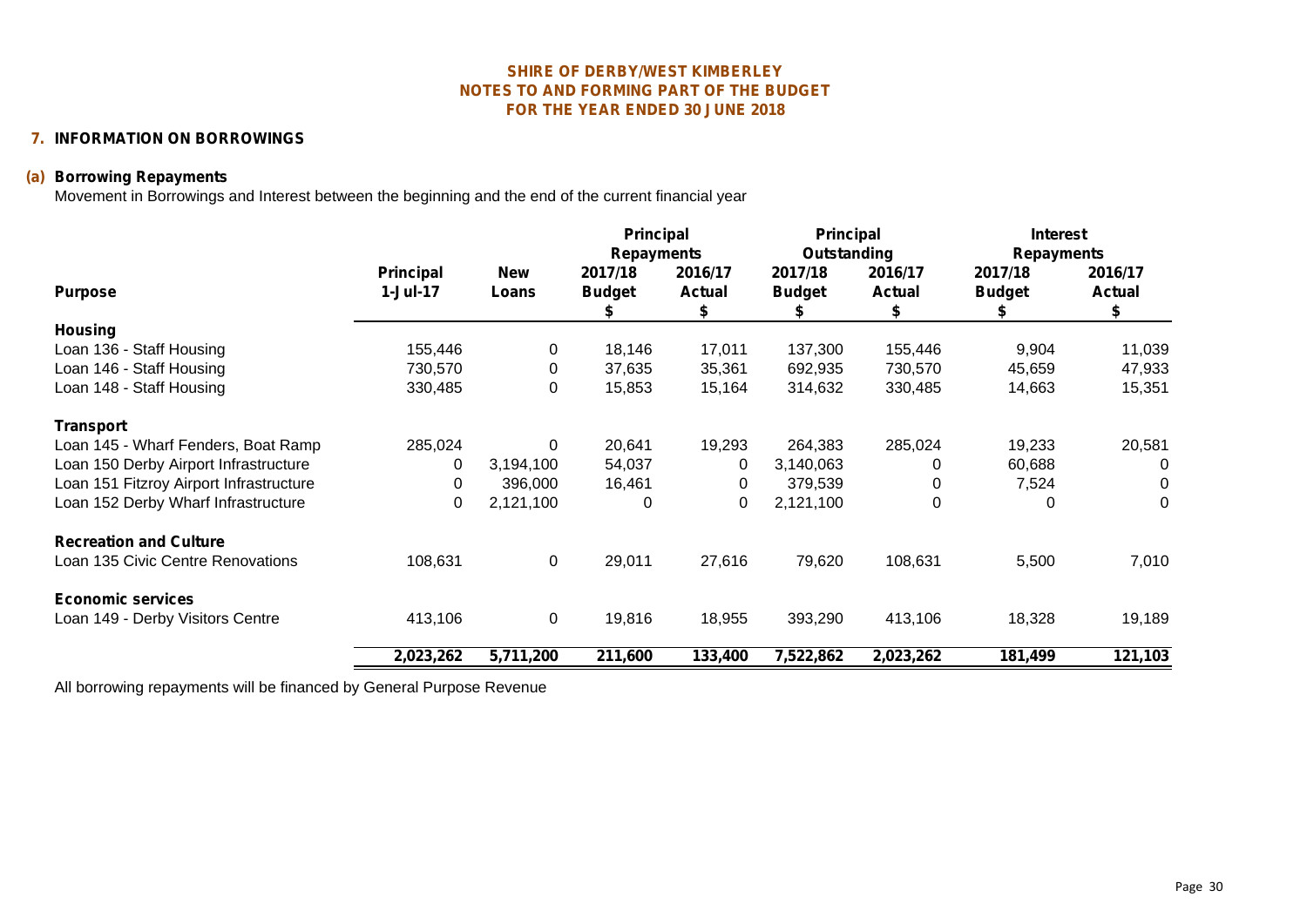#### **7. INFORMATION ON BORROWINGS (Continued)**

#### **(b) New Borrowings - 2017/18**

| <b>Particulars/Purpose</b>               | <b>Institution</b> | Loan<br>Type | Term<br>(Years) | <b>Interest</b><br>Rate<br>% | Amount<br><b>Borrowed</b><br><b>Budget</b> | Total<br>Interest and<br><b>Charges</b> | Amount<br><b>Used</b><br><b>Budget</b> | <b>Balance</b><br><b>Unspent</b> |
|------------------------------------------|--------------------|--------------|-----------------|------------------------------|--------------------------------------------|-----------------------------------------|----------------------------------------|----------------------------------|
| Derby Airport Infrastructure             | <b>WATC</b>        | Debenture    | 20              | 3.8%                         | 3,194,100                                  | .394.900                                | 3.194.100                              |                                  |
| Fitzroy Airport Lighting, Runway Repairs | <b>WATC</b>        | Debenture    | 10              | 3.8%                         | 396,000                                    | 83,700                                  | 396,000                                |                                  |
| Derby Wharf Revitalisation               | WATC               | Debenture    | 20              | 3.8%                         | 2,121,100                                  | 926,300                                 | 2,121,100                              |                                  |
|                                          |                    |              |                 |                              | 5,711,200                                  | 2.404.900                               | 5,711,200                              |                                  |

Loan funds will be drawn down as required during construction

# **(c) Unspent Borrowings**

The Shire had no unspent borrowing funds as at 30 June 2017 nor is it expected to have unspent borrowing funds as at 30 June 2018

#### **(d) Overdraft**

The Shire of Derby/West Kimberley has no overdraft facility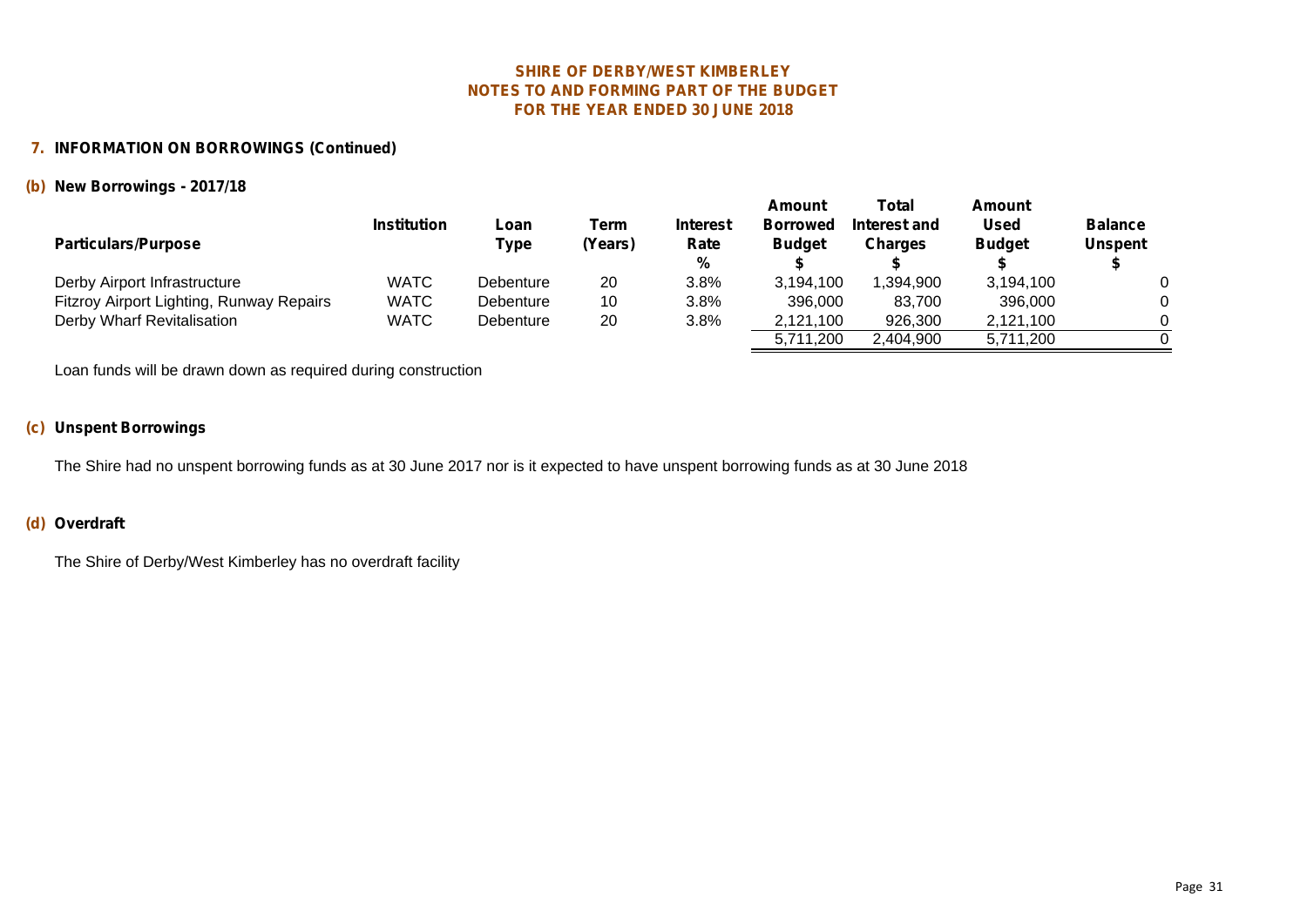### **8. RATING INFORMATION**

|                                               | Rate in<br>S   | <b>Number</b><br>of | Rateable<br>Value | 2017/18                            | 2017/18                                           | 2017/18                                        | 2017/18                                    | 2016/17<br><b>Actual</b> |
|-----------------------------------------------|----------------|---------------------|-------------------|------------------------------------|---------------------------------------------------|------------------------------------------------|--------------------------------------------|--------------------------|
| <b>RATE TYPE</b>                              |                | <b>Properties</b>   | \$                | <b>Budgeted</b><br>Rate<br>Revenue | <b>Budgeted</b><br><b>Interim</b><br><b>Rates</b> | <b>Budgeted</b><br><b>Back</b><br><b>Rates</b> | <b>Budgeted</b><br><b>Total</b><br>Revenue | \$                       |
| Differential General Rate or General Rate     |                |                     |                   |                                    |                                                   |                                                |                                            |                          |
| <b>GRV</b>                                    | 0.124458       | 1,498               | 37,624,100        | 4,682,624                          | 5,000                                             | 0                                              | 4,687,624                                  | 4,631,554                |
| <b>UV Residential</b>                         | 0.213944       |                     | 22,500            | 4,814                              | 0                                                 | 0                                              | 4,814                                      | 4,733                    |
| UV Commercial                                 | 0.213944       |                     | 75,000            | 16,046                             |                                                   | 0                                              | 16,046                                     | 15,778                   |
| UV Mining                                     | 0.264530       | 101                 | 2,771,048         | 732,535                            | 25,000                                            | 0                                              | 757,535                                    | 986,081                  |
| <b>UV Pastoral</b>                            | 0.063544       | 40                  | 14,618,450        | 928,915                            |                                                   | 0                                              | 928,915                                    | 913,387                  |
| UV Islands                                    | 0.213944       |                     | 250,000           | 53,486                             |                                                   | 0                                              | 53,486                                     | 52,592                   |
| <b>UV Other Locations</b>                     | 0.213944       |                     | 175.000           | 37,440                             | 0                                                 | 0                                              | 37,440                                     | 36,814                   |
| <b>UV Concessions Raised</b>                  | 0.213944       |                     | 675,000           | 144,412                            | 0                                                 | 0                                              | 144,412                                    | 141,998                  |
| <b>Sub-Totals</b>                             |                | 1,649               | 56,211,098        | 6,600,272                          | 30,000                                            | 0                                              | 6,630,272                                  | 6,782,937                |
|                                               | <b>Minimum</b> |                     |                   |                                    |                                                   |                                                |                                            |                          |
| <b>Minimum Payment</b>                        | \$             |                     |                   |                                    |                                                   |                                                |                                            |                          |
| <b>GRV</b>                                    | 956            | 169                 | 94,878            | 161,564                            | 0                                                 | 0                                              | 161,564                                    | 158,860                  |
| UV Mining                                     | 956            | 65                  | 66,049            | 62,140                             | 0                                                 | 0                                              | 62,140                                     | 73,320                   |
| <b>UV Pastoral</b>                            | 956            |                     | 28,500            | 3,824                              | 0                                                 | 0                                              | 3,824                                      | 3,760                    |
| <b>UV General</b>                             | 956            | $\Omega$            | $\Omega$          | $\Omega$                           | 0                                                 | $\Omega$                                       | $\Omega$                                   |                          |
| <b>Sub-Totals</b>                             |                | 238                 | 189,427           | 227,528                            | $\pmb{0}$                                         | $\Omega$                                       | 227,528                                    | 235,940                  |
|                                               |                | 1,887               | 56,400,525        | 6,827,800                          | 30,000                                            | $\mathbf{0}$                                   | 6,857,800                                  | 7,018,877                |
| Discounts/Concessions (Refer Note 13)         |                |                     |                   |                                    |                                                   |                                                | (78.000)                                   | (230, 577)               |
| <b>Total amount raised from General Rates</b> |                |                     |                   |                                    |                                                   |                                                | 6,779,800                                  | 6,788,300                |
| Concessions                                   |                |                     |                   |                                    |                                                   |                                                | (155,000)                                  |                          |
| <b>Total Rates</b>                            |                |                     |                   |                                    |                                                   |                                                | 6,624,800                                  | 6,788,300                |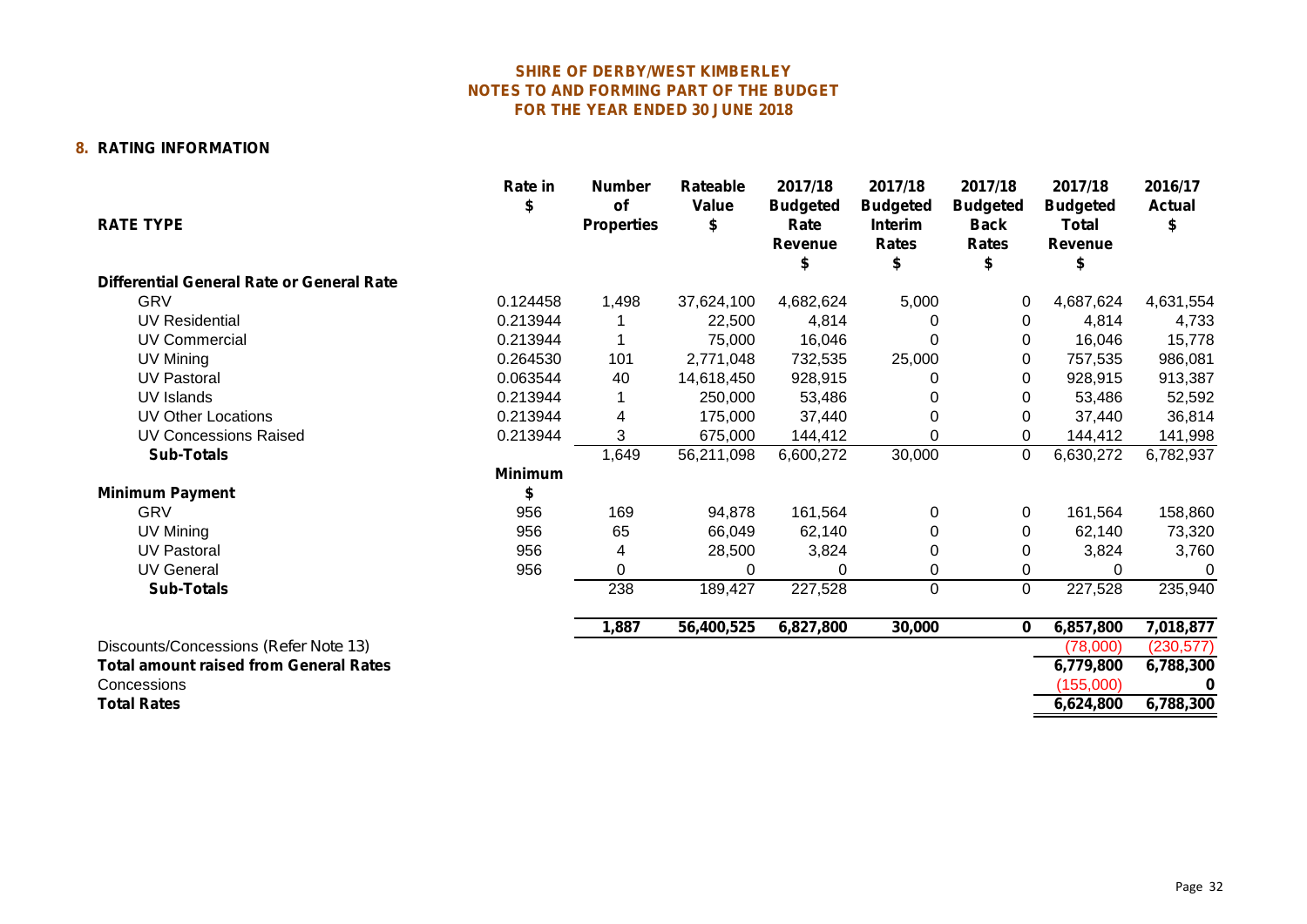#### **8(a). RATING INFORMATION**

All land except exempt land in the Shire of Derby/West Kimberley is rated according to its Gross Rental Value (GRV) in townsites or Unimproved Value (UV) in the remainder of the Shire of Derby/West Kimberley.

The General Rates detailed above for the 2017/18 financial year have been determined by Council on the basis of raising the revenue required to meet the deficiency between the total estimated expenditure proposed in the budget and the estimated revenue to be received from all sources other than rates and also considering the extenet of any increase in rating over the level adopted in the previous year.

The Minimum Rates have been determined by Council on the basis that all ratepayers must make a reasonable contribution to the cost of the local government services/facilities.

#### **Objectives and Reasons for Differencial Rating**

To provide equity in the rating of properties across the Shire of Derby/West Kimberley the following rate categories have been determined for the implementation of Differential Rating.

#### **Differential General Rate**

| <b>Description</b>      | <b>Characteristics</b>                                      | <b>Objects</b>                                                                              | <b>Reasons</b>                                                                                                                                                                       |
|-------------------------|-------------------------------------------------------------|---------------------------------------------------------------------------------------------|--------------------------------------------------------------------------------------------------------------------------------------------------------------------------------------|
|                         | GRV General Rate Properties within the town site boundaries |                                                                                             | This rate is to contribute to the service desired by the community. This is considered to be the base rate above which all other GRV                                                 |
|                         |                                                             | All GRV properties within the Shire have the same Rate in the rated properties are assessed |                                                                                                                                                                                      |
|                         |                                                             | Dollar applied                                                                              |                                                                                                                                                                                      |
| <b>IUV General Rate</b> |                                                             |                                                                                             | Properties that are located outside of the This rate is to contribute to the service desired by the community. This is considered to be the base rate above which all other UV rated |
|                         | town sites                                                  | All UV properties within the Shire have the same Rate in the properties are assessed        |                                                                                                                                                                                      |
|                         |                                                             | Dollar except for Mining and Pastoral                                                       |                                                                                                                                                                                      |
| UV Mining               |                                                             |                                                                                             | Consists of properties that are used for This category is rated higher than UV General to reflect the higher Companies in the mining industry utilise Shire assets in their          |
|                         | exploration<br>mining,<br>or                                |                                                                                             | prospecting road infrastructure maintenance costs costs to Council as a result operations. Shire assets and infrastructure are already established                                   |
|                         | purposes                                                    | of heavy vehicle use over Shire roads                                                       | and have been provided by previous rate payers                                                                                                                                       |
| <b>UV Pastoral</b>      |                                                             |                                                                                             | Consists of properties that are exclusively This category is rated lower than other UV categories due to large The Pastoral category on average have seen an increase in the value   |
|                         | used for pastoral purposes.                                 |                                                                                             | increases in property values applied to Pastoral Station Leases by of the properties. These increases have meant an inequity in the                                                  |
|                         |                                                             |                                                                                             | the State while still ensuring an equitable contribution to the rates charged for pastoral properties. The lower Rate in the Dollar                                                  |
|                         |                                                             | maintenance of Shire roads                                                                  | ensures that mining and pastoral properties provide equally for the                                                                                                                  |
|                         |                                                             |                                                                                             | upkeep of Shire Infrastructure                                                                                                                                                       |

#### **Differential Minimum Payment**

| <b>Description</b> | Characteristics           | <b>Objects</b>                 | <b>Reasons</b>                                                                                                                                                             |
|--------------------|---------------------------|--------------------------------|----------------------------------------------------------------------------------------------------------------------------------------------------------------------------|
| UV Mining          |                           |                                | Consists of properties that are used for This minimum payment is a general minimum to ensure all it is also a recognition that all properties receive some minimum level   |
|                    | exploration or<br>mining, |                                | prospecting property owners in the Shire of Derby/West Kimberley are levied of benefit of the works and services provided by the Shire of                                  |
|                    | purposes                  | a unified and equitable amount | Derbv/West Kimberlev                                                                                                                                                       |
| <b>UV Pastoral</b> |                           |                                | Consists of properties that are exclusively This minimum payment is a general minimum to ensure all t is also a recognition that all properties receive some minimum level |
|                    | for pastoral purposes     |                                | property owners in the Shire of Derby/West Kimberley are levied of benefit of the works and services provided by the Shire of                                              |
|                    |                           | a unified and equitable amount | Derby/West Kimberley                                                                                                                                                       |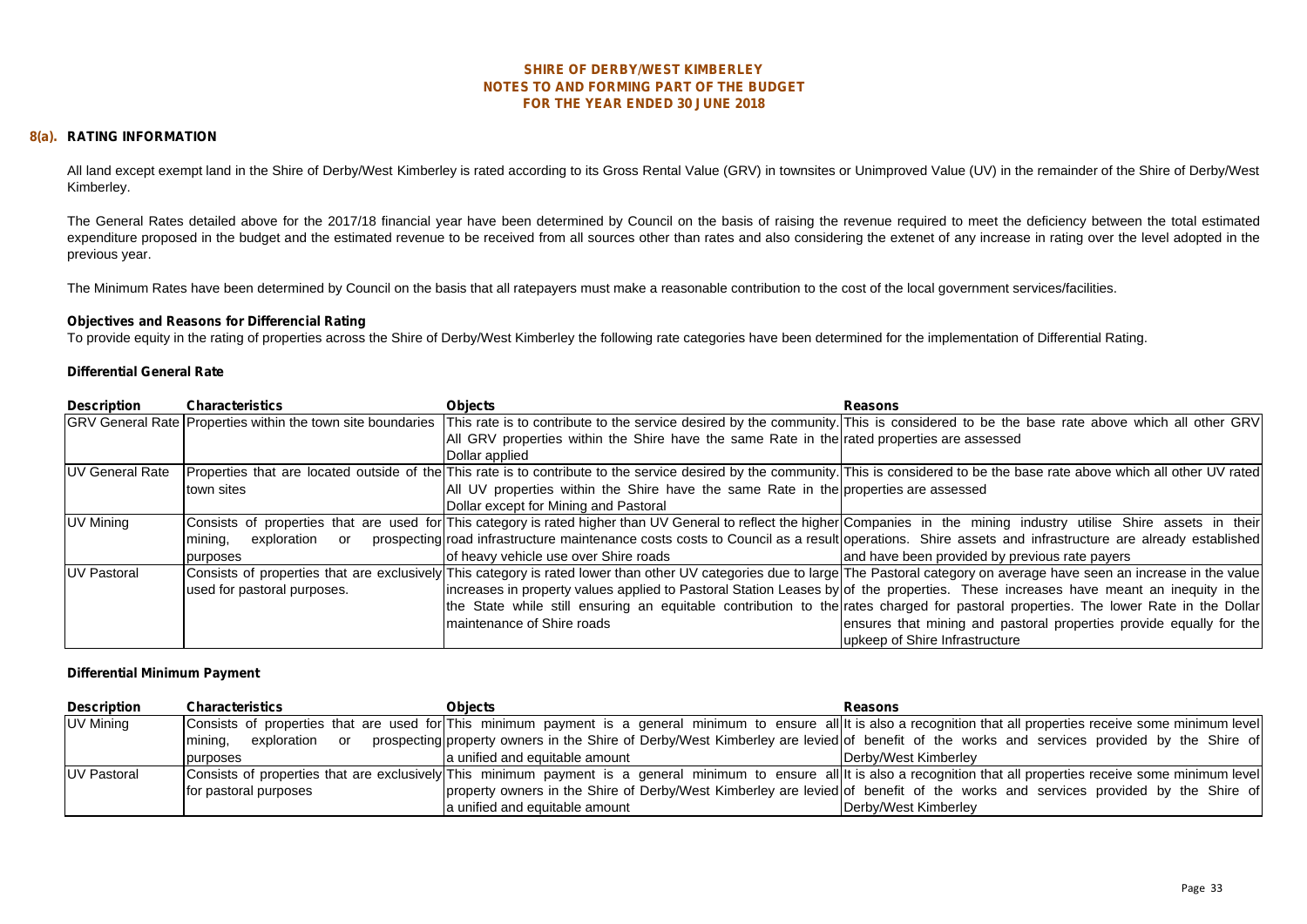#### **9. CASH BACKED RESERVES**

|                                                                              | 2017/18<br><b>Budget</b><br>Opening<br><b>Balance</b> | 2017/18<br><b>Budget</b><br>Transfer<br>to | 2017/18<br><b>Budget</b><br>Transfer<br>(from) | 2017/18<br><b>Budget</b><br><b>Closing</b><br><b>Balance</b> | 2016/17<br><b>Actual</b><br>Opening<br><b>Balance</b> | 2016/17<br><b>Actual</b><br>Transfer<br>to | 2016/17<br><b>Actual</b><br>Transfer<br>(from) | 2016/17<br>Actual<br>Closing<br><b>Balance</b> | 2016/17<br><b>Budget</b><br>Opening<br><b>Balance</b> | 2016/17<br><b>Budget</b><br><b>Transfer</b><br>to | 2016/17<br><b>Budget</b><br><b>Transfer</b><br>(from) | 2016/17<br><b>Budget</b><br><b>Closing</b><br><b>Balance</b> |
|------------------------------------------------------------------------------|-------------------------------------------------------|--------------------------------------------|------------------------------------------------|--------------------------------------------------------------|-------------------------------------------------------|--------------------------------------------|------------------------------------------------|------------------------------------------------|-------------------------------------------------------|---------------------------------------------------|-------------------------------------------------------|--------------------------------------------------------------|
| <b>Employee Entitlement Leave Reserve</b>                                    | 452,441                                               | 0                                          | 0                                              | 452,441                                                      | 441,107                                               | 11,334                                     | 0                                              | 452,441                                        | 441,100                                               | 7,000                                             | $\mathbf 0$                                           | 448,100                                                      |
| <b>Airport Reserve</b>                                                       | 28,455                                                | 0                                          | $\mathbf{0}$                                   | 28,455                                                       | 27.743                                                | 712                                        | $\mathbf{0}$                                   | 28,455                                         | 27.700                                                | 5,500                                             | $\mathbf 0$                                           | 33,200                                                       |
| <b>Plant Reserve</b>                                                         | 0                                                     | 0                                          | $\mathbf{0}$                                   | 0                                                            | 93,882                                                | 2,412                                      | (96, 294)                                      | 0                                              | 93,800                                                | 4,700                                             | (98, 500)                                             | $\mathbf 0$                                                  |
| Office and Depot Equipment Reserve                                           | 0                                                     | 0                                          | 0                                              | 0                                                            | 32,110                                                | 825                                        | (32, 935)                                      | 0                                              | 32,074                                                | 0                                                 | (32,000)                                              | 74                                                           |
| <b>Historical Reserve</b>                                                    | $\Omega$                                              | 0                                          | $\Omega$                                       | 0                                                            | 29,871                                                | 767                                        | (30, 638)                                      | 0                                              | 29,900                                                | 500                                               | (30, 400)                                             | $\mathbf 0$                                                  |
| Derby Wharf Maintenance Reserve                                              | 3,721                                                 | 0                                          | 0                                              | 3,721                                                        | 3,628                                                 | 93                                         | $\mathbf{0}$                                   | 3,721                                          | 3,600                                                 | 100                                               | $\mathbf 0$                                           | 3,700                                                        |
| Economic Development Reserve                                                 | 19,936                                                | 0                                          | $\Omega$                                       | 19,936                                                       | 19,436                                                | 500                                        | $\mathbf{0}$                                   | 19,936                                         | 19,400                                                | 300                                               | $\Omega$                                              | 19,700                                                       |
| <b>Staff Housing Reserve</b>                                                 | 159,965                                               | 150,000                                    | $\mathbf{0}$                                   | 309,965                                                      | 650,549                                               | 16,716                                     | (507, 300)                                     | 159,965                                        | 650,700                                               | 159,500                                           | (397, 300)                                            | 412,900                                                      |
| <b>Fitzroy Crossing Recreation Hall Reserve</b>                              | 46,771                                                | 0                                          | $\Omega$                                       | 46,771                                                       | 45,599                                                | 1,172                                      | $\mathbf{0}$                                   | 46,771                                         | 45,600                                                | 800                                               | $\mathbf 0$                                           | 46,400                                                       |
| Capital Works Building Reserve                                               | 0                                                     | 300,000                                    | (140, 237)                                     | 159,763                                                      | 442,261                                               | 11,363                                     | (453, 624)                                     | 0                                              | 592,300                                               | 100                                               | (592, 400)                                            | $\mathbf 0$                                                  |
| Energy Developments Ltd West Kimberley<br><b>Community Donations Reserve</b> | 106,852                                               | 0                                          | (80,000)                                       | 26,852                                                       | 182,171                                               | 4,681                                      | (80,000)                                       | 106,852                                        | 182,163                                               | 4,200                                             | (80,000)                                              | 106,363                                                      |
| Administration Building Construction<br>Reserve                              | 882,510                                               | 0                                          | $\mathbf{0}$                                   | 882,510                                                      | 860,402                                               | 22,108                                     | $\Omega$                                       | 882,510                                        | 853,683                                               | 13,700                                            | $\mathbf{0}$                                          | 867,383                                                      |
| <b>Unspent Grants and Contributions Reserve</b>                              | 4,653,400                                             |                                            | 0(4,118,200)                                   | 535,200                                                      | 0                                                     | 1,653,400                                  | 0                                              | 4,653,400                                      | 0                                                     | $\Omega$                                          |                                                       | $\Omega$                                                     |
|                                                                              | 6,354,051                                             | 450,000                                    | (4,338,437)                                    | 2,465,614                                                    | 2,828,759                                             | 4,726,083                                  | 1,200,791                                      | 6,354,051                                      | 2,972,020                                             | 196,400                                           | (1, 230, 600)                                         | 1,937,820                                                    |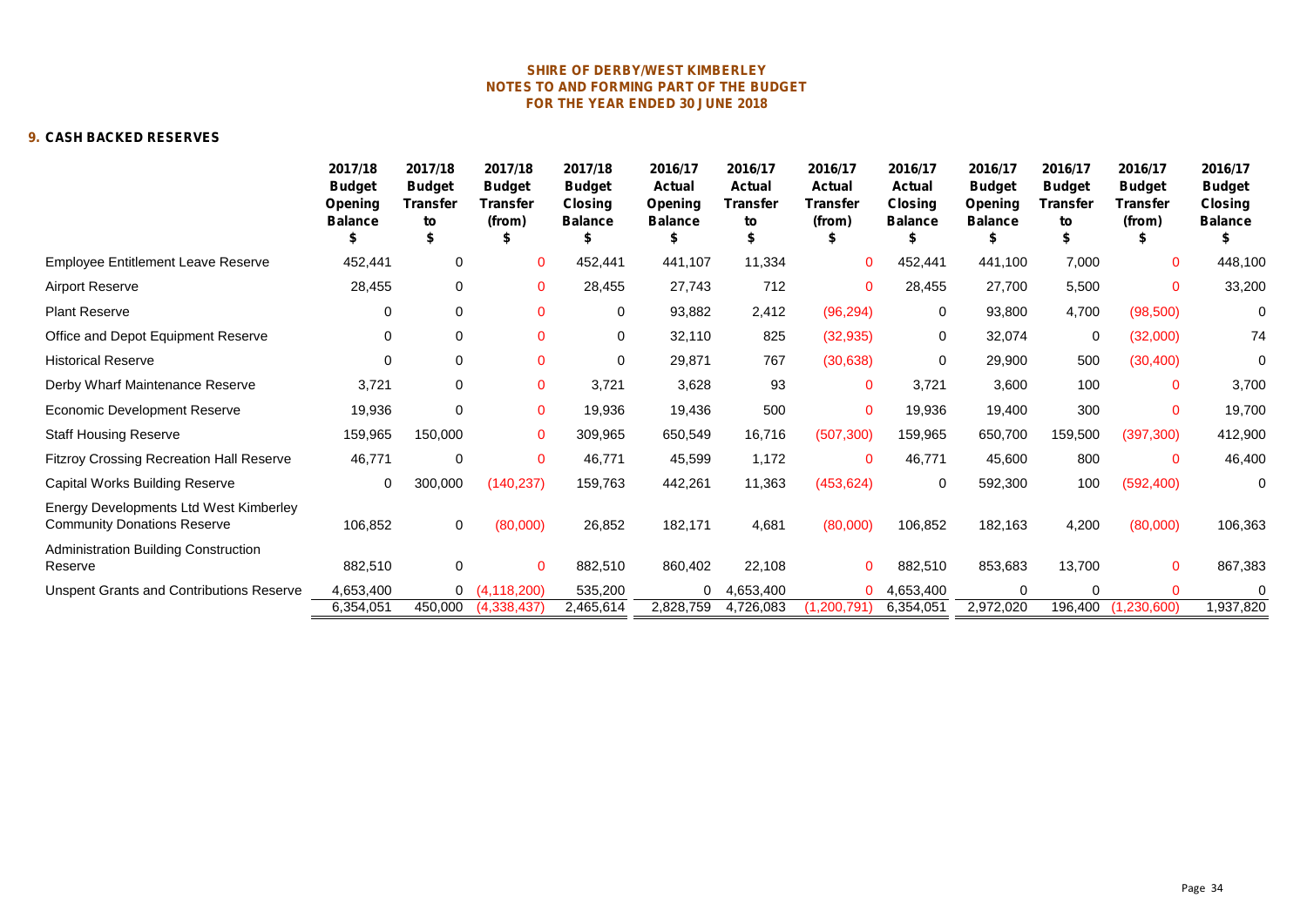#### **FOR THE YEAR ENDED 30 JUNE 2018 SHIRE OF DERBY/WEST KIMBERLEY NOTES TO AND FORMING PART OF THE BUDGET**

#### **9. CASH BACKED RESERVES (Continued)**

In accordance with Council resolutions in relation to each reserve account, the purpose for which the reserves are set aside are as follows:

| <b>Reserve Name</b>                                                          | Anticipated<br>Date of Use | <b>Purpose of the Reserve</b>                                                                                                                                                                                                   |
|------------------------------------------------------------------------------|----------------------------|---------------------------------------------------------------------------------------------------------------------------------------------------------------------------------------------------------------------------------|
| <b>Employee Entitlement Leave Reserve</b>                                    | ongoing                    | To be used to fund annual and long service leave requirements                                                                                                                                                                   |
| Airport Reserve                                                              | ongoing                    | To be used to fund airport capital works, primarily bitumen resealing                                                                                                                                                           |
| <b>Plant Reserve</b>                                                         | ongoing                    | For the replacement of major plant as per Council's Plan for the Future of the District                                                                                                                                         |
| Office and Depot Equipment Reserve                                           | ongoing                    | For the replacement of office and depot equipment as for Council's Plan for the Future of the District                                                                                                                          |
| <b>Historical Reserve</b>                                                    | ongoing                    | To be used for history related works                                                                                                                                                                                            |
| Derby Wharf Maintenance Reserve                                              | ongoing                    | To be used to carry out major wharf maintenance                                                                                                                                                                                 |
| Economic Development Reserve                                                 | ongoing                    | To promote economic development within the Shire                                                                                                                                                                                |
| <b>Staff Housing Reserve</b>                                                 | ongoing                    | To be used for the construction of staff housing                                                                                                                                                                                |
| <b>Fitzroy Crossing Recreation Hall Reserve</b>                              | ongoing                    | Used to quarantine funds received from the lease of the FX Recreation Hall to be utilised for any upgrade works                                                                                                                 |
| Capital Works Building Reserve                                               | ongoing                    | To help with the contruction/maintenance of major capital works                                                                                                                                                                 |
| Energy Developments Ltd West Kimberley Community<br><b>Donations Reserve</b> | ongoing                    | To administer the funds provided by Energy Developments Limited to creat lasting value throughout the West Kimberley<br>by contributing to not-for-profit projects or activities that benefit the Shire of Derby West/Kimberley |
| <b>Administration Building Construction Reserve</b>                          | ongoing                    | To be used to fund the new Derby administration building                                                                                                                                                                        |
| <b>Unspent Grants and Contributions Reserve</b>                              | ongoing                    | To be used to quarantine unspent grant funds and contributions at the end of each financial year                                                                                                                                |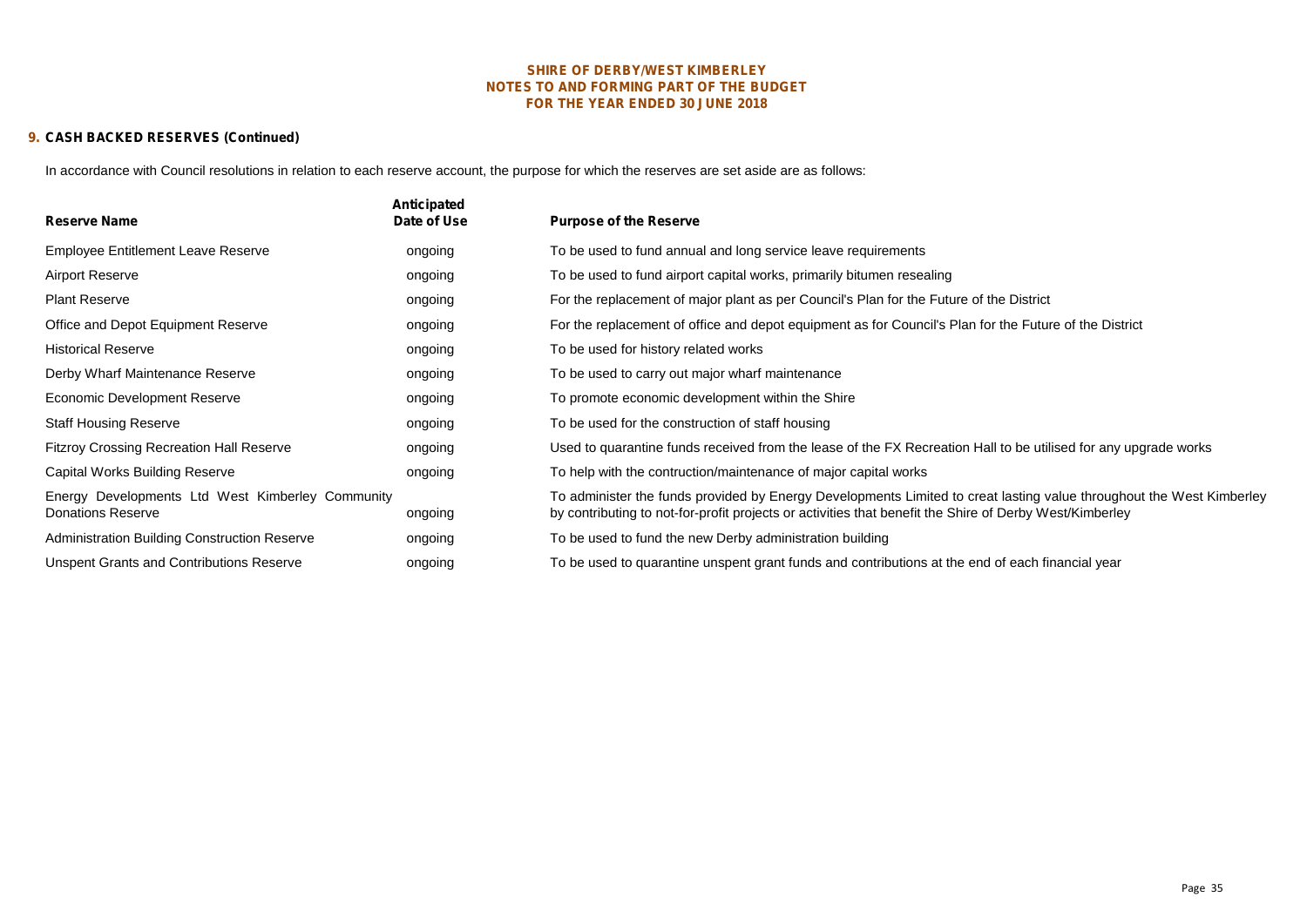#### **10. SPECIFIED AREA RATE**

The Shire of Derby/West Kimberley will not levy Specified Area Rates in 2017/18

#### **11. SERVICE CHARGES**

The Shire of Derby/West Kimberley will not impose Service Charges in 2017/18

#### **12. INTEREST CHARGES AND INSTALMENTS - RATES AND SERVICE CHARGES**

The following Instalment Options are available to Ratepayers for the payment of Rates and Service Charges

|                                        |           | <b>Instalment</b><br><b>Plan</b> | <b>Instalment</b><br><b>Plan</b> | <b>Unpaid</b><br><b>Rates</b> |
|----------------------------------------|-----------|----------------------------------|----------------------------------|-------------------------------|
|                                        |           | <b>Admin</b>                     | <b>Interest</b>                  | <b>Interest</b>               |
|                                        |           | Charge                           | Rate                             | <b>Rates</b>                  |
| <b>Instalment Options</b>              | Date Due  | \$                               | %                                | $\frac{0}{0}$                 |
| <b>Option One</b>                      |           |                                  |                                  |                               |
| Single First Payment                   | 16-Oct-17 |                                  |                                  | 11.00%                        |
| <b>ESL Interest on Overdue Charges</b> |           |                                  |                                  | 11.00%                        |
| <b>Option Two</b>                      |           |                                  |                                  |                               |
| <b>First Instalment</b>                | 16-Oct-17 |                                  |                                  | ۰                             |
| Second Instalment                      | 18-Dec-17 | 10.00                            | 5.50%                            | ۰                             |
| <b>Option Three</b>                    |           |                                  |                                  |                               |
| <b>First Instalment</b>                | 16-Oct-17 |                                  |                                  | ۰                             |
| Second Instalment                      | 18-Dec-17 | 10.00                            | 5.50%                            | ٠                             |
| Third Instalment                       | 19-Feb-18 | 10.00                            | 5.50%                            | ۰                             |
| Fourth Instalment                      | 24-Apr-18 | 10.00                            | 5.50%                            | ۰                             |

|                                      | 2017/18<br><b>Budget</b><br>Revenue<br>\$ | 2016/17<br><b>Actual</b><br>Revenue<br>\$ |  |
|--------------------------------------|-------------------------------------------|-------------------------------------------|--|
| Instalment Plan Admin Charge Revenue | 10.500                                    | 10,500                                    |  |
| Instalment Plan Interest Earned      | 21,000                                    | 18,500                                    |  |
| Unpaid ESL Interest Earned           | 1.500                                     | 1,200                                     |  |
| Unpaid Rates Interest Earned         | 250,000                                   | 178,200                                   |  |
|                                      | 283,000                                   | 208,400                                   |  |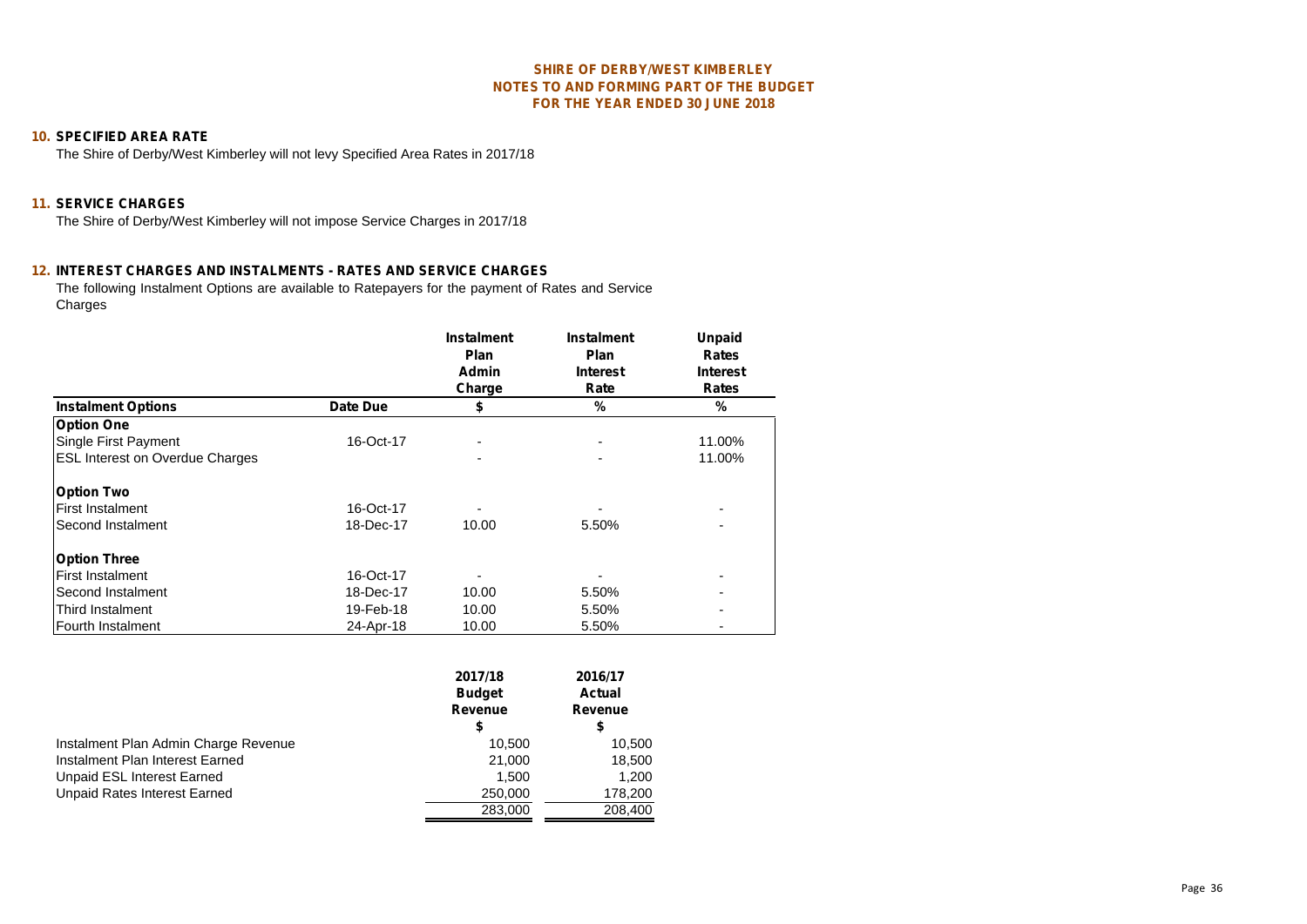#### **NOTES TO AND FORMING PART OF THE BUDGET FOR THE YEAR ENDED 30 JUNE 2018 SHIRE OF DERBY/WEST KIMBERLEY**

#### **13. PAYMENT DISCOUNTS, WAIVERS AND CONCESSIONS**

#### **Rates Discounts**

| Rate or Fee to which<br>Discount is granted                                                    | Disc %<br>or<br>Amount (\$) | 2017/18<br><b>Budget</b>       | 2016/17<br><b>Actual</b><br>э | Circumstances in which a Discount is Granted                                                                                                                                                                                                                                                                                                                                                                                               |
|------------------------------------------------------------------------------------------------|-----------------------------|--------------------------------|-------------------------------|--------------------------------------------------------------------------------------------------------------------------------------------------------------------------------------------------------------------------------------------------------------------------------------------------------------------------------------------------------------------------------------------------------------------------------------------|
| <b>Discount on Current Rates</b>                                                               | 2%                          | 78,000                         | 77,392                        | A discount is offered to ratepayers whose payment of the full amount, including arrears and other<br>charges is received on or before 35 days after the date appearing on the rate notice<br>The discount will not apply to interim rates issued after the billing date                                                                                                                                                                    |
|                                                                                                |                             | 78,000                         | 77,392                        |                                                                                                                                                                                                                                                                                                                                                                                                                                            |
| <b>Waivers or Concessions</b>                                                                  |                             |                                |                               |                                                                                                                                                                                                                                                                                                                                                                                                                                            |
| Rate or Fee and Charge to<br>Waiver or<br>the<br>which<br><b>Concession is granted</b><br>Type | Disc %<br>or<br>Amount (\$) | 2017/18<br><b>Budget</b><br>S. | 2016/17<br><b>Actual</b><br>P | Waiver<br>or Reasons for the Waiver or<br><b>Objects</b><br>the<br>of<br>which<br><b>Circumstances</b><br>the Concession<br>in<br><b>Concession</b><br><b>Waiver or Concession is granted</b>                                                                                                                                                                                                                                              |
| <b>Rates Concessions</b><br>Concession                                                         | 50%                         | 155,000                        | 153,185                       | Council does not have any standard concessions, waivers or write-offs of rates and service charges.<br>It does provide a concession to a vacant island which is minimum rated, two parcels of land located<br>outside the town boundary which are minimum rated and one rural property which is rated on the<br>basis of a reduced area. These concessions are given due to the limited services provided and<br>cultural related matters. |
| <b>Staff Use of Shire Facilities</b><br>Concession                                             | 50%                         | 600                            | 300                           | 50% of use of Council managed<br>To improve the physical and<br>To protect the health and<br><b>Recreation and Aquatic Facilities</b><br>health lifestyle of permanent<br>lifestyle of staff<br>Council employees                                                                                                                                                                                                                          |
| Royal Flying Doctor Service Concession                                                         | 50%                         | 35,000                         | 49,393                        | To retain the RFDS in the<br>50% of the Landing Fees<br>To recognise the essential<br>community service delivered by<br>community<br>the RFDS                                                                                                                                                                                                                                                                                              |
|                                                                                                |                             | 190,600                        | 202,878                       |                                                                                                                                                                                                                                                                                                                                                                                                                                            |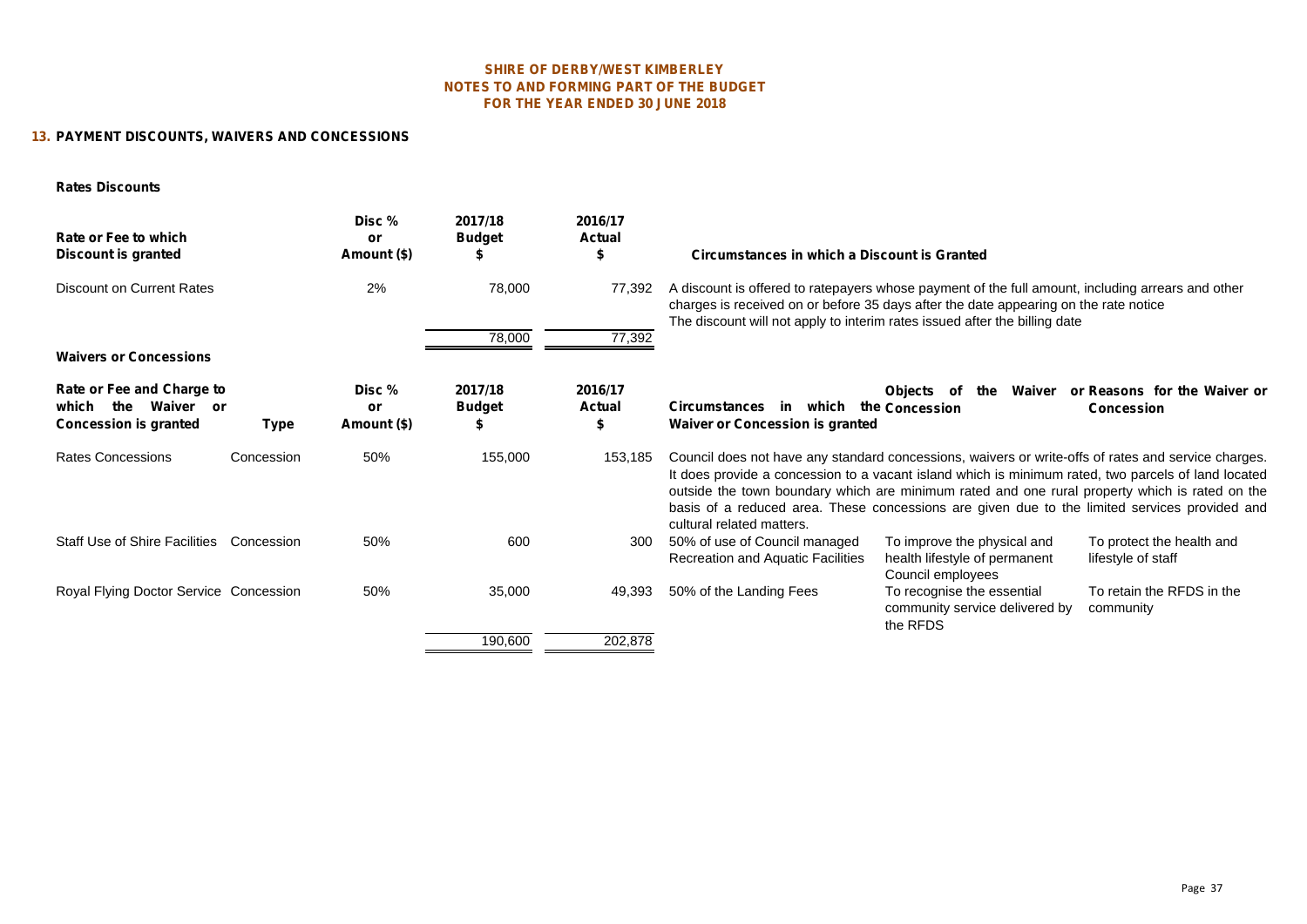|                                     | 2017/18<br><b>Budget</b> | 2016/17<br><b>Actual</b> |  |
|-------------------------------------|--------------------------|--------------------------|--|
| <b>14. FEES AND CHARGES REVENUE</b> | Φ                        | \$                       |  |
| Governance                          | 39,700                   | 39,300                   |  |
| <b>General Purpose Funding</b>      | 17,000                   | 17,100                   |  |
| Law, Order, Public Safety           | 25,800                   | 25,200                   |  |
| Health                              | 45.000                   | 37,700                   |  |
| <b>Education and Welfare</b>        | 11,300                   | 10,700                   |  |
| Housing                             | 17.100                   | 16,100                   |  |
| <b>Community Amenities</b>          | 1,807,500                | 1,759,500                |  |
| <b>Recreation and Culture</b>       | 153,900                  | 138,400                  |  |
| Transport                           | 1,118,000                | 488,400                  |  |
| Economic Services                   | 38.900                   | 29,700                   |  |
| <b>Other Property and Services</b>  | 33,400                   | 21,700                   |  |
|                                     | 3,307,600                | 2,583,800                |  |

### **15. GRANT REVENUE**

Grants, Subsidies and Contributions are included as Operating Revenues in the Statement of Comprehensive Income:

# **By Program:**

| <b>Operating Grants, Subsidies and Contributions</b>     |            |           |
|----------------------------------------------------------|------------|-----------|
| Governance                                               |            |           |
| <b>General Purpose Funding</b>                           | 2,235,600  | 6,527,800 |
| Law, Order, Public Safety                                |            |           |
| Health                                                   | 505,000    | 490,100   |
| <b>Education and Welfare</b>                             | 389,500    | 516,700   |
| Housing                                                  |            |           |
| <b>Community Amenities</b>                               |            | 2,000     |
| <b>Recreation and Culture</b>                            | 100,800    | 416,700   |
| Transport                                                | 590,300    | 1,429,400 |
| <b>Economic Services</b>                                 | 2,000      |           |
| <b>Other Property and Services</b>                       | 80,500     | 9,400     |
|                                                          | 3,903,700  | 9,392,100 |
|                                                          |            |           |
| <b>Non-Operating Grants, Subsidies and Contributions</b> |            |           |
| Governance                                               |            | O         |
| <b>General Purpose Funding</b>                           |            |           |
| Law, Order, Public Safety                                | 592,000    |           |
| Health                                                   |            |           |
| <b>Education and Welfare</b>                             |            | 50,000    |
| Housing                                                  |            |           |
| <b>Community Amenities</b>                               |            |           |
| <b>Recreation and Culture</b>                            |            | 50,000    |
| Transport                                                | 17,682,800 | 2,573,700 |
| <b>Economic Services</b>                                 |            |           |
| <b>Other Property and Services</b>                       |            | 2,673,700 |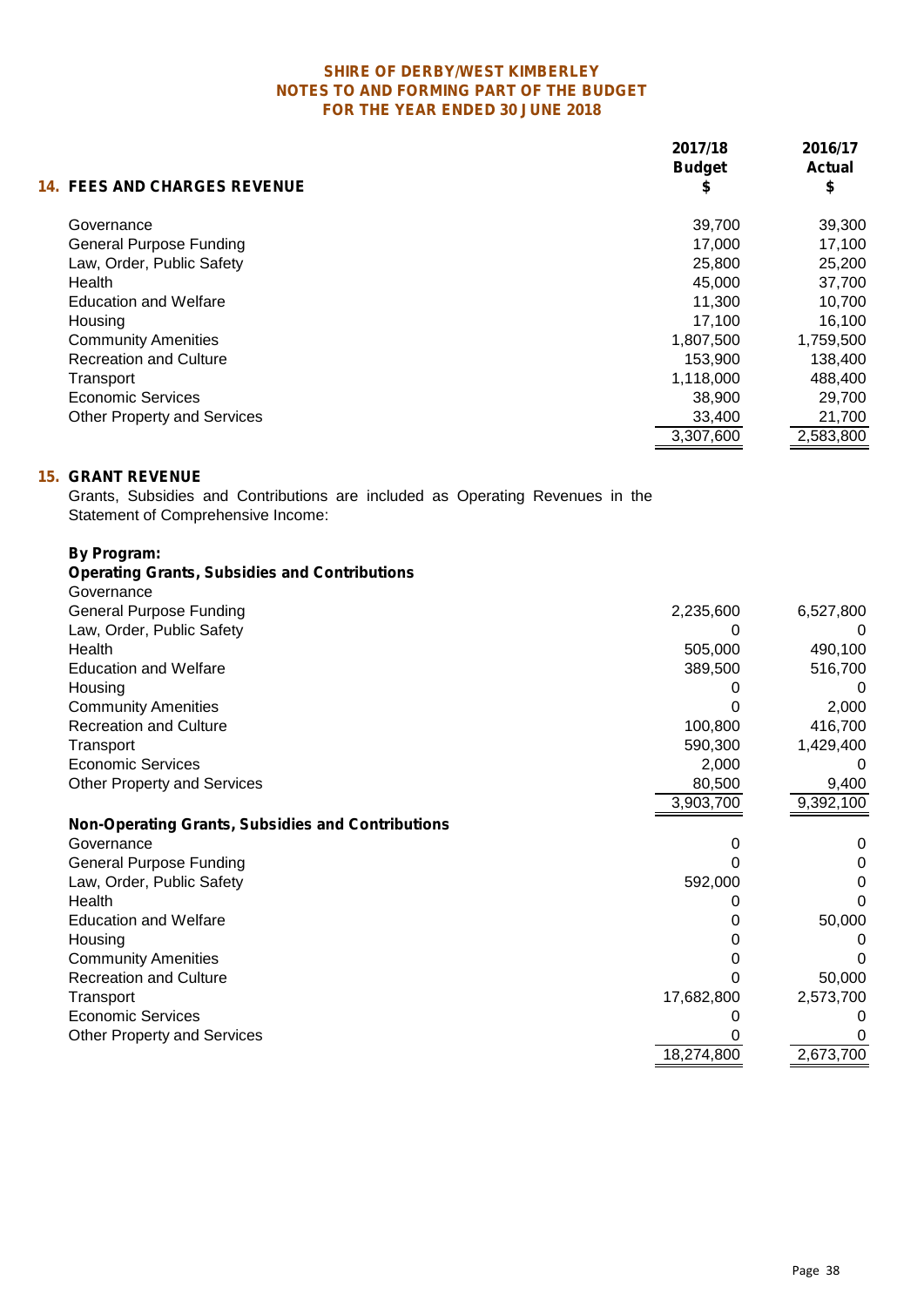|                                                                                                        | 2017/18<br><b>Budget</b> | 2016/17<br>Actual |  |
|--------------------------------------------------------------------------------------------------------|--------------------------|-------------------|--|
| <b>16. ELECTED MEMBERS REMUNERATION</b>                                                                |                          |                   |  |
| The following Fees, Expenses and Allowances are to be paid<br>to Elected Members and/or the President: |                          |                   |  |
| <b>Meeting Fees</b>                                                                                    | 154.125                  | 140,300           |  |
| President's and Deputy President's Allowances                                                          | 50,000                   | 56.400            |  |
| <b>Travelling Expenses</b>                                                                             | 24,500                   | 0                 |  |
| <b>Telecommunications Allowance</b>                                                                    | 30,600                   | 28,000            |  |
|                                                                                                        | 259,225                  | 224,700           |  |

# **17. TRUST FUNDS**

Funds held at Balance Date over which the local government has no control and which are not included in the Financial Statements are as follows:

| <b>Detail</b>                          | <b>Balance</b><br>$1-Jul-17$<br>2 | <b>Estimated</b><br><b>Amounts</b><br><b>Received</b> | <b>Estimated</b><br><b>Amounts</b><br>Paid<br>$($ \$) | <b>Estimated</b><br><b>Balance</b><br>30-Jun-18 |  |
|----------------------------------------|-----------------------------------|-------------------------------------------------------|-------------------------------------------------------|-------------------------------------------------|--|
| Pre-Paid/Overpaid Rates                | 2,215                             | 0                                                     | 0                                                     | 2,215                                           |  |
| Deposits - Hall                        | 19,534                            | 35,000                                                | (50,000)                                              | 4,534                                           |  |
| Deposits - Other                       | 337,038                           | 22,000                                                | (25,000)                                              | 334,038                                         |  |
| <b>BCITF Levies</b>                    | 448                               | 20,000                                                | (18,000)                                              | 2,448                                           |  |
| <b>BRB</b> Levies                      | 4,381                             | 25,000                                                | (27,000)                                              | 2,381                                           |  |
| FX Visitors Centre Tour Groups         | 15,686                            | 210,000                                               | (220,000)                                             | 5,686                                           |  |
| Sale of Art                            | 3,975                             | 15,000                                                | (18,000)                                              | 975                                             |  |
| <b>Cemerery Publications</b>           | 956                               | 0                                                     | O                                                     | 956                                             |  |
| Parking/Footpath/Streets Contributions | 274,173                           | 0                                                     | 0                                                     | 274,173                                         |  |
| <b>Nomination Fees</b>                 |                                   | 560                                                   | (560)                                                 |                                                 |  |
|                                        | 658,406                           | 327,560                                               | (358, 560)                                            | 627,406                                         |  |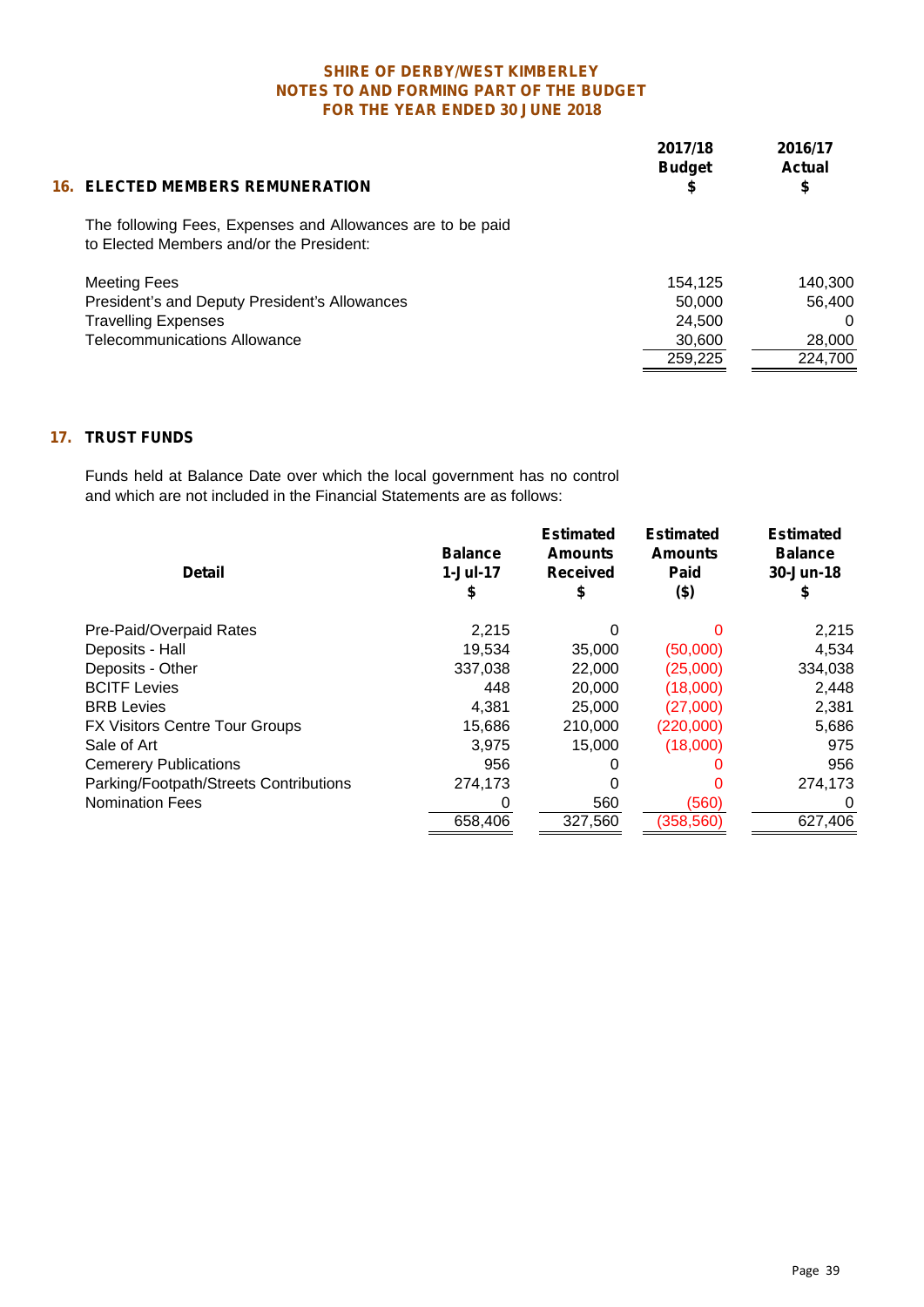### **18. MAJOR LAND TRANSACTIONS**

It is not anticipated any Major Land Transactions will occur in 2017/18

#### **19. TRADING UNDERTAKINGS AND MAJOR TRADING UNDERTAKINGS**

It is not anticipated any Trading Undertakings or Major Trading Undertakings will occur in 2017/18

#### **20. INTERESTS IN JOINT ARRANGEMENTS**

It is not anticipated the Shire will be party to any Joint Venture Arrangements during 2017/18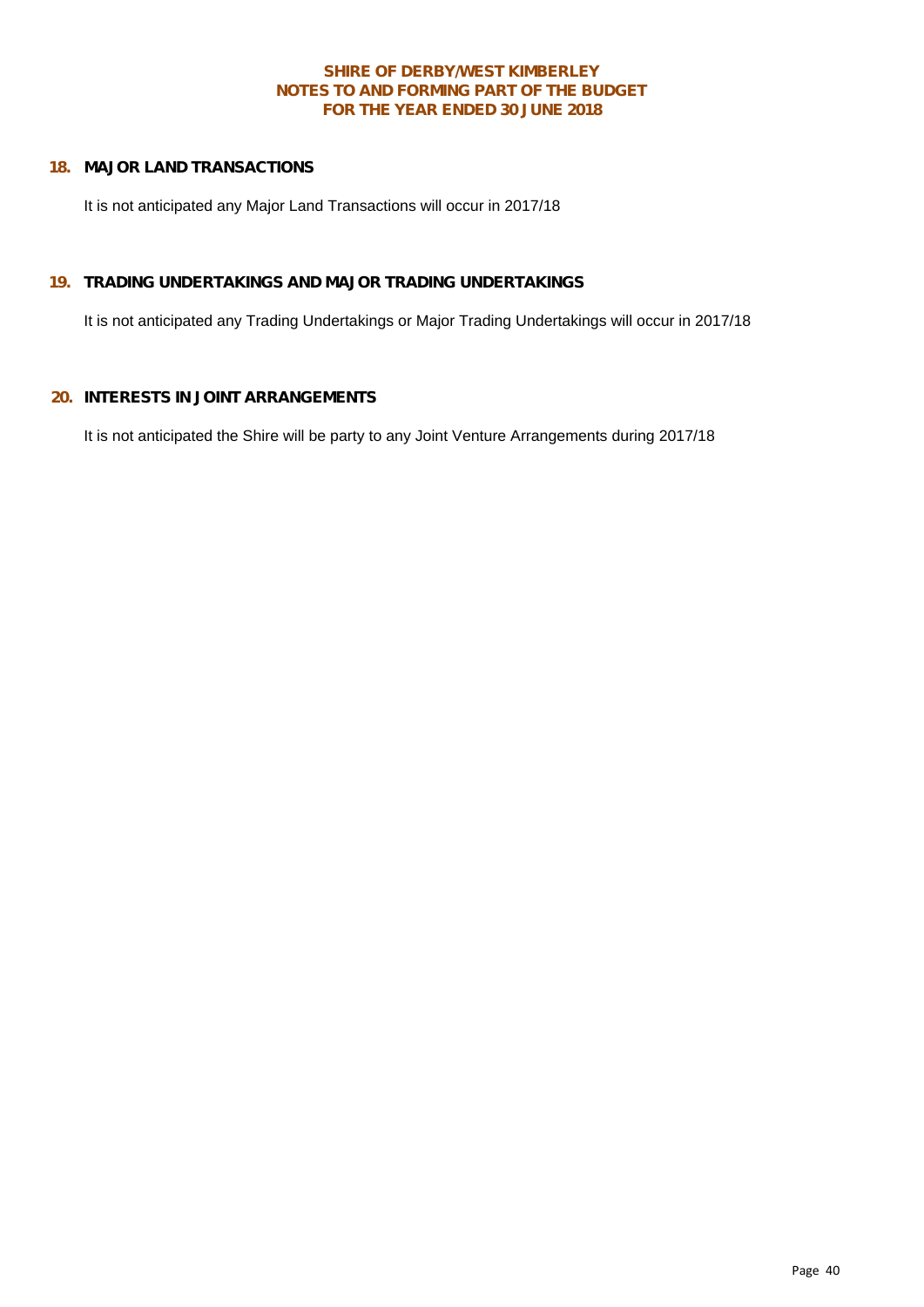| <b>DESCRIPTION</b>                                                                                                                          | <b>COA</b> | <b>Statutory</b><br>/Council | <b>FEES AND CHARGES</b><br>2017/2018 | <b>GST</b><br><b>Inc</b> |
|---------------------------------------------------------------------------------------------------------------------------------------------|------------|------------------------------|--------------------------------------|--------------------------|
| <b>SCHEDULE 3 - GENERAL PURPOSE FUNDING</b>                                                                                                 |            |                              |                                      |                          |
| <b>RATES</b>                                                                                                                                |            |                              |                                      |                          |
| <b>Instalment Charges</b>                                                                                                                   |            |                              |                                      |                          |
| Administration Fees on Instalment Plan - per Instalment                                                                                     | 32008      | S                            | \$10.00                              | N                        |
| Interest on Instalment Plan                                                                                                                 | 32010      | S                            | 5.5% pa                              | N                        |
| <b>Interest Charges</b>                                                                                                                     |            |                              |                                      |                          |
| Interest on Unpaid Rates - Calculated Daily                                                                                                 | 32007      | S.                           | 11% pa                               | N                        |
| <b>Rating Charges</b>                                                                                                                       |            |                              |                                      |                          |
| <b>Account Enquiries - Rating Information Only</b>                                                                                          | 32025      | $\mathsf{C}$                 | \$45.00                              | N                        |
| Account Enquiries - Property Search - Includes Building Dept Fee                                                                            | 32025      | C                            | \$110.00                             | N                        |
| Rate Book * - per Hard Copy                                                                                                                 | 32025      | $\mathsf{C}$                 | \$165.00                             | N                        |
| Rate Book * - per Electronic Copy                                                                                                           | 32025      | $\mathsf{C}$                 | \$15.40                              | N                        |
| <b>Electoral Roll</b>                                                                                                                       | 32025      | C                            | \$165.00                             | Ν                        |
| Rates - Alternative Payment Arrangements                                                                                                    | 32026      | $\mathsf{C}$                 | \$44.00                              | Y                        |
| Debt Recovery Cost - Includes Sundry Debtors                                                                                                | 32026      | C                            | At Cost                              |                          |
| Caveat Lodgement Fee                                                                                                                        | 32026      | C                            | At Cost                              |                          |
| Caveat Withdrawal Fee                                                                                                                       | 32026      | C                            | At Cost                              |                          |
| <b>SCHEDULE 4 - GOVERNANCE</b>                                                                                                              |            |                              |                                      |                          |
| <b>Minutes and Agendas</b>                                                                                                                  | 42278      |                              |                                      |                          |
| Agenda - per copy per meeting                                                                                                               |            | C                            | \$22.00                              | N                        |
| Minutes - per copy per meeting                                                                                                              |            | $\mathsf{C}$                 | \$22.00                              | N                        |
| Agenda and Minutes - per copy per meeting                                                                                                   |            | C                            | \$40.00                              | N                        |
| Agenda Only - per annum                                                                                                                     |            | C                            | \$170.00                             | N                        |
| Minutes Only - per annum                                                                                                                    |            | $\mathsf{C}$                 | \$170.00                             | N                        |
| Agenda and Minutes - per annum                                                                                                              |            | $\mathsf{C}$                 | \$310.00                             | N                        |
| <b>Maps - Townsite</b>                                                                                                                      | 42278      | C                            | \$11.50                              | Υ                        |
| <b>Dishonoured Cheques - Administration Fee</b>                                                                                             | 42278      | $\mathsf{C}$                 | \$44.00                              | Y                        |
| Special Arrangement Direct Debit Fee - Rates and Sundry Debtors                                                                             | 42278      |                              | \$44.00                              | Y                        |
| <b>Projector and Screen</b>                                                                                                                 | 42278      |                              |                                      |                          |
| Hire Rate - per day                                                                                                                         |            | $\mathsf{C}$                 | \$60.00                              | Υ                        |
| Charge for Projector                                                                                                                        |            | C                            | \$35.00                              | Y                        |
| Charge for Screen                                                                                                                           |            | $\mathsf{C}$                 | \$25.00                              | Y                        |
| <b>Bond</b>                                                                                                                                 | Trust      | C                            | \$200.00                             | N                        |
|                                                                                                                                             | 42278      |                              |                                      |                          |
| Sound/PA System                                                                                                                             |            | C                            |                                      |                          |
| Per Day Hire Rate                                                                                                                           |            |                              | \$60.00                              | Υ                        |
| Bond                                                                                                                                        | Trust      | C                            | \$200.00                             | N                        |
| <b>Freedom of Information Requests</b>                                                                                                      | 42278      |                              |                                      |                          |
| Personal Information about the Applicant                                                                                                    |            | S                            | No Charge                            |                          |
| Application Fee under Section 12 (1) (e) of the FOI Act                                                                                     |            | S                            | \$30.00                              |                          |
| Charge for time taken by Staff dealing with application (per hour or pro rata)                                                              |            | S                            | \$30.00                              |                          |
| Access time supervised by Staff (per hour or pro rata)                                                                                      |            | S                            | \$30.00                              |                          |
| Photocopying - Staff time (per hour or pro rata)                                                                                            |            | S                            | \$30.00                              |                          |
| Photocopying - as per Councils Fees and Charges                                                                                             |            | S                            |                                      |                          |
| Transcribing information from a tape or other device (per hour or pro rata)                                                                 |            | S                            | \$30.00                              |                          |
| Duplicating a Tape, Film or Computer Information                                                                                            |            | S                            | At Cost                              |                          |
| Delivery, Packaging and Postage                                                                                                             |            | S                            | At Cost                              |                          |
| Advance Deposits may be required of the estimated charges - Section 18 (1) of the                                                           |            | S                            | 25%                                  |                          |
| <b>FOI Act</b>                                                                                                                              |            |                              |                                      |                          |
| Further Advance Deposits may be required by the Shire by written notice if the Shire                                                        |            |                              |                                      |                          |
| considers they are necessary to meet the charges for dealing with the application -                                                         |            | S                            | 75%                                  |                          |
| Section 18 (4) of the FOI Act                                                                                                               |            |                              |                                      |                          |
| For financially disadvantaged applicants or those issued with a prescribed pensioner<br>concession card, the charge payable is reduced by - |            | S                            | 25%                                  |                          |
| Please Note: Members of the public may ask the Shire for an estimate of charges                                                             |            |                              |                                      |                          |
| when lodging an application. If the charges are likely to exceed \$25, the Shire will                                                       |            |                              |                                      |                          |
| provide an estimate of charges and enquire whether the application is to proceed.                                                           |            |                              |                                      |                          |
|                                                                                                                                             |            |                              |                                      |                          |
| The Shire must be notified (within 30 days) of an intention to proceed with the                                                             |            |                              |                                      |                          |
| application. An advance deposit may be requested                                                                                            |            |                              |                                      |                          |
| <b>Shire Special Series Number Plates</b>                                                                                                   | 42279      | $\mathsf{C}$                 | \$280.00                             | Υ                        |
| <b>SCHEDULE 5 - LAW ORDER AND PUBLIC SAFETY</b>                                                                                             |            |                              |                                      |                          |
| Dog Registration Fees and Charges                                                                                                           | 52276      |                              |                                      |                          |
| Sterilised Dogs - 1 year                                                                                                                    |            | S                            | \$20.00                              | N                        |
| Sterilised Dogs - 3 years                                                                                                                   |            | S                            | \$42.50                              | N                        |
| Unsterilised Dogs - 1 year                                                                                                                  |            | S                            | \$50.00                              | N                        |
| <b>Unsterilised Dogs - 3 years</b>                                                                                                          |            | S                            | \$120.00                             | N                        |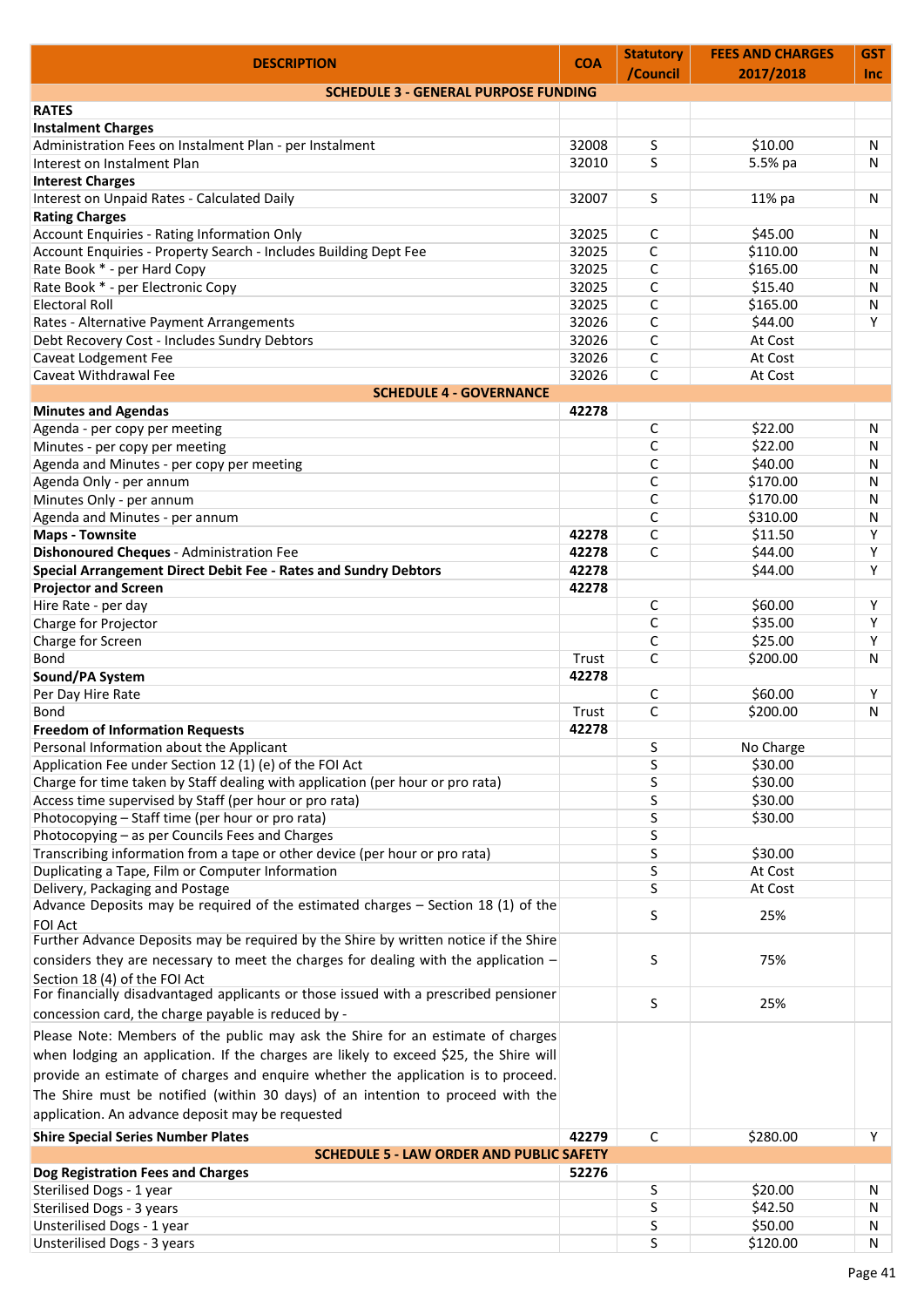| <b>DESCRIPTION</b>                                                                         | <b>COA</b> | <b>Statutory</b> | <b>FEES AND CHARGES</b> | GST        |
|--------------------------------------------------------------------------------------------|------------|------------------|-------------------------|------------|
|                                                                                            |            | /Council         | 2017/2018               | <b>Inc</b> |
| Sterilised Dog - Lifetime                                                                  |            | S                | \$100.00                | N          |
| Unsterilised Dog - Lifetime                                                                |            | S                | \$250.00                | N          |
| Dog Registrations are due and payable on 1 November in the year of expiry of the           |            |                  |                         |            |
| licence. One year licences paid after 1 May are charged at 50% of fee                      |            |                  |                         |            |
| Eligible Pensioners - Concession of fee otherwise payable                                  |            | S                | 50%                     | N          |
| <b>Guide Dogs</b>                                                                          |            | S                | No Charge               | N          |
| Registration of Dog kept in an approved Kennel licensed under Section 27 - per             |            | S                | \$200.00                | N          |
| establishment                                                                              |            |                  |                         |            |
| Dog Local Laws and Cat Charges                                                             |            |                  |                         |            |
| Seizure and Impound                                                                        | 52277      | C                | \$70.00                 | N          |
| Dog Maintenance in Pound - per day                                                         | 52277      | С                | \$25.00                 | N          |
| Destruction and/or Disposal of a Dog - at Owners request                                   | 52277      | C                | \$55.00                 | N          |
| Seizure and Return (no impound)                                                            | 52277      | C                | \$0.00                  | N          |
| Return Dog after hours                                                                     | 52277      | C                | \$90.00                 | N          |
| Kennel Licence                                                                             | 52278      | C                | \$110.00                | N          |
| Kennel Licence Renewal                                                                     | 52278      | C                | \$110.00                | N          |
| Application for more than 2 Dogs                                                           | 52278      | C                | \$110.00                | N          |
| <b>Cat Registration Fees and Charges</b>                                                   | 52276      |                  |                         |            |
| Sterilised Cat - 1 year                                                                    |            | S                | \$20.00                 | N          |
| Sterilised Cat - 3 years                                                                   |            | S                | \$42.50                 | N          |
| Lifetime Registration                                                                      |            | S                | \$100.00                | N          |
| Cat Registrations are due and payable on 1 November in the year of expiry of the           |            |                  |                         |            |
| licence. One year licences paid after 1 May are charged at 50% of fee                      |            |                  |                         |            |
| Fee for application for grant or renewal of approval to breed cats - per breeding cat      |            |                  |                         |            |
| (male or female)                                                                           |            | S                | \$100.00                | N          |
|                                                                                            |            |                  |                         |            |
| Eligible Pensioners - Concession of fee otherwise payable                                  |            | S                | 50%                     | N          |
| Dog/ Cat Containment Systems                                                               | 52279      |                  |                         |            |
| Pet Safe Standard Containment System (Kit)                                                 |            | C                | \$270.00                | Υ          |
| Pet Safe Stubborn Containment System (Kit + 9V battery)                                    |            | C                | \$315.00                | Y          |
| Pet Safe Standard Collar                                                                   |            | C                | \$115.00                | Y          |
| Pet Safe Stubborn Collar                                                                   |            | $\mathsf{C}$     | \$125.00                | Y          |
| Pet Safe Cat Collar                                                                        |            | C                | \$145.00                | Y          |
| Replacement Batteries (RFA-67 Twin Pack; 1/3 AA 3V; RFA-18; 1/2 AA 6V)                     |            | C                | \$15.00                 | Y          |
| Extra 150m Wire Roll                                                                       |            | C                | \$0.00                  | Y          |
| Replacement Wire and Flags                                                                 |            | C                | \$60.00                 | Y          |
| Pet Safe Bark Control Collar (Small Dog)                                                   |            | С                | \$130.00                | Υ          |
| Pet Safe Bark Control Collar (Medium-Large Dog)                                            |            | C                | \$85.00                 | Y          |
| <b>Animal Microchipping</b>                                                                | 52278      |                  |                         |            |
| Microchipping of dog or cat - 1 dog or cat (each animal)                                   |            | $\mathsf{C}$     | \$55.00                 | Υ          |
| Microchipping of dog or cat - 2 dogs or cats (each animal)                                 |            | C                | \$50.00                 | Y          |
| Microchipping of dog or cat - 1 dog or cat - Eligible Pensioners (each animal)             |            | $\mathsf{C}$     | \$50.00                 | Y          |
| Microchipping of dog or cat - 2 dogs or cats - Eligible Pensioners (each animal)           |            | $\mathsf{C}$     | \$45.00                 | Υ          |
| Registration of existing microchip to National database                                    |            | C                | \$20.00                 | Υ          |
| Livestock and Vehicle Impoundment                                                          |            |                  |                         |            |
| Impounded after 6am and before 6pm                                                         | 52277      |                  |                         |            |
| Entire horses, mules, asses, camels, bulls or boars per head                               |            | S                | \$120.00                | N          |
| Mares, geldings, colts, fillies, foals, oxen, cows, steers, heifers, rams or pigs per head |            | S                | \$120.00                | Ν          |
| Wethers, ewes, lambs or goats per head                                                     |            | S                | \$60.00                 | N          |
| Impounded after 6pm and before 6am                                                         | 52277      |                  |                         |            |
| Entire horses, mules, asses, camels, bulls or boars per head                               |            | S                | \$204.00                | N          |
|                                                                                            |            | S                | \$240.00                | N          |
| Mares, geldings, colts, fillies, foals, oxen, cows, steers, heifers, rams or pigs per head |            |                  |                         |            |
| Wethers, ewes, lambs or goats per head                                                     |            | S                | \$120.00                | Ν          |
| <b>Livestock Poundage Fees</b>                                                             |            |                  |                         |            |
| First 24 hours                                                                             | 52277      |                  |                         |            |
| Entire horses, mules, asses, camels, bulls or boars per head                               |            | S                | \$60.00                 | N          |
| Mares, geldings, colts, fillies, foals, oxen, cows, steers, heifers, rams or pigs per head |            | S                | \$60.00                 | N          |
| Wethers, ewes, lambs or goats per head                                                     |            | S                | \$30.00                 | Ν          |
| Subsequent each 24 hours of part thereof                                                   | 52277      |                  |                         |            |
| Entire horses, mules, asses, camels, bulls or boars per head                               |            | S                | \$30.00                 | N          |
| Mares, geldings, colts, fillies, foals, oxen, cows, steers, heifers, rams or pigs per head |            | S                | \$30.00                 | N          |
| Wethers, ewes, lambs or goats per head                                                     |            | S                | \$15.00                 | N          |
| <b>Charges for Sustenance of Stock Impounded</b>                                           | 52277      |                  |                         |            |
| Entire horses, mules, asses, camels, bulls, mares, geldings, colts, fillies, foals, oxen,  |            | C                | \$35.00                 |            |
| cows, steers, heifers or calves per head                                                   |            |                  |                         | N          |
| Pigs of any description per head                                                           |            | C                | \$35.00                 | N          |
| Rams, wethers, ewes, lambs or goats per head                                               |            | С                | \$35.00                 | N          |
|                                                                                            |            |                  |                         |            |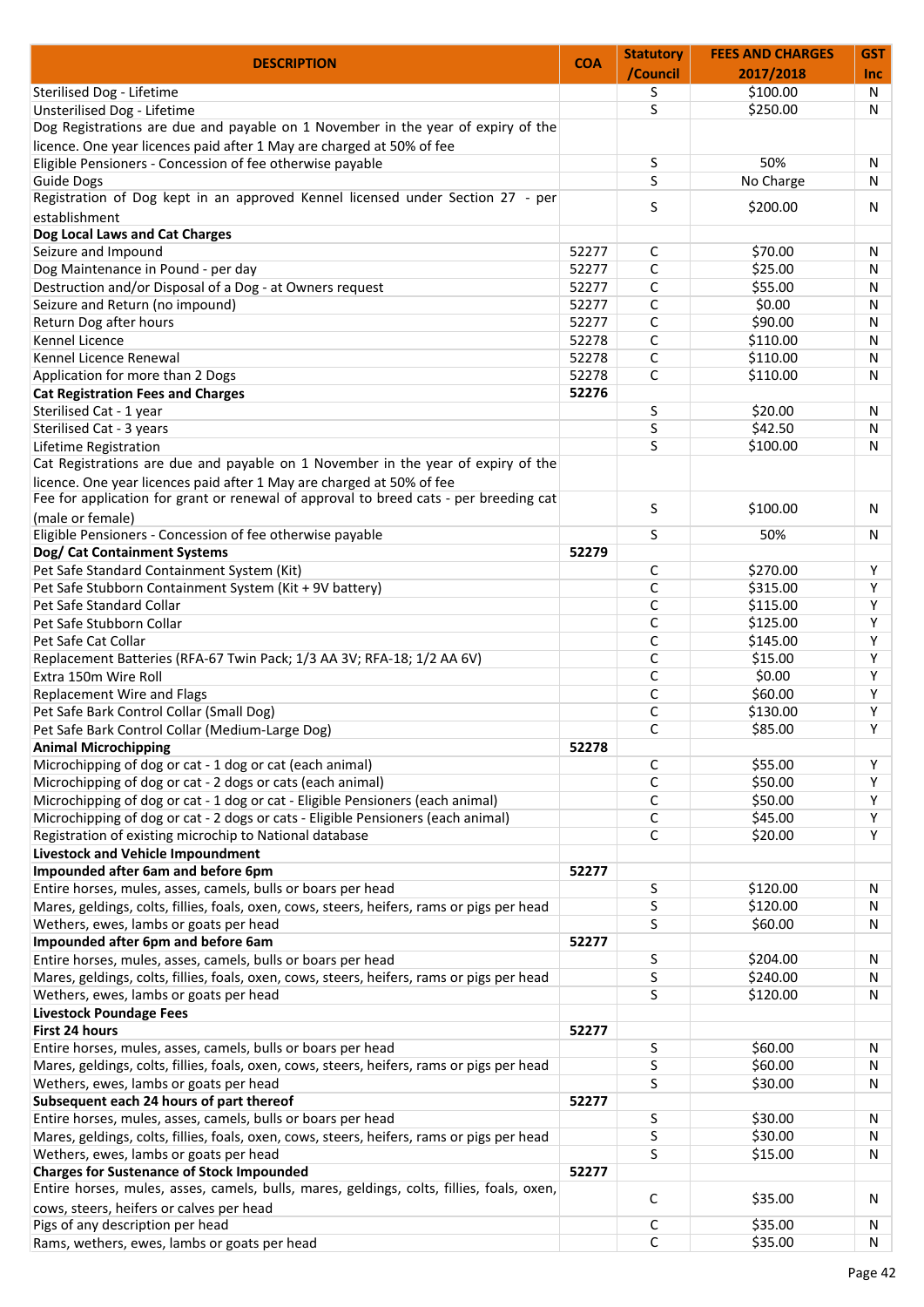| <b>DESCRIPTION</b>                                                                | <b>COA</b> | <b>Statutory</b> | <b>FEES AND CHARGES</b> | <b>GST</b> |
|-----------------------------------------------------------------------------------|------------|------------------|-------------------------|------------|
|                                                                                   |            | /Council         | 2017/2018               | <b>Inc</b> |
| Vehicle Impoundment                                                               | 53378      |                  |                         |            |
| Removing Vehicle from Property                                                    |            | $\mathsf{C}$     | \$250.00                | N          |
| Impounding of Vehicle                                                             |            | C                | \$100.00                | N          |
| Storage Fee/Day                                                                   |            | C                | \$5.00                  | N          |
| <b>SCHEDULE 7 - HEALTH</b>                                                        |            |                  |                         |            |
| <b>Health Services Applications</b>                                               |            |                  |                         |            |
| <b>Premises Inspection</b><br>Inspection Fee (eg requested by settling agents)    | 73378      | S                | \$80.00                 | Υ          |
| <b>Caravan Park and Camping Ground</b>                                            | 73376      |                  |                         |            |
| Annual Registration Fee (Minimum)                                                 |            | S                | \$200.00                | N          |
| Transfer of Licence Ownership                                                     |            | S                | \$100.00                | N          |
| Long Stay Site - per site                                                         |            | S                | \$6.00                  | N          |
| Short Stay Site and Sites in Transit Parks - per site                             |            | S                | \$6.00                  | N          |
| Camp Site - per site                                                              |            | S                | \$3.00                  | N          |
| Overflow Site - per site                                                          |            | S                | \$1.50                  | N          |
| <b>Lodging House</b>                                                              | 73376      |                  |                         |            |
| <b>Annual Registration Fee</b>                                                    |            | S                | \$180.00                | N          |
| Transfer of Ownership Licence                                                     |            | S                | \$100.00                | N          |
| <b>Septic Tank Applications</b>                                                   |            |                  |                         |            |
| Local Government Application Fee                                                  | 73376      | S                | \$118.00                | N          |
| Fee for Grant of Permit (Reg 10(2))                                               | 73376      | S                | \$118.00                | Ν          |
| Septic Tank Inspection Fee                                                        | 73378      | S                | \$118.00                | N          |
| <b>Trading in Thoroughfares and Public Places</b>                                 |            |                  |                         |            |
| <b>Traders Permit</b>                                                             | 73378      |                  |                         |            |
| <b>Annual Fee</b>                                                                 |            | C                | \$1,545.00              | N          |
| Monthly Fee                                                                       |            | C                | \$257.00                | N          |
| Daily Fee                                                                         |            | C                | \$52.00                 | N          |
| <b>Stallholders Permit</b>                                                        | 73378      |                  |                         |            |
| Annual Fee                                                                        |            | C                | \$247.00                | N          |
| Monthly Fee                                                                       |            | C                | \$52.00                 | N          |
| Daily Fee                                                                         |            | C                | \$21.00                 | N          |
| <b>Food Act Notification Fee</b>                                                  | 73376      |                  |                         |            |
| High, Medium and Low Risk Premises                                                |            | S                | \$60.00                 | N          |
| Exempted Food Premises, not-for-profit, community groups and food business's      |            |                  |                         |            |
| licenced under Activities on Thoroughfares and Trading                            |            | S                | No Charge               | N          |
| <b>Food Act Registered Premises Annual Assessment Fee</b>                         | 73376      |                  |                         |            |
| High Risk - 4 Assessments per year                                                |            | S                | \$500.00                | N          |
| Medium Risk - 2 Assessments per year                                              |            | S                | \$250.00                | N          |
| Low Risk - 1 Assessments per year                                                 |            | S                | \$125.00                | N          |
| 2nd and Subsequent Re-Assessment                                                  |            | S                | \$75.00                 | N          |
| <b>Transfer Fee</b>                                                               |            | S                | \$60.00                 | N          |
| <b>Food Act Application Fee</b>                                                   | 73376      |                  |                         |            |
| <b>High Risk</b>                                                                  |            | S                | \$400.00                | N          |
| Medium Risk                                                                       |            | S                | \$300.00                | N          |
| Low Risk                                                                          |            | S                | \$200.00                | N          |
| <b>Fee for Service of Demand</b>                                                  | 73376      |                  |                         |            |
| 1 Hour or part thereof                                                            |            | C                | \$180.00                | Υ          |
| Every hour thereafter or part thereof                                             |            | C                | \$90.00                 | Y          |
| <b>Offensive Trades Fees</b>                                                      | 73376      |                  |                         |            |
| Fees for Offensive Trades are as prescribed by the Health (Offensive Trades Fees) |            |                  |                         |            |
| Regulations 1976 under the Health Act 1911                                        |            | S                |                         |            |
| <b>SCHEDULE 8 - EDUCATION AND WELFARE</b>                                         |            |                  |                         |            |
| <b>Derby Youth Centre</b>                                                         | 89402      |                  |                         |            |
| Alcohol is not allowed at this Venue                                              |            |                  |                         |            |
| Community and Non-Government Use - per hour                                       |            | C                | \$15.00                 | Y          |
| Community and Non-Government Use - per day                                        |            | C                | \$70.00                 | Y          |
| Commercial and Government Use - per hour                                          |            | C                | \$30.00                 | Y          |
| Commercial and Government Use - per day                                           |            | C                | \$140.00                | Υ          |
| <b>Bond</b>                                                                       | Trust      | C                | \$500.00                | N          |
| <b>Chile Creek Youth Camp</b>                                                     | 83410      |                  |                         |            |
| Adults - per person, per night                                                    |            | C                | \$25.00                 | Υ          |
| Youth - per person, per night                                                     |            | C                | \$16.00                 | Y          |
| Note: Youth is up to 16 years of age and attending school                         |            |                  |                         |            |
| <b>Hawk Now BBQ Trailer</b>                                                       | 89401      |                  |                         |            |
| Day Hire                                                                          |            | C                | \$66.00                 | Υ          |
| <b>Bond</b>                                                                       | Trust      | $\mathsf{C}$     | \$500.00                | N          |
|                                                                                   |            |                  |                         |            |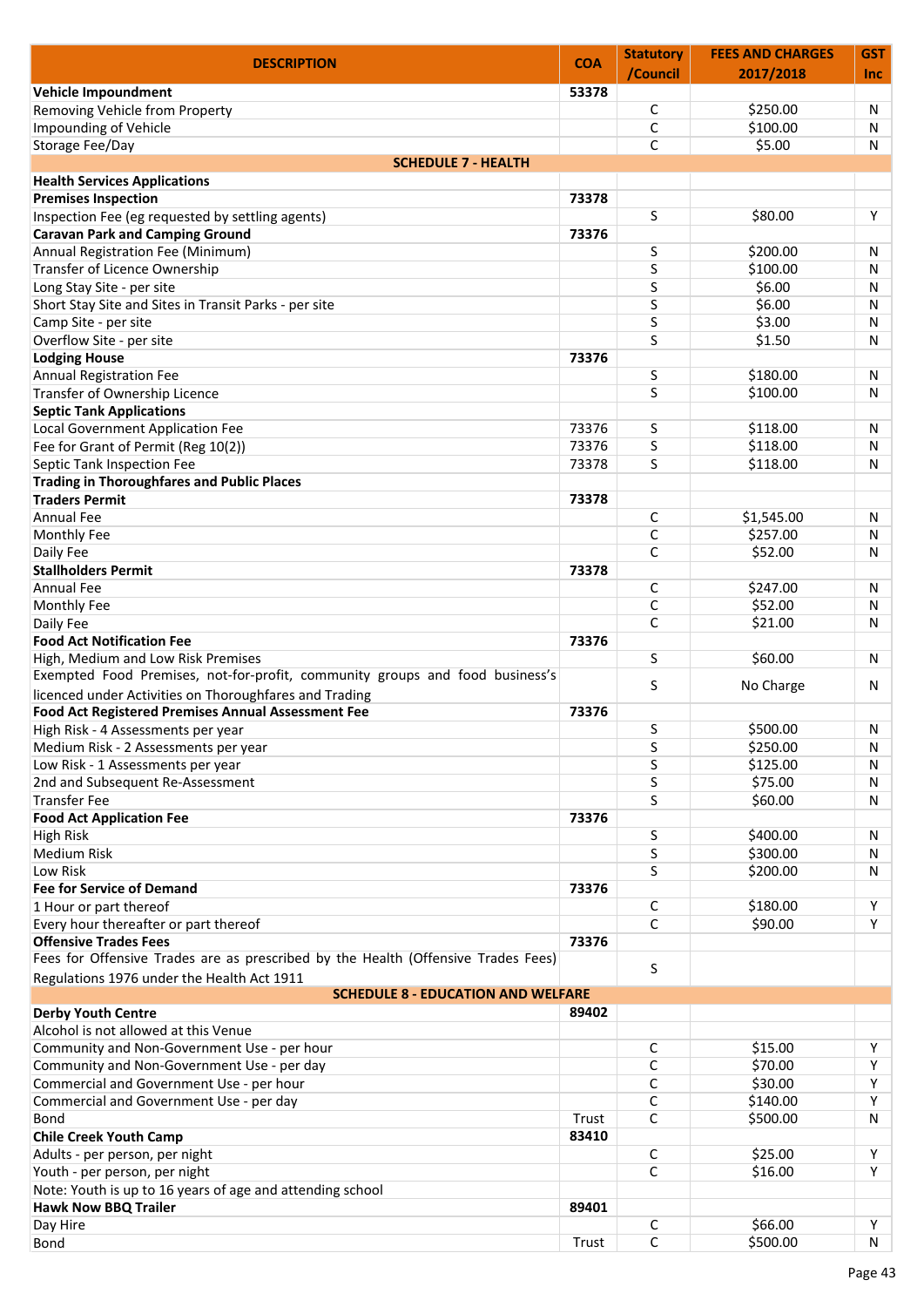| <b>DESCRIPTION</b>                                                            | <b>COA</b> | <b>Statutory</b>      | <b>FEES AND CHARGES</b> | <b>GST</b> |
|-------------------------------------------------------------------------------|------------|-----------------------|-------------------------|------------|
|                                                                               |            | /Council              | 2017/2018               | <b>Inc</b> |
| <b>Outdoor Cinema Screen</b>                                                  | 89401      |                       |                         |            |
| Hire Fee for first three hours                                                |            | C                     | \$550.00                | Υ          |
| Each hour thereafter                                                          |            | $\mathsf{C}$          | \$110.00                | Y          |
| <b>Gladiator Ring</b>                                                         | 89401      | C                     | \$550.00                | Υ          |
| Hire fee per day<br><b>SCHEDULE 9 - HOUSING</b>                               |            |                       |                         |            |
| <b>Housing - Council Staff</b>                                                |            | C                     |                         |            |
| Lot 1146 Tower Place, Derby                                                   |            | <b>As per Council</b> |                         |            |
| Lot 1162 Tower Place, Derby                                                   |            |                       |                         |            |
| Lot 1378A Bloodwood Crescent, Derby                                           |            | <b>Policy AF23 -</b>  |                         |            |
| Lot 1378B Bloodwood Crescent, Derby                                           |            |                       |                         |            |
| Lot 1294A Woollybutt Corner, Derby                                            |            |                       |                         |            |
| Lot 1294B Woollybutt Corner, Derby                                            |            |                       |                         |            |
| Lot 1305 Woollybutt Corner, Derby                                             |            |                       |                         |            |
| Lot 603 Hanson Street, Derby                                                  |            |                       |                         |            |
| Lot 653A Rowell Street, Derby                                                 |            |                       |                         |            |
| lot 653B Rowell Street, Derby                                                 |            |                       |                         |            |
| Lot 1171A Holman Street, Derby                                                |            |                       |                         |            |
| Lot 1171B Holman Street, Derby                                                |            |                       |                         |            |
| Lot 1322 Kurrajong Loop, Derby                                                |            |                       |                         |            |
| Lot 8/5 Rowan Street (King Sound Close), Derby                                |            |                       |                         |            |
| 6 Units Clarendon Street, Derby                                               |            |                       |                         |            |
| Derby Airport Residence                                                       |            |                       |                         |            |
| <b>Curtin Airport Residence</b>                                               |            |                       |                         |            |
| 42A McDonald Street, Fitzroy Crossing                                         |            |                       |                         |            |
| Lot 175 Emanuel Way Fitzroy Crossing                                          |            |                       |                         |            |
| Lot 404A Fallon Road, Fitzroy Crossing                                        |            |                       |                         |            |
| Lot 404B Fallon Road, Fitzroy Crossing                                        |            |                       |                         |            |
| Lot 404C Fallon Road, Fitzroy Crossing                                        |            |                       |                         |            |
| <b>Housing - Other</b>                                                        |            |                       |                         |            |
| Lot 1143 Holman Street, Derby                                                 |            | C                     | \$90.00                 |            |
| 42B McDonald Way, Fitzroy Crossing                                            |            | C                     | \$90.00                 |            |
| <b>SCHEDULE 10 - COMMUNITY AMENITIES</b>                                      |            |                       |                         |            |
| <b>Refuse Collection</b>                                                      |            |                       |                         |            |
| Residential Rubbish - 1st Collection                                          | 101180     | C                     | \$557.00                | N          |
| <b>Commercial Rubbish - 1st Collection</b>                                    | 101182     | C                     | \$857.00                | N          |
| Commercial Rubbish - Extra Service per day/week                               | 101182     | C                     | \$455.00                | N          |
| Residential Rubbish - Additional Bin Charge                                   | 101181     | $\mathsf C$           | \$608.00                | N          |
| Commercial Rubbish - Additional Bin Charge                                    | 101183     | C                     | \$965.00                | N          |
| Camballin Rubbish Collection - one day per week                               | 101180     | C                     | \$450.00                | N          |
| Domestic Rubbish Bins - Replacement                                           | 101187     | $\mathsf{C}$          | \$170.00                | Y          |
| Derby and Fitzroy Crossing Waste Management Facilities                        |            |                       |                         |            |
| <b>Refrigerators/Airconditioners</b>                                          | 102176     |                       |                         |            |
| <b>General Public</b>                                                         |            | C                     | No Charge               |            |
| Commercial Business - per unit                                                |            | C                     | \$47.00                 | Y          |
| Refuse from Commercial and Industrial Premises and 'Authorised' Collection of | 102176     |                       |                         |            |
| <b>Household Waste, and Demolition Waste</b>                                  |            |                       |                         |            |
| Not Compacted - per cubic metre of part thereof                               |            | $\mathsf C$           | \$50.00                 | Υ          |
| Compacted - Compactor Vehicles - per cubic metre of part thereof              |            | $\mathsf{C}$          | \$70.00                 | Y          |
| <b>Asbestos Disposal</b>                                                      | 102176     |                       |                         |            |
| Asbestos Disposal per cubic metre                                             |            | $\mathsf C$           | \$111.00                | N          |
| Asbestos Disposal Minimum Charge                                              |            | C                     | \$278.00                | N          |
| <b>Domestic Household Refuse</b>                                              |            |                       |                         |            |
| Delivered in trailer or utility loads only                                    |            | C                     | No Charge               | N          |
| <b>Separated Green Waste Suitable for Mulching</b>                            |            |                       |                         |            |
| Commercial or Domestic being Deposited                                        |            | C                     | No Charge               | N          |
| Car Bodies - See Waste Facility Contractors                                   |            | C                     | No Charge               | N          |
| Truck Bodies - See Waste Facility Contractors                                 |            | $\mathsf{C}$          | No Charge               | N          |
| <b>Dead Animals</b>                                                           | 102176     |                       |                         |            |
| Large animals - horses, cattle, camels, pigs                                  |            | $\mathsf{C}$          | \$37.00                 | Y          |
| <b>Clinical Waste</b>                                                         | 102176     |                       |                         |            |
| Clinical Waste Disposal - per cubic metre or part there of                    |            | C                     | \$200.00                | Y          |
| <b>Batteries</b>                                                              |            | $\mathsf{C}$          | No Charge               | N          |
| <b>Gas Bottles</b>                                                            |            | C                     | No Charge               | N          |
| E-Waste                                                                       |            | C                     | No Charge               | N          |
| <b>Tyres</b>                                                                  | 102176     |                       |                         |            |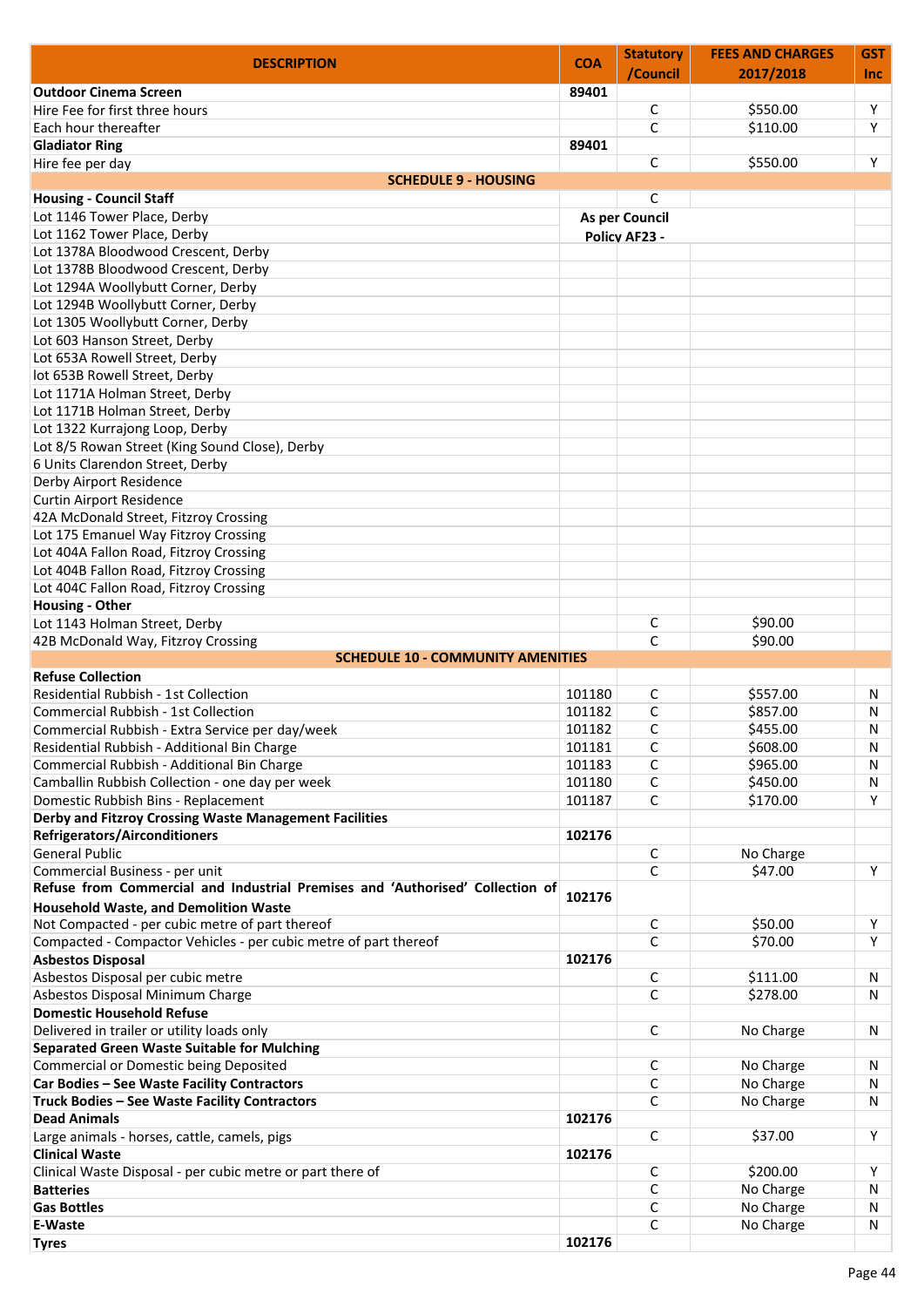| <b>DESCRIPTION</b>                                                                                                             | <b>COA</b> | <b>Statutory</b> | <b>FEES AND CHARGES</b>                                       | GST        |
|--------------------------------------------------------------------------------------------------------------------------------|------------|------------------|---------------------------------------------------------------|------------|
|                                                                                                                                |            | /Council         | 2017/2018                                                     | <b>Inc</b> |
| Car Tyres                                                                                                                      |            | C                | \$8.00                                                        | Y          |
| Light Truck Tyres                                                                                                              |            | C                | \$10.00                                                       | Y          |
| <b>Truck Tyres</b>                                                                                                             |            | C                | \$20.00                                                       | Y          |
| <b>Tractor and Large Machinery Tyres</b>                                                                                       |            | C                | \$50.00                                                       | Y          |
| Haul Pack/Dumptruck Tyres                                                                                                      |            | C                | \$1,109.00                                                    | Y          |
| Liquid/Septage/Grease Trap Waste                                                                                               | 102176     |                  |                                                               |            |
| Deposited at Council Facility - per 1,000lt or part thereof                                                                    |            | C                | \$56.00                                                       | Υ          |
| <b>Motor Oil and Cooking Oil</b>                                                                                               | 102176     |                  |                                                               |            |
| Contact Shire Officers for disposal information                                                                                |            | C                |                                                               |            |
| <b>Empty Plastic 205 Litre Drums</b>                                                                                           | 102176     | C                | \$14.00                                                       | Υ          |
| <b>Empty Steel 205 Litre Drums</b>                                                                                             | 102176     | C                | No Charge                                                     | N          |
| Minimum Charge of \$14.00 per invoice per month                                                                                |            | C                | \$14.00                                                       | Υ          |
| <b>Statutory Planning Applications</b><br>Determination of a Development Application (other than an Extractive Industry)       | 107580     |                  |                                                               |            |
| where the Development has not commenced or been carried out and the estimated                                                  |            |                  |                                                               |            |
| cost of the Development is:                                                                                                    |            |                  |                                                               |            |
| Not more than \$50,000                                                                                                         |            | S                | \$147.00                                                      | N          |
|                                                                                                                                |            |                  | 0.32 % of the estimated cost                                  |            |
| More than \$50,000 but not more than \$500,000                                                                                 |            | S                | of development                                                | N          |
| More than \$500,000 but not more than \$2.5 million                                                                            |            | S                | $$1,700 + 0.257\%$ for every<br>\$1 in excess of \$500,000    | N          |
| More than \$2.5 million but not more than \$5 million                                                                          |            | S                | \$7,161 + 0.206% for every<br>\$1 in excess of \$2.5 million  | N          |
| More than \$5 million but not more than \$21.5 million                                                                         |            | S                | $$12,633 + 0.123\%$ for every<br>\$1 in excess of \$5 million | N          |
| More than \$21.5 million                                                                                                       |            | S                | \$34,196.00                                                   | N          |
| If the Development has commenced or been carried out without approval, an                                                      |            |                  |                                                               |            |
| additional amount, by way of penalty, that is twice the amount payable of the                                                  |            | S                |                                                               | N          |
| maximum fee payable for the determination of the application fees shown above                                                  |            |                  |                                                               |            |
| Advertising Costs (TPS 5) SA/AA as appropriate                                                                                 |            | C                | At Cost                                                       | N          |
| Resubmission of Lapsed Planning Approval                                                                                       |            | C                | \$295.00                                                      | N          |
| Request for Consideration of Amended Plan                                                                                      |            | C                | \$295.00                                                      | N          |
| Request for Extension of Time                                                                                                  |            | С                | \$295.00                                                      | N          |
| Determining an application to cancel the development approval                                                                  |            | C                | \$0.00                                                        |            |
| <b>Extractive Industry</b>                                                                                                     | 107580     |                  |                                                               |            |
| Determination of Development Application                                                                                       |            | S                | \$739.00                                                      | N          |
| If the Development has commenced or been carried out without approval an                                                       |            |                  |                                                               |            |
| additional amount of \$1,478.00 by way of penalty                                                                              |            |                  |                                                               | N          |
| <b>Miscellaneous Fees</b>                                                                                                      | 107580     |                  |                                                               |            |
| Section 40 Certificate                                                                                                         |            |                  |                                                               |            |
|                                                                                                                                |            | S                | \$73.00                                                       | N          |
| <b>Home Occupation</b>                                                                                                         | 107580     |                  |                                                               |            |
| <b>Application Approval Fee</b>                                                                                                |            | S.               | \$222.00                                                      | N          |
| If the Home Occupation has commenced without approval an additional amount of                                                  |            |                  |                                                               | N          |
| \$418.00 by way of penalty                                                                                                     |            |                  |                                                               |            |
| Home Occupation Renewal Fee                                                                                                    |            | S                | \$73.00                                                       | N          |
| If the approval to be renewed has expired an additional amount of \$138.00 by way                                              |            |                  |                                                               | N          |
| of penalty                                                                                                                     |            |                  |                                                               |            |
| <b>Provision of a Sub-Division Clearance</b>                                                                                   | 107580     |                  |                                                               |            |
| Not more than 5 lots - per lot                                                                                                 |            | S                | \$73.00                                                       | N          |
| More than 5 lots but not more than 195 lots                                                                                    |            | S                | \$73.00 per lot for the first 5<br>lots then \$35.00 per lot  | N          |
| More than 195 lots                                                                                                             |            | S                | \$7,393.00                                                    | N          |
| Application for change of use or for change of continuation of a non-conforming use                                            |            | S                | \$295.00                                                      | N          |
| where development is not occurring<br>If the change of use or the alteration or extension or change of the non-conforming      |            |                  |                                                               |            |
| use has commenced, an additional amount of \$590 by way of penalty.<br>Zoning                                                  | 107580     | S                |                                                               | N          |
| Issue of Zoning Certificate                                                                                                    |            | S                | \$73.00                                                       | N          |
| <b>Planning Advice</b>                                                                                                         | 107580     |                  |                                                               |            |
| Issue of Written Planning Advice                                                                                               |            | S                | \$73.00                                                       | Y          |
| Replying to a property settlement questionnaire                                                                                |            | S                | \$73.00                                                       | Y          |
| <b>Scheme Amendments</b>                                                                                                       | 107580     |                  |                                                               |            |
| Calculated for Individual Applications as per Part 2 of the Town Planning (Local<br>Government Planning Fees) Regulations 2000 |            | S                |                                                               | N          |
| <b>Structure Plans</b>                                                                                                         | 107580     |                  |                                                               |            |
|                                                                                                                                |            |                  |                                                               |            |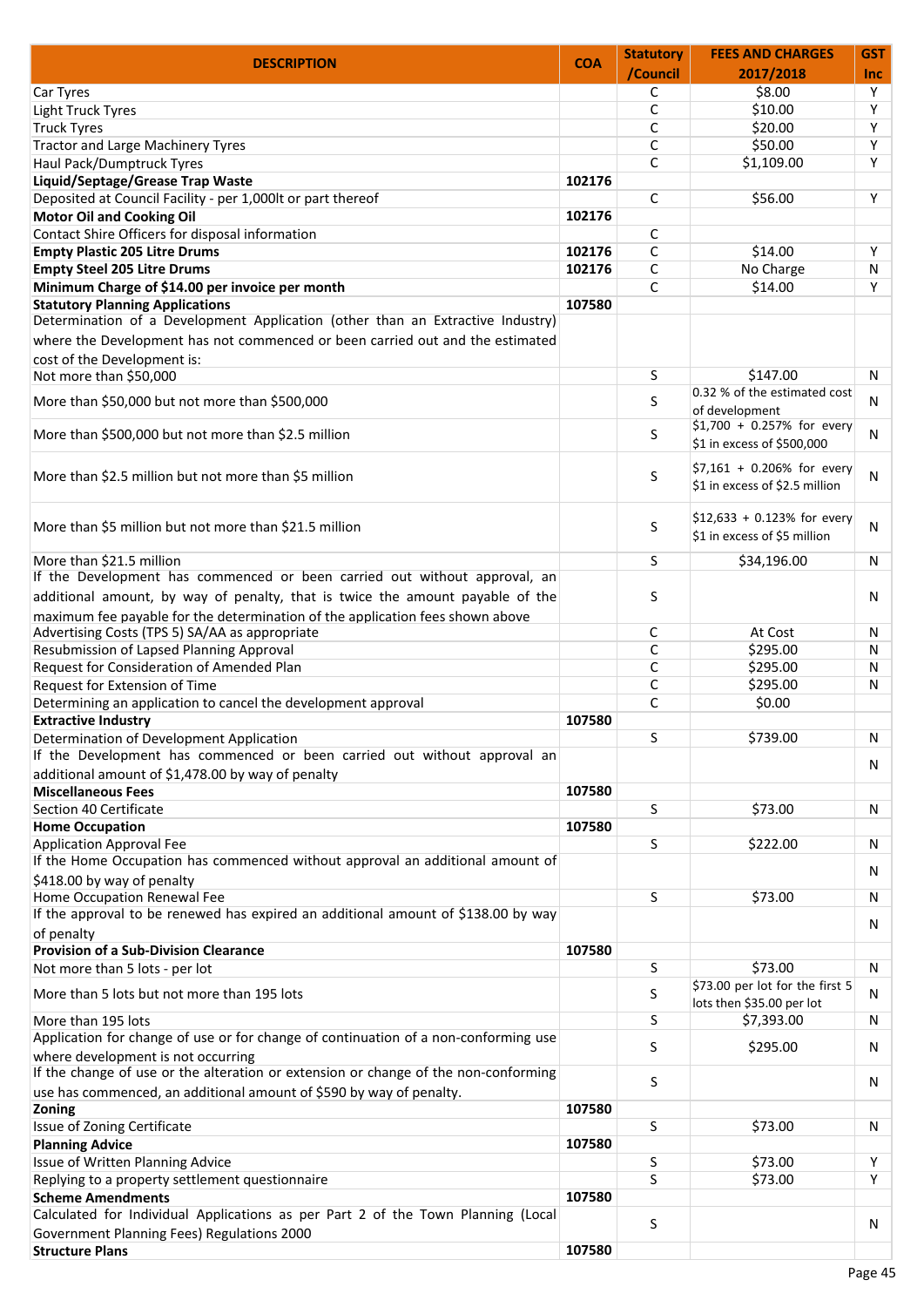| <b>DESCRIPTION</b>                                                                    | <b>COA</b> | <b>Statutory</b> | <b>FEES AND CHARGES</b> | <b>GST</b> |
|---------------------------------------------------------------------------------------|------------|------------------|-------------------------|------------|
|                                                                                       |            | /Council         | 2017/2018               | <b>Inc</b> |
| Calculated for Individual Applications as per Part 3 of the Town Planning (Local      |            | S                |                         | N          |
| Government Planning Fees) Regulations 2000                                            |            |                  |                         |            |
| <b>Copy of Monthly Statistics</b>                                                     | 107580     |                  |                         |            |
| Per Month                                                                             |            | C                | \$16.50                 | Υ          |
| Per Annum                                                                             |            | C                | \$180.00                | Y          |
| <b>Rural Roads</b>                                                                    |            |                  |                         |            |
| Development Bond for Transportable Houses - Refundable                                | Trust      | $\mathsf{C}$     | \$10,000.00             | N          |
| <b>Cemeteries</b>                                                                     | 109678     |                  |                         |            |
| The Municipality of the Shire of Derby West Kimberley Local Laws relating to Derby    |            |                  |                         |            |
| Public Cemetery - Reserve No. 1227 and Fitzroy Crossing Public Cemetery - Reserve     |            | C                |                         |            |
| No. 29060                                                                             |            |                  |                         |            |
| On application for a "Form of Grant of Right of Burial" the following fees shall be   | 109678     |                  |                         |            |
| payable:                                                                              |            |                  |                         |            |
| Sinking Fees (1.83m deep)                                                             |            |                  |                         |            |
| <b>Grant of Right of Burial</b>                                                       |            | C                | \$150.00                | N          |
| Ordinary Grave for an adult                                                           |            | C                | \$500.00                | N          |
| Grave for any child under 7 years                                                     |            | C                | \$400.00                | N          |
| Grave for any stillborn child                                                         |            | C                | \$300.00                | N          |
| Family to Dig Grave                                                                   |            | C                | \$200.00                | N          |
| <b>Extra Charges</b>                                                                  | 109678     |                  |                         |            |
| For each additional 0.3m or part thereof                                              |            | C                | \$150.00                | N          |
| Reopening an ordinary grave for each internment or exhumation - Any Grave             |            | C                | \$500.00                | N          |
| Internment without due notice under By-law 6                                          |            | C                | \$250.00                | N          |
| Re-interment after exhumations                                                        |            | $\mathsf{C}$     | \$250.00                | N          |
| <b>Miscellaneous Charges</b>                                                          | 109678     |                  |                         |            |
| Registration of Right of Burial (25 years)                                            |            | C                | \$150.00                | N          |
| Registration of "Transfer of Form of Grant of Right of Burial"                        |            | C                | \$25.00                 | N          |
| Copy of Right of Burial                                                               |            | C                | \$25.00                 | N          |
| Copy of Local-Laws                                                                    |            | C                | \$6.00                  | N          |
| <b>Funeral Director's Annual Licence Fee</b>                                          | 109676     | $\mathsf{C}$     | \$150.00                | N          |
| <b>Monumental Mason's Annual Licence Fee</b>                                          | 109676     | C                | \$100.00                | N          |
| <b>Permit to erect Headstone</b>                                                      | 109676     | $\mathsf{C}$     | \$25.00                 | N          |
| <b>SCHEDULE 11 - RECREATION AND CULTURE</b>                                           |            |                  |                         |            |
| <b>Marquee Hire</b>                                                                   |            |                  |                         |            |
| Daily Hire Fee                                                                        | 111183     | C                | \$150.00                | Υ          |
| Labour Hire to Erect and Dismantle                                                    |            | C                | \$350.00                | Y          |
| Bond                                                                                  | Trust      | C                | \$500.00                | N          |
| <b>Civic Centre</b>                                                                   | 111178     |                  |                         |            |
| Community and Non-Government Organisations - Hall Hire 10am to 11pm/12                |            | C                | \$260.00                | Y          |
| Community and Non-Government Organisations - per hour                                 |            | C                | \$40.00                 | Y          |
| Government and Commercial - Hall Hire 10am to 11pm/12 midnight *                      |            | C                | \$400.00                | Y          |
| Government and Commercial - per hour                                                  |            | C                | \$70.00                 | Y          |
| Hire of Centre for Use as Badminton Court - per hour                                  |            | $\mathsf C$      | \$13.00                 | Y          |
| <b>Bond</b>                                                                           |            |                  |                         |            |
| With Alcohol                                                                          | Trust      | C                | \$1,000.00              | N          |
| Without Alcohol                                                                       | Trust      | $\mathsf{C}$     | \$500.00                | N          |
|                                                                                       | 111178     |                  |                         |            |
| <b>Charitable / Not for Profit Fundraising</b><br>Hall Hire - With Alcohol - per hour |            |                  |                         | Y          |
|                                                                                       |            | C<br>C           | \$30.00<br>\$132.00     | Y          |
| Hall Hire - With Alcohol - per day                                                    |            |                  |                         |            |
| <b>Bond</b>                                                                           | Trust      | C                | \$1,000.00              | N          |
| Hall Hire - No Alcohol - per hour                                                     |            | C                | \$20.00                 | Υ          |
| Hall Hire - No Alcohol - per day                                                      |            | C                | \$85.00                 | Υ          |
| <b>Bond</b>                                                                           | Trust      | $\mathsf{C}$     | \$300.00                | N          |
| Funeral Service Only - per hour                                                       |            | C                | \$15.00                 | Y          |
| Funeral Service Only - per day                                                        |            | $\mathsf{C}$     | \$70.00                 | Y          |
| Bond                                                                                  | Trust      | C                | \$300.00                | N          |
| <b>Key Bonds</b>                                                                      | Trust      |                  |                         |            |
| Key Bond - Individuals                                                                |            | C                | \$100.00                | N          |
| Key Bond - Organisations                                                              |            | C                | \$100.00                | N          |
| <b>Cancellation of Bookings</b>                                                       |            |                  |                         |            |
| 14 Days prior to booking                                                              |            | C                | <b>Full Refund</b>      |            |
| 7 Days prior to booking                                                               |            | C                | 50% Refund              |            |
| 48 Hours prior to booking                                                             |            | C                | No Refund               |            |
| <b>Fitzroy Crossing Recreation Centre</b>                                             | 114379     |                  |                         |            |
| With Alcohol                                                                          |            |                  |                         |            |
| Community and Non-Government Use - per hour                                           |            | $\mathsf C$      | \$20.00                 | Y          |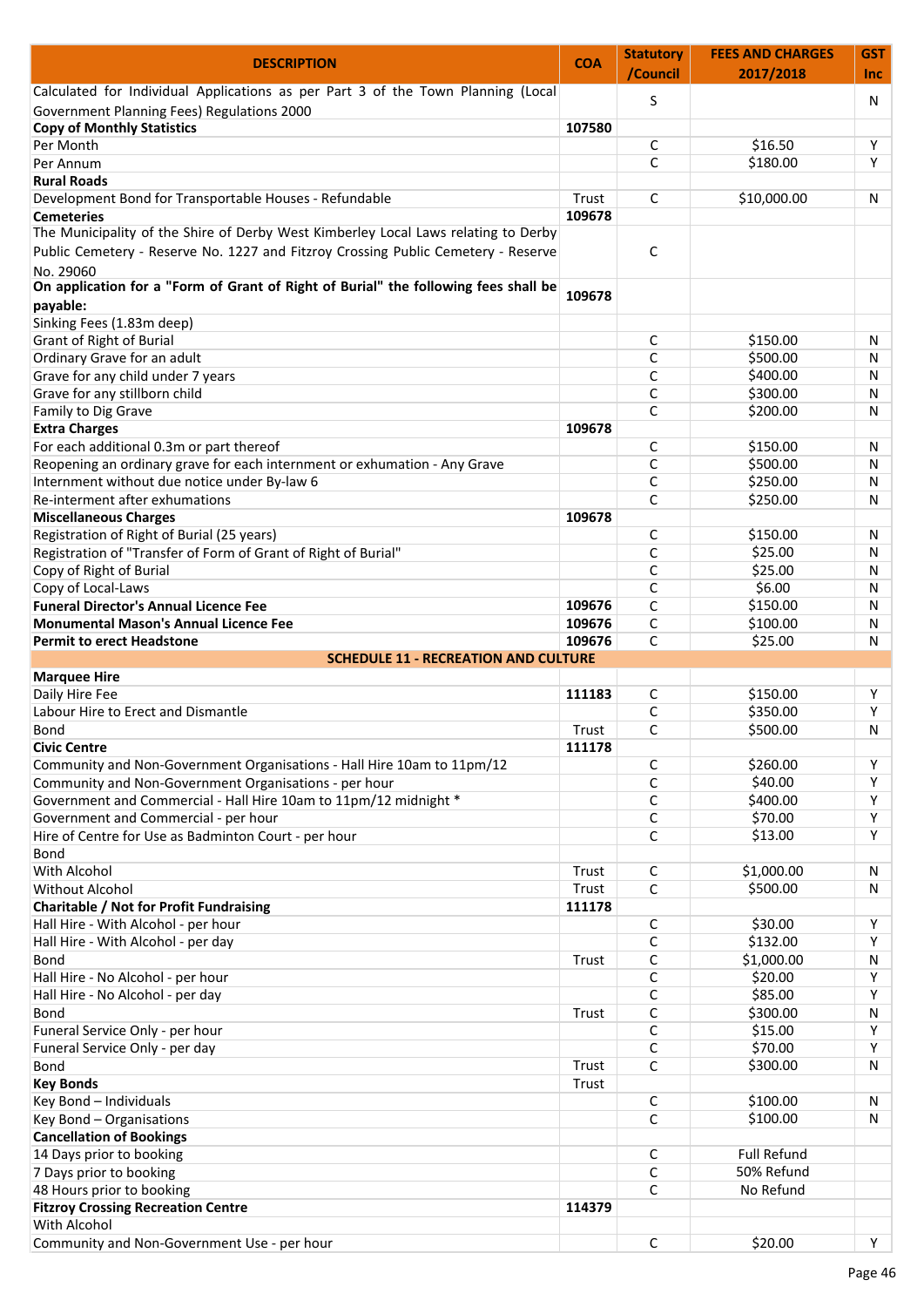| <b>DESCRIPTION</b>                                             | <b>COA</b> | <b>Statutory</b> | <b>FEES AND CHARGES</b> | <b>GST</b> |
|----------------------------------------------------------------|------------|------------------|-------------------------|------------|
|                                                                |            | /Council         | 2017/2018               | <b>Inc</b> |
| Community and Non-Government Use - per day                     |            | C                | \$100.00                | Y          |
| Bond                                                           | Trust      | $\mathsf{C}$     | \$1,000.00              | N          |
| No Alcohol                                                     |            |                  |                         |            |
| Community and Non-Government Use - per hour                    |            | C                | \$15.00                 | Υ          |
| Community and Non-Government Use - per day                     |            | C                | \$70.00                 | Y          |
| <b>Bond</b>                                                    | Trust      | C                | \$500.00                | N          |
| With Alcohol                                                   |            |                  |                         |            |
| Commercial and Government Use - per hour                       |            | C                | \$50.00                 | Υ          |
| Commercial and Government Use - per day                        |            | C                | \$250.00                | Y          |
| Bond                                                           | Trust      | C                | \$1,000.00              | N          |
| No Alcohol                                                     |            |                  |                         |            |
| Commercial and Government Use - per hour                       |            | C                | \$50.00                 | Υ          |
| Commercial and Government Use - per day                        |            | C                | \$165.00                | Y          |
| Bond                                                           | Trust      | C                | \$500.00                | N          |
| Fitzroy Crossing Covered Courts - Charges are per Court        | 114379     |                  |                         |            |
| Community and Non-Government Use - per hour - Without Lighting |            | C                | \$20.00                 | Υ          |
| Community and Non-Government Use - per hour - With Lighting    |            | C                | \$30.00                 | Y          |
| Community and Non-Government Use - per day - 6am to 6pm        |            | C                | \$100.00                | Y          |
| Commercial and Government Use - per hour - Without Lighting    |            | C                | \$40.00                 | Y          |
| Commercial and Government Use - per hour - With Lighting       |            | C                | \$70.00                 | Y          |
| Commercial and Government Use - per day - 6am to 6pm           |            | C                | \$300.00                | Y          |
| Bond                                                           | Trust      | $\mathsf{C}$     | \$300.00                | N          |
| <b>Fitzroy Crossing Canteen</b>                                | 114379     |                  |                         |            |
| Canteen Hire - per hour                                        |            | C                | \$15.00                 | Y          |
| Canteen Hire - per day                                         |            | C                | \$70.00                 | Y          |
| <b>Bond</b>                                                    | Trust      | C                | \$300.00                | N          |
| <b>Fitzroy Crossing Gym</b>                                    | 114379     |                  |                         |            |
|                                                                |            |                  |                         |            |
| (Fitzroy Crossing Gym is Managed by Garnduwa)                  |            |                  |                         |            |
| Key Bond                                                       | Trust      | C                | \$250.00                | N          |
| <b>Bonds</b>                                                   |            |                  |                         |            |
| Bonds can not be waived                                        |            |                  |                         |            |
| <b>Derby Recreation Centre</b>                                 |            |                  |                         |            |
| Alcohol is not allowed at this Venue                           |            |                  |                         |            |
| Squash Courts - Charges are per Court                          | 115383     |                  |                         |            |
| Token Fee - per 1/2 hour                                       |            | C                | \$9.00                  | Υ          |
| Token Fee - per hour                                           |            | C                | \$16.00                 | Y          |
| Squash Club Member Token Fee - 1 token                         |            | C                | \$6.50                  | Y          |
| Squash Club Member Token Fee - 2 tokens                        |            | C                | \$12.00                 | Y          |
| <b>Community Room</b>                                          | 115383     |                  |                         |            |
| Community and Non-Government Use - per hour                    |            | $\mathsf C$      | \$15.00                 | Y          |
| Community and Non-Government Use - per day                     |            | $\mathsf{C}$     | \$80.00                 | Y          |
| Commercial and Government Use - per hour                       |            | $\mathsf{C}$     | \$30.00                 | Y          |
| Commercial and Government Use - per day                        |            | C                | \$165.00                | Y          |
| Bond                                                           | Trust      | C                | \$300.00                | N          |
| Derby Courts - Charges are per Court                           | 115383     |                  |                         |            |
| Community and Non-Government Use - per hour - Without Lighting |            | C                | \$20.00                 | Y          |
| Community and Non-Government Use - per hour - With Lighting    |            | C                | \$30.00                 | Y          |
| Community and Non-Government Use - per day - 6am to 6pm        |            | C                | \$100.00                | Υ          |
| Commercial and Government Use - per hour - Without Lighting    |            | $\mathsf{C}$     | \$40.00                 | Y          |
| Commercial and Government Use - per hour - With Lighting       |            | $\mathsf{C}$     | \$70.00                 | Y          |
| Commercial and Government Use - per day - 6am to 6pm           |            | $\mathsf{C}$     | \$300.00                | Y          |
| Bond **                                                        | Trust      | $\mathsf C$      | \$300.00                | N          |
| Tennis Club Members Use - per hour - Without Lighting          |            | $\mathsf{C}$     | \$10.00                 | Y          |
| Tennis Club Members Use - per hour - with Lighting             |            | C                | \$15.00                 | Y          |
| ** Bond not applicable when courts hired to play tennis        |            |                  |                         |            |
| <b>Derby Oval</b>                                              | 114378     |                  |                         |            |
| Community and Non-Government Use - per hour - Without Lighting |            | C                | \$15.00                 | Y          |
| Community and Non-Government Use - per hour - With Lighting    |            | C                | \$40.00                 | Y          |
| Community and Non-Government Use - per day - Without Lighting  |            | C                | \$80.00                 | Y          |
| Commercial and Government Use - per hour - Without Lighting    |            | $\mathsf{C}$     | \$30.00                 | Y          |
| Commercial and Government Use - per hour - With Lighting       |            | $\mathsf{C}$     | \$80.00                 | Y          |
| Commercial and Government Use - per day - Without Lighting     |            | $\mathsf{C}$     | \$165.00                | Y          |
|                                                                | Trust      | $\mathsf{C}$     | \$500.00                | N          |
| Bond                                                           |            |                  |                         |            |
| Additional Services - As per hourly charge out rates           |            |                  |                         |            |
| <b>Fitzroy Crossing Oval</b>                                   | 114379     |                  |                         |            |
| Community and Non-Government Use - per hour - Without Lighting |            | $\mathsf C$      | \$15.00                 | Y          |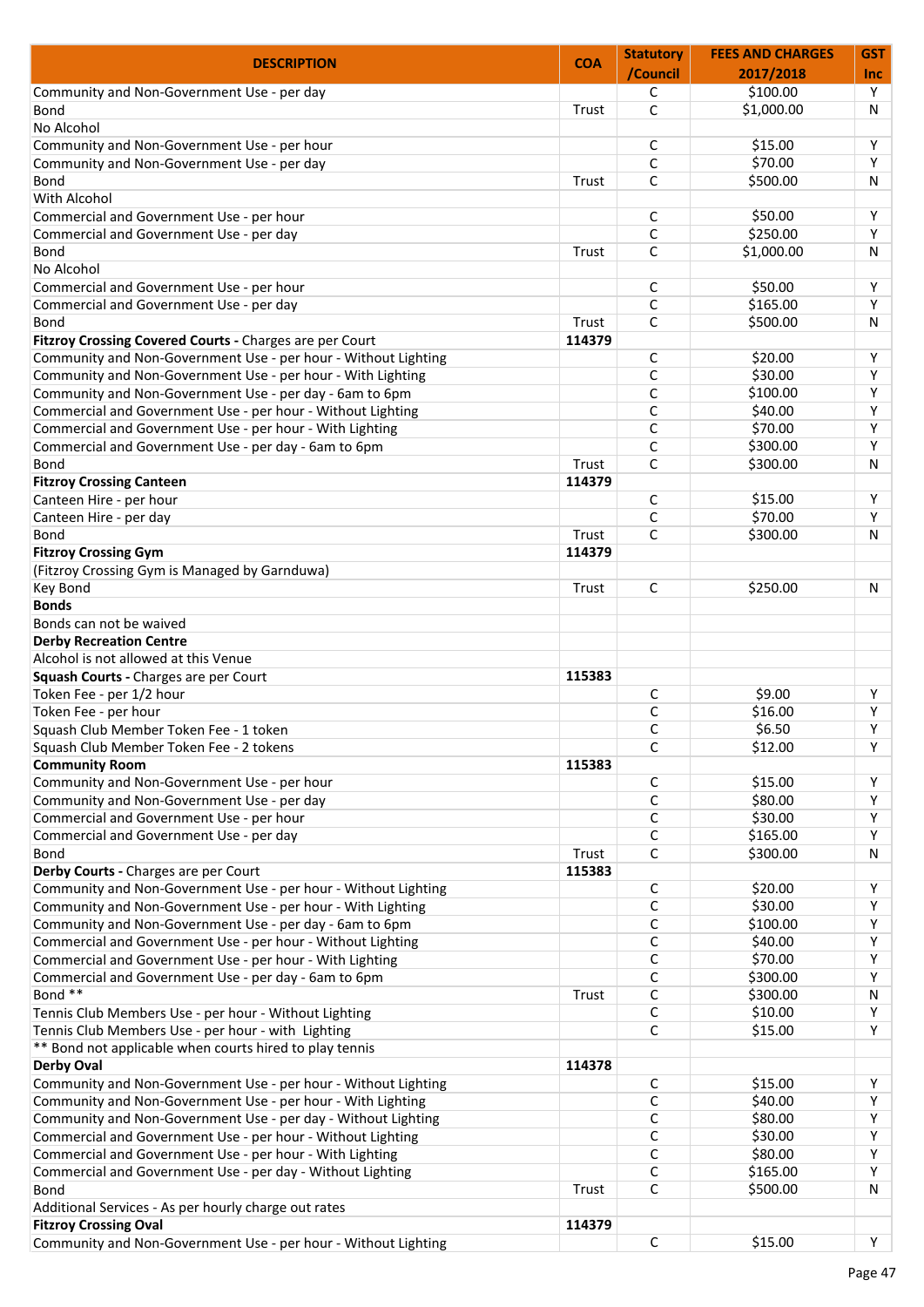| <b>DESCRIPTION</b>                                                                                                                                                 | <b>COA</b> | <b>Statutory</b> | <b>FEES AND CHARGES</b> | <b>GST</b> |
|--------------------------------------------------------------------------------------------------------------------------------------------------------------------|------------|------------------|-------------------------|------------|
|                                                                                                                                                                    |            | /Council         | 2017/2018               | <b>Inc</b> |
| Community and Non-Government Use - per hour - With Lighting                                                                                                        |            | C                | \$40.00                 | Y          |
| Community and Non-Government Use - per day - Without Lighting                                                                                                      |            | $\mathsf C$      | \$80.00                 | Y          |
| Commercial and Government Use - per hour - Without Lighting                                                                                                        |            | C                | \$30.00                 | Y          |
| Commercial and Government Use - per hour - With Lighting                                                                                                           |            | $\mathsf{C}$     | \$80.00                 | Y          |
| Commercial and Government Use - per day - Without Lighting                                                                                                         |            | C                | \$165.00                | Y          |
| <b>Bond</b>                                                                                                                                                        | Trust      | C                | \$500.00                | N          |
| <b>Recreation Programs</b>                                                                                                                                         |            |                  |                         |            |
| Adult Sports - per session                                                                                                                                         | 114395     | C                | \$10.00                 | Υ          |
| Children - per session                                                                                                                                             | 114401     | $\mathsf{C}$     | \$5.00                  | Y          |
| <b>Derby Memorial Swimming Pool</b>                                                                                                                                |            |                  |                         |            |
| Child 0 - 4 - Casual Entry                                                                                                                                         |            |                  | \$0.00                  | Y          |
|                                                                                                                                                                    |            | No Charge        |                         |            |
| Child 5+ - Casual Entry                                                                                                                                            | 11278A     | C                | \$3.50                  | Y          |
| Child 5+ - 3 Month Pool Membership                                                                                                                                 | 11278B     | $\mathsf{C}$     | \$65.00                 | Y          |
| Child 5+ - 12 Month Pool Membership                                                                                                                                | 11278B     | $\mathsf{C}$     | \$160.00                | Y          |
| Adult 16+ - Casual Entry                                                                                                                                           | 11278A     | C                | \$5.50                  | Y          |
| Adult 16+ - 3 Month Pool Membership                                                                                                                                | 11278B     | C                | \$100.00                | Y          |
| Adult 16+ - 12 Month Pool Membership                                                                                                                               | 11278B     | $\mathsf{C}$     | \$300.00                | Y          |
| Concession - Casual Entry                                                                                                                                          | 11278A     | C                | \$3.50                  | Y          |
| Concession - 3 Month Pool Membership                                                                                                                               | 11278B     | C                | \$65.00                 | Υ          |
| Concession - 12 Month Pool Membership                                                                                                                              | 11278B     | $\mathsf{C}$     | \$160.00                | Y          |
| School Groups (non exclusive use)                                                                                                                                  | 11278A     | C                | \$2.00                  | Y          |
| Family* - Casual Entry                                                                                                                                             | 11278A     | $\mathsf C$      | \$15.00                 | Y          |
| Family* - 3 Month Pool Membership                                                                                                                                  | 11278B     | C                | \$260.00                | Y          |
| Family* - 12 Month Pool Membership                                                                                                                                 | 11278B     | C                | \$600.00                | Y          |
| Spectator                                                                                                                                                          | 11278A     | C                | \$1.00                  | Y          |
| 10 Swim Vouchers                                                                                                                                                   | 11278B     |                  |                         |            |
| Adult                                                                                                                                                              |            |                  | \$50.00                 |            |
|                                                                                                                                                                    |            | C                |                         | Y          |
| Child 5+                                                                                                                                                           |            | C                | \$30.00                 | Y          |
| Concession*                                                                                                                                                        |            | C                | \$30.00                 | Y          |
| <b>Aqua Aerobics</b>                                                                                                                                               | 11278D     |                  |                         |            |
| Pool Member**                                                                                                                                                      |            | C                | \$8.00                  | Y          |
| Non Member                                                                                                                                                         |            | $\mathsf{C}$     | \$10.00                 | Y          |
| 10 Aqua Pass - Pool Member**                                                                                                                                       |            | C                | \$60.00                 | Y          |
| 10 Aqua Pass - Non Member                                                                                                                                          |            | C                | \$90.00                 | Y          |
| Concession                                                                                                                                                         |            | C                | \$8.00                  | Y          |
| <b>Aquatic</b>                                                                                                                                                     | 11278E     |                  |                         |            |
| Adult                                                                                                                                                              |            | C                | \$10.00                 | Y          |
| Junior                                                                                                                                                             |            | C                | \$5.00                  | Υ          |
| Adult Pool Member**                                                                                                                                                |            | C                | \$8.00                  | Y          |
| <b>Swimming Lessons</b>                                                                                                                                            | 11278F     |                  |                         |            |
| Adult - Group (term and programs shorter than this will be advertised)                                                                                             |            | C                | \$150.00                | Υ          |
|                                                                                                                                                                    |            | $\mathsf{C}$     |                         | Y          |
| Junior - Group (week term and programs shorter than this will be advertised)<br>Junior - Group (3 or more children same family - \$130 first 2 children \$110 each |            | C                | \$130.00<br>\$130/\$110 | Υ          |
| additional child)                                                                                                                                                  |            |                  |                         |            |
| Programs Shorter than 10 weeks will be charged at the pro rata rate - per lesson                                                                                   |            | C                | \$13.00                 | Y          |
| Adult - 1:1 per 1/2 hour lesson                                                                                                                                    |            | C                | \$37.00                 | Y          |
| Junior - 1:1 per 1/2 hour lesson                                                                                                                                   |            | C                | \$37.00                 | Y          |
| Additional Adult/Junior - 1:2 per 1/2 hour lesson                                                                                                                  |            | C                | \$21.00                 | Υ          |
| Pool Hire - per hour                                                                                                                                               | 11278C     | C                | \$100.00                | Y          |
| Inflatable Pool and Sports Equipment - per item                                                                                                                    |            | $\mathsf{C}$     | $$100 - $300$           | Y          |
| Facility Hire - exclusive use eg School Carnivals                                                                                                                  |            | C                | \$450.00                | Y          |
| Bond - may apply                                                                                                                                                   | Trust      | C                | \$400.00                | N          |
| <b>Large Events</b>                                                                                                                                                |            |                  |                         |            |
| Sideshows/Fairs/Expos/Travelling Shows                                                                                                                             | 114378     |                  |                         |            |
| Per Night of Operation                                                                                                                                             |            | C                | \$222.50                | Y          |
| Per Night of Non Operation                                                                                                                                         |            | C                | \$111.25                | Y          |
|                                                                                                                                                                    |            |                  |                         |            |
| Bond                                                                                                                                                               | Trust      | C                | \$1,000.00              | N          |
| Bond - On Oval                                                                                                                                                     | Trust      | C                | \$5,000.00              | N          |
| <b>Circuses</b>                                                                                                                                                    | 114378     |                  |                         |            |
| Per Night of Operation                                                                                                                                             |            | C                | \$387.00                | Υ          |
| Per Night of Non Operation                                                                                                                                         |            | C                | \$111.25                | Y          |
| Bond                                                                                                                                                               | Trust      | C                | \$1,000.00              | Ν          |
| Bond - On Oval                                                                                                                                                     | Trust      | $\mathsf{C}$     | \$5,000.00              | N          |
| <b>Sport and Recreation User Agreements</b>                                                                                                                        |            |                  |                         |            |
| Derby Oval - No Lights Team/Association                                                                                                                            | 114378     | C                | \$650.00                | Υ          |
| Derby Oval - No Lights Jnr Team/Association                                                                                                                        | 114378     | $\mathsf C$      | \$275.00                | Y          |
|                                                                                                                                                                    |            |                  |                         |            |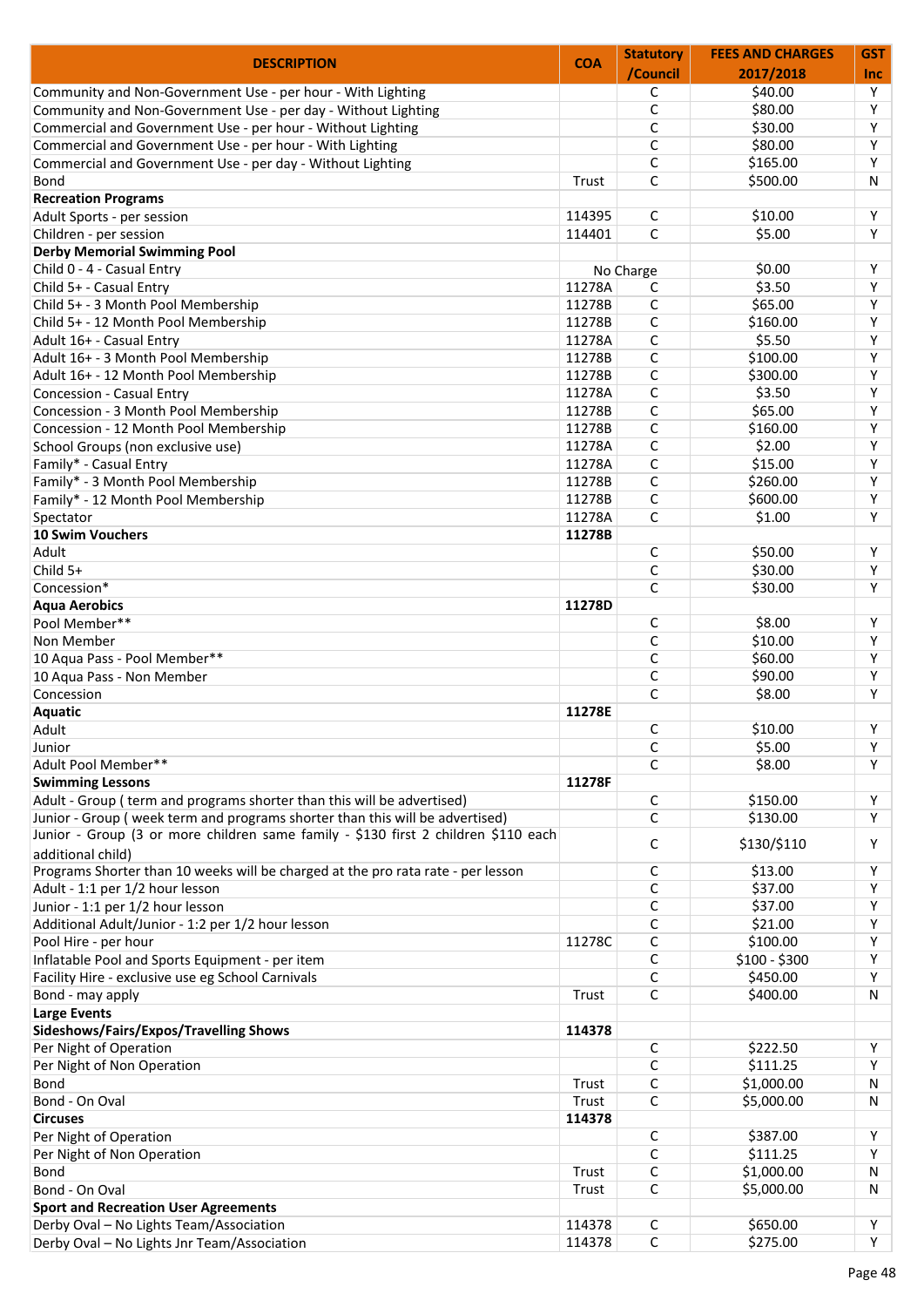| <b>DESCRIPTION</b>                                                              | <b>COA</b> | <b>Statutory</b> | <b>FEES AND CHARGES</b> | <b>GST</b> |
|---------------------------------------------------------------------------------|------------|------------------|-------------------------|------------|
|                                                                                 |            | /Council         | 2017/2018               | <b>Inc</b> |
| Derby Oval - With Lights Team/Association                                       | 114378     | $\mathsf C$      | \$1,000.00              | Y          |
| Derby Oval - With Lights Jnr Team/Association                                   | 114378     | $\mathsf C$      | \$375.00                | Y          |
| Derby Covered Courts - No Lights Team/Association                               | 115383     | $\mathsf C$      | \$350.00                | Y          |
| Derby Covered Courts - No Lights Jnr Team/Association                           | 115383     | $\mathsf{C}$     | \$125.00                | Y          |
| Derby Covered Courts - With Lights Team/Association                             | 115383     | C                | \$700.00                | Y          |
| Derby Covered Courts - With Lights Jnr Team/Association                         | 115383     | $\mathsf{C}$     | \$275.00                | Y          |
| Derby Outside Courts - No Lights Team/Association                               | 115383     | $\mathsf{C}$     | \$175.00                | Y          |
| Derby Outside Courts - No Lights Jnr Team/Association                           | 115383     | $\mathsf{C}$     | \$62.50                 | Υ          |
| Derby Outside Courts - With Lights Team/Association                             | 115383     | $\mathsf{C}$     | \$350.00                | Y          |
| Derby Outside Courts - With Lights Jnr Team/Association                         | 115383     | C                | \$137.50                | Y          |
| User Agreement Key Bonds                                                        | Trust      | C                | \$100.00                | N          |
| Fitzroy Crossing Oval - No Lights Team/Association                              | 114379     | $\mathsf{C}$     | \$650.00                | Y          |
| Fitzroy Crossing Oval - No Lights Jnr Team/Association                          | 114379     | $\mathsf C$      | \$275.00                | Y          |
| Fitzroy Crossing Oval - With Lights Team/Association                            | 114379     | $\mathsf{C}$     | \$1,000.00              | Y          |
| Fitzroy Crossing Oval - With Lights Jnr Team/Association                        | 114379     | C                | \$375.00                | Y          |
| FX Covered Courts Single Court - No Lights Team / Association                   | 114379     | C                | \$175.00                | Υ          |
| FX Covered Courts Single Court - No Lights Jnr Team / Association               | 114379     | C                | \$70.00                 | Y          |
| FX Covered Courts Single Court - With Lights Team / Association                 | 114379     | $\mathsf{C}$     | \$385.00                | Υ          |
| FX Covered Courts Single Court - With Lights Jnr Team / Association             | 114379     | $\mathsf{C}$     | \$155.00                | Υ          |
| FX Covered Courts Two Courts - No Lights Team / Association                     | 114379     | C                | \$350.00                | Y          |
| FX Covered Courts Two Courts - No Lights Jnr Team / Association                 | 114379     | $\mathsf C$      | \$125.00                | Y          |
| FX Covered Courts Two Courts - With Lights Team / Association                   | 114379     | $\mathsf{C}$     | \$700.00                | Y          |
|                                                                                 |            |                  | \$275.00                | Y          |
| FX Covered Courts Two Courts - With Lights Jnr Team / Association               | 114379     | $\mathsf{C}$     |                         |            |
| User Agreement Key Bonds                                                        | Trust      | $\mathsf{C}$     | \$100.00                | N          |
| Library                                                                         |            |                  |                         |            |
| <b>Replacement for Lost/Damaged Membership Cards</b>                            | 118578     | C                | \$5.00                  | Y          |
| Internet/Email                                                                  |            |                  |                         |            |
| Internet Use - Restrictions apply on usage - Free for information purposes only | 118578     |                  |                         |            |
| Visitors - per hour                                                             |            | $\mathsf C$      | \$5.00                  | Υ          |
| Members of the Library - per hour                                               |            | $\mathsf{C}$     | \$5.00                  | Y          |
| Scanning - per page                                                             | 118578     | $\mathsf C$      | \$3.50                  | Y          |
| Faxing - per page                                                               | 118578     | $\mathsf{C}$     | \$3.50                  | Y          |
| Disc Cleaning - per disc                                                        | 118578     | $\mathsf{C}$     | \$3.50                  | Y          |
| Laminating                                                                      | 118578     |                  |                         |            |
| A4 sheet                                                                        |            | C                | \$4.50                  | Y          |
| A3 sheet                                                                        |            | $\mathsf{C}$     | \$7.00                  | Y          |
| Printing                                                                        | 118578     |                  |                         |            |
| A4 One Side (Black and White)                                                   |            | C                | \$0.55                  | Y          |
| A4 Two Sides (Black and White)                                                  |            | C                | \$1.10                  | Y          |
| A4 One Side (Coloured)                                                          |            | C                | \$2.20                  | Y          |
| A4 Two Side (Coloured)                                                          |            | C                | \$4.40                  | Y          |
| A3 One Side (Black and White)                                                   |            | C                | \$1.10                  | Y          |
| A3 Two Sides (Black and White)                                                  |            | C                | \$2.20                  | Y          |
| A3 One Side (Coloured)                                                          |            | C                | \$3.30                  | Y          |
| A3 Two Side (Coloured)                                                          |            | C                | \$6.60                  | Y          |
| <b>Students</b>                                                                 |            | C                | 50%                     | Y          |
| <b>Lost and Damaged Books/Stock</b>                                             | 118582     |                  |                         |            |
| <b>Administration Fee</b>                                                       |            | $\mathsf{C}$     | \$5.50                  | Y          |
| <b>Replacement Books</b>                                                        |            | $\mathsf{C}$     | At Cost                 | Y          |
| DVD Case - Single                                                               |            | C                | \$1.00                  | Y          |
| DVD Case - Multi                                                                |            | C                | \$2.50                  | Y          |
|                                                                                 |            | $\mathsf{C}$     |                         | Y          |
| CD Case                                                                         |            |                  | \$12.00                 |            |
| <b>Kimberley Writers Prize</b>                                                  | 118580     |                  |                         |            |
| <b>Entry Fee</b>                                                                |            | $\mathsf{C}$     | \$10.00                 | Y          |
| <b>Kimberley Art Prize</b>                                                      | 119682     |                  |                         |            |
|                                                                                 |            | C                | \$50.00                 | Υ          |
| Artist Entry Fee                                                                |            | C                | \$16.50                 | Y          |
| Artist Entry Fee - Youth Category                                               |            |                  |                         | Y          |
| Commission on Sale of Works                                                     |            | C                | 18%                     |            |
| <b>Concession - Future Awards</b>                                               |            | $\mathsf{C}$     | \$44                    | Y          |
| <b>Kimberley Photographic Awards</b><br><b>Entry Fee</b>                        | 119682     | C                | \$25                    | Y          |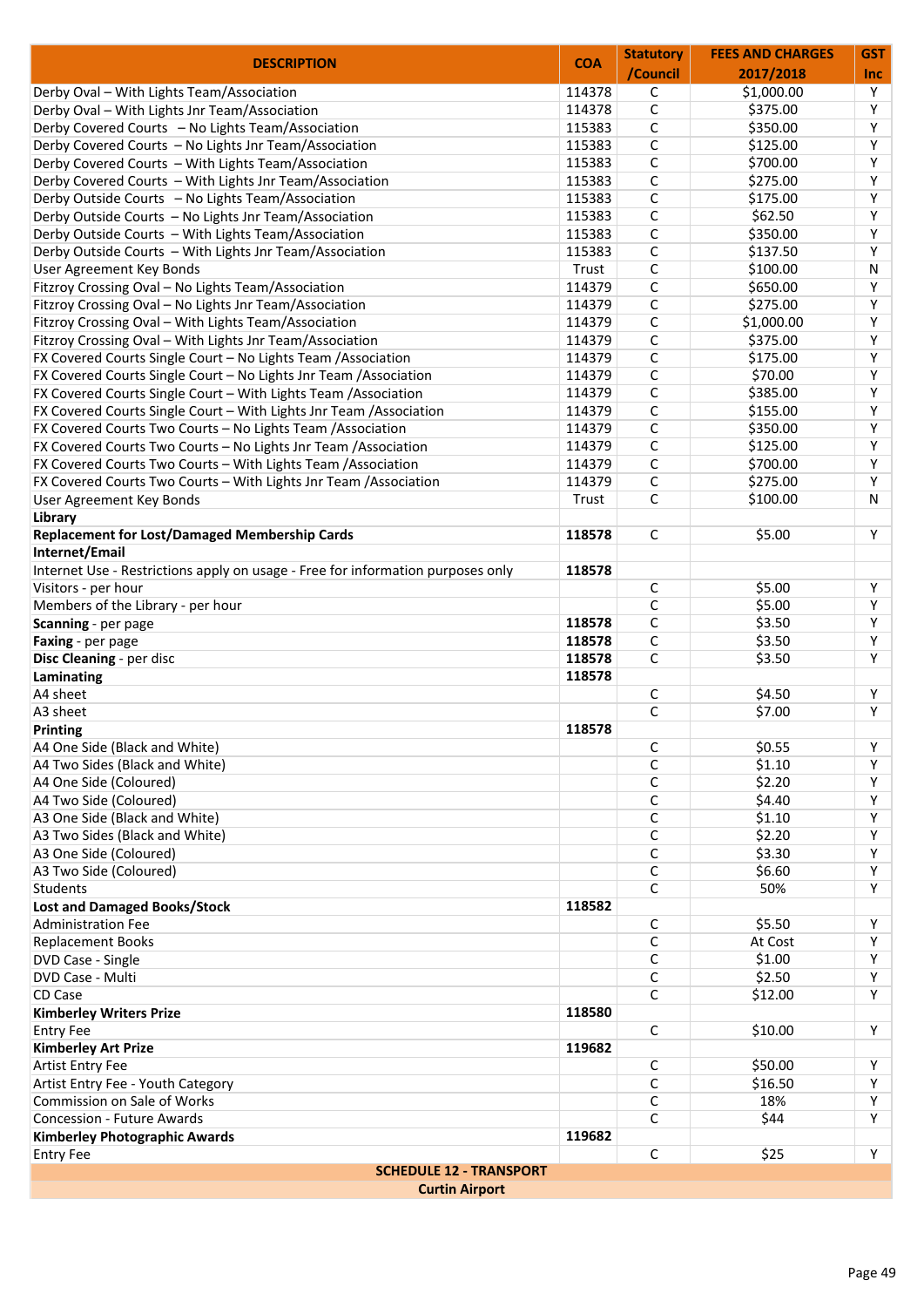| <b>DESCRIPTION</b>                                                                                                          | <b>COA</b> | <b>Statutory</b><br>/Council | <b>FEES AND CHARGES</b><br>2017/2018 | <b>GST</b><br><b>Inc</b> |
|-----------------------------------------------------------------------------------------------------------------------------|------------|------------------------------|--------------------------------------|--------------------------|
| As per aviation regulations, Airport landing charges will be invoiced to the registered                                     |            |                              |                                      |                          |
| owner of the aircraft only. This information gathered from the Civil Aircraft Register                                      |            |                              |                                      |                          |
| supplied by the Australian Government's Civil Aviation Safety Authority                                                     |            |                              |                                      |                          |
| The CEO is authorised to negotiate with RPT or other commercial proponents on the                                           |            |                              |                                      |                          |
| condition that any proposal is presented to the Ports Working Group                                                         |            |                              |                                      |                          |
| Landing Fees Calculated on Maximum Take-Off Weight of the Aircraft - per tonne                                              | 127795     |                              |                                      |                          |
| All regular passenger traffic and charter operators > 10,750kg                                                              |            | С                            | \$27.00                              | Υ                        |
| Discount may apply to RPT if performed under DPI protected route                                                            |            |                              |                                      |                          |
| <b>General Aviation</b>                                                                                                     |            | C                            | \$20.00                              | Υ                        |
| Security Officer/Passenger Handling Officer/Ground Handling Officer/ Check In                                               | 127798     |                              |                                      |                          |
| (Charge if passenger handling fee not utilised)                                                                             |            |                              |                                      |                          |
| Labour at Ordinary and Overtime Rates                                                                                       |            | C                            | Cost plus 30%                        | Υ                        |
| <b>Fuel Delivery Charge</b>                                                                                                 | 127791     |                              |                                      |                          |
| Additional to registered fuel price of litres issued - Into plane price - per litre                                         |            | С                            | \$0.16                               | Υ                        |
| (Normal RPT jet flight times)                                                                                               |            |                              |                                      |                          |
| Additional to registered fuel price of litres issued - Into plane price - per litre                                         |            | C                            | \$0.23                               | Υ                        |
| (Public holidays and Outside normal working hours)                                                                          |            |                              |                                      |                          |
| Emergency Call Out/Out of Hours Work - Per Hour, Minimum Charge 3 Hours                                                     |            | С                            | \$123.00                             | Υ                        |
| <b>Aircraft Parking Fees</b>                                                                                                | 127782     |                              |                                      |                          |
| Itinerant/non-regular Aircraft                                                                                              |            |                              |                                      |                          |
| For aircraft under 20 tonne - per day                                                                                       |            | С                            | \$15.00                              | Υ                        |
| For aircraft over 20 tonne - per day                                                                                        |            | C                            | \$30.00                              | Υ                        |
| <b>Rotary Winged Aircraft (Helicopters)</b>                                                                                 | 127795     |                              |                                      |                          |
| Rotary Winged Aircraft - per 1,000kg per landing                                                                            |            | C                            | \$15.00                              | Υ                        |
| <b>Terminal Space</b>                                                                                                       | 127797     |                              |                                      |                          |
| As per applicable User agreement - per square metre, per year                                                               |            | C                            | \$290.00                             | Υ                        |
| Signage (if no user agreement) - per square metre, per year                                                                 |            | С                            | \$290.00                             | Υ                        |
| Minimum Charge per year                                                                                                     |            | С                            | \$290.00                             | Υ                        |
| Sandwich Boards - per year                                                                                                  |            | C                            | \$355.00                             | Υ                        |
| <b>Land Space</b>                                                                                                           | 127797     |                              |                                      |                          |
| As per applicable Temporary User Agreement - per square metre, per year                                                     |            | C                            | \$15.00                              | Υ                        |
| Minimum Charge per year                                                                                                     |            | C                            | \$550.00                             | Υ                        |
| <b>Kiosk Items</b>                                                                                                          | 127782     |                              |                                      |                          |
| All sold at Supplier Recommended Retail Price (RRP)                                                                         |            | С                            |                                      |                          |
| Minimum Charge of \$14.00 per invoice per month                                                                             |            | C                            | \$14.00                              | Υ                        |
| <b>RPT Passenger Service Fee</b>                                                                                            | 127796     |                              |                                      |                          |
| Per Embarking Head                                                                                                          |            | C                            | \$13.00                              | Y                        |
| Per Disembarking Head                                                                                                       |            | C                            | \$13.00                              | Y                        |
| <b>Fitzroy Crossing Airport</b>                                                                                             |            |                              |                                      |                          |
| Landing Fees Calculated on Maximum Take-Off Weight of the Aircraft - per tonne                                              | 127799     |                              |                                      |                          |
| Weight - KG                                                                                                                 |            |                              |                                      |                          |
| Up to 6,000 - per landing tonne                                                                                             |            | C                            | \$15.00                              | Υ                        |
| $6,001 - 8,000$ - per landing tonne                                                                                         |            | С                            | \$23.00                              | Υ                        |
| 8,001 or greater - per landing tonne                                                                                        |            | C                            | \$27.00                              | Υ                        |
| <b>Parking Fees - Private Aircraft</b>                                                                                      | 127800     |                              |                                      |                          |
| Single Engine (same aircraft) - per annum                                                                                   |            | С                            | \$830.00                             | Υ                        |
| Twin Engine (same aircraft) - per annum                                                                                     |            | С                            | \$1,290.00                           | Υ                        |
| <b>Parking Fees - Charter Aircraft</b>                                                                                      | 127800     |                              |                                      |                          |
| Single Engine (same aircraft) - per annum                                                                                   |            | С                            | \$1,900.00                           | Υ                        |
| Single Engine (alternating aircraft) - per quarter                                                                          |            | C                            | \$735.00                             | Y                        |
| Twin Engine (same aircraft) - per annum                                                                                     |            | C                            | \$3,425.00                           | Υ                        |
| Twin Engine (alternating aircraft) - per quarter                                                                            |            | С                            | \$1,115.00                           | Υ                        |
| Royal Flying Doctor Service                                                                                                 |            | C                            | No Charge                            |                          |
| <b>Rotary Winged Aircraft (Helicopters)</b>                                                                                 | 127799     |                              |                                      |                          |
| Aircraft - Doesn't operate from an airport based hanger - per 1,000kg per landing                                           |            | C                            | \$8.00                               | Υ                        |
| Aircraft - Operates from an airport based hanger - per 1,000kg per landing<br><b>Land Space</b>                             | 127800     | C                            | \$4.00                               | Y                        |
| As per applicable Temporary User Agreement - per square metre, per year                                                     |            | С                            | \$15.00                              | Υ                        |
| Minimum Charge per year                                                                                                     |            | C                            | \$555.00                             | Υ                        |
| <b>Head Tax Fitzroy Crossing</b>                                                                                            | 127800     |                              |                                      |                          |
| Regular Passenger Traffic and Charter Operations with a seating capacity exceeding<br>30 passengers - per embarking head    |            | C                            | \$7.50                               | Y                        |
| Regular Passenger Traffic and Charter Operations with a seating capacity exceeding<br>30 passengers - per disembarking head |            | С                            | \$7.50                               | Υ                        |
| <b>Aircraft Parking Fees</b>                                                                                                | 127800     |                              |                                      |                          |
|                                                                                                                             |            |                              |                                      |                          |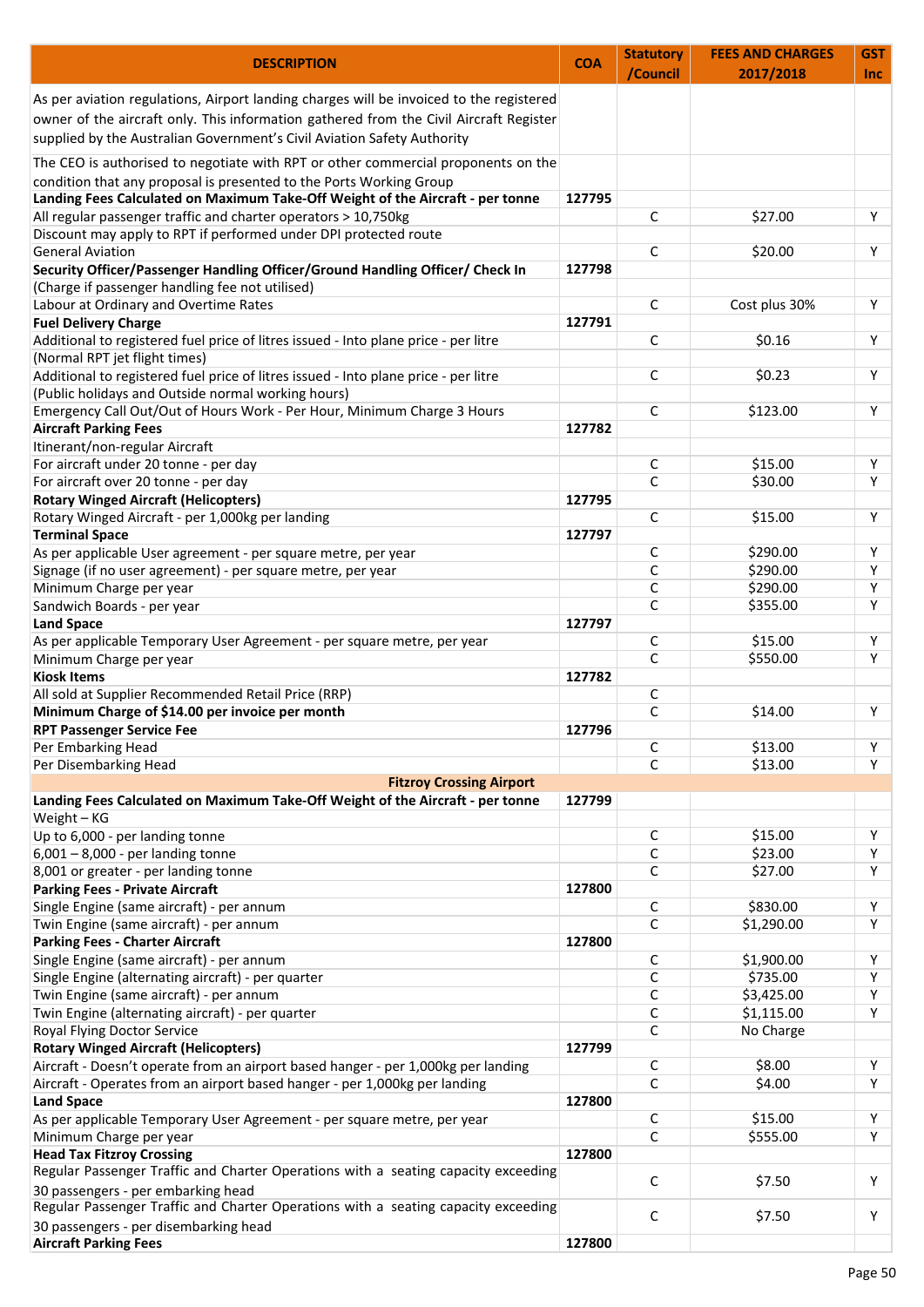| <b>DESCRIPTION</b>                                                                                                                                                                                                                                                                                                                                                                                                                                                                                                                                                                                                                                                                                                                                                                                                                                                                                                                                                                                                                                                                                                                                                                                                                                          | <b>COA</b> | <b>Statutory</b> | <b>FEES AND CHARGES</b> | <b>GST</b> |
|-------------------------------------------------------------------------------------------------------------------------------------------------------------------------------------------------------------------------------------------------------------------------------------------------------------------------------------------------------------------------------------------------------------------------------------------------------------------------------------------------------------------------------------------------------------------------------------------------------------------------------------------------------------------------------------------------------------------------------------------------------------------------------------------------------------------------------------------------------------------------------------------------------------------------------------------------------------------------------------------------------------------------------------------------------------------------------------------------------------------------------------------------------------------------------------------------------------------------------------------------------------|------------|------------------|-------------------------|------------|
|                                                                                                                                                                                                                                                                                                                                                                                                                                                                                                                                                                                                                                                                                                                                                                                                                                                                                                                                                                                                                                                                                                                                                                                                                                                             |            | /Council         | 2017/2018               | <b>Inc</b> |
| For aircraft under 20 tonne - per day                                                                                                                                                                                                                                                                                                                                                                                                                                                                                                                                                                                                                                                                                                                                                                                                                                                                                                                                                                                                                                                                                                                                                                                                                       |            | С                | \$15.00                 | Y          |
| For aircraft over 20 tonne - per day                                                                                                                                                                                                                                                                                                                                                                                                                                                                                                                                                                                                                                                                                                                                                                                                                                                                                                                                                                                                                                                                                                                                                                                                                        |            | C                | \$30.00                 | Υ          |
| Minimum Charge of \$14.00 per invoice per month                                                                                                                                                                                                                                                                                                                                                                                                                                                                                                                                                                                                                                                                                                                                                                                                                                                                                                                                                                                                                                                                                                                                                                                                             |            | C                | \$14.00                 | Y          |
| <b>Derby Airport</b>                                                                                                                                                                                                                                                                                                                                                                                                                                                                                                                                                                                                                                                                                                                                                                                                                                                                                                                                                                                                                                                                                                                                                                                                                                        |            |                  |                         |            |
| Non Regular Passenger Traffic including Charters                                                                                                                                                                                                                                                                                                                                                                                                                                                                                                                                                                                                                                                                                                                                                                                                                                                                                                                                                                                                                                                                                                                                                                                                            | 127792     |                  |                         |            |
| Weight - KG                                                                                                                                                                                                                                                                                                                                                                                                                                                                                                                                                                                                                                                                                                                                                                                                                                                                                                                                                                                                                                                                                                                                                                                                                                                 |            |                  |                         |            |
| Up to 6,000 - per landing tonne                                                                                                                                                                                                                                                                                                                                                                                                                                                                                                                                                                                                                                                                                                                                                                                                                                                                                                                                                                                                                                                                                                                                                                                                                             |            | C                | \$15.00                 | Υ          |
| $6,001 - 8,000$ - per landing tonne                                                                                                                                                                                                                                                                                                                                                                                                                                                                                                                                                                                                                                                                                                                                                                                                                                                                                                                                                                                                                                                                                                                                                                                                                         |            | С                | \$23.00                 | Y          |
| 8,001 or greater - per landing tonne                                                                                                                                                                                                                                                                                                                                                                                                                                                                                                                                                                                                                                                                                                                                                                                                                                                                                                                                                                                                                                                                                                                                                                                                                        |            | C                | \$27.00                 | Y          |
| <b>Parking Fees - Private Aircraft</b>                                                                                                                                                                                                                                                                                                                                                                                                                                                                                                                                                                                                                                                                                                                                                                                                                                                                                                                                                                                                                                                                                                                                                                                                                      | 127794     |                  |                         |            |
| Single Engine (same aircraft) - per annum                                                                                                                                                                                                                                                                                                                                                                                                                                                                                                                                                                                                                                                                                                                                                                                                                                                                                                                                                                                                                                                                                                                                                                                                                   |            | С                | \$830.00                | Υ          |
| Twin Engine (same aircraft) - per annum                                                                                                                                                                                                                                                                                                                                                                                                                                                                                                                                                                                                                                                                                                                                                                                                                                                                                                                                                                                                                                                                                                                                                                                                                     |            | C                | \$1,290.00              | Υ          |
| <b>Parking Fees - Charter Aircraft</b>                                                                                                                                                                                                                                                                                                                                                                                                                                                                                                                                                                                                                                                                                                                                                                                                                                                                                                                                                                                                                                                                                                                                                                                                                      | 127794     |                  |                         |            |
| Single Engine (same aircraft) - per annum                                                                                                                                                                                                                                                                                                                                                                                                                                                                                                                                                                                                                                                                                                                                                                                                                                                                                                                                                                                                                                                                                                                                                                                                                   |            | С                | \$1,900.00              | Y          |
| Single Engine (alternating aircraft) - per quarter                                                                                                                                                                                                                                                                                                                                                                                                                                                                                                                                                                                                                                                                                                                                                                                                                                                                                                                                                                                                                                                                                                                                                                                                          |            | С                | \$735.00                | Y          |
| Twin Engine (same aircraft) - per annum                                                                                                                                                                                                                                                                                                                                                                                                                                                                                                                                                                                                                                                                                                                                                                                                                                                                                                                                                                                                                                                                                                                                                                                                                     |            | C                | \$3,425.00              | Υ          |
|                                                                                                                                                                                                                                                                                                                                                                                                                                                                                                                                                                                                                                                                                                                                                                                                                                                                                                                                                                                                                                                                                                                                                                                                                                                             |            |                  | \$1,115.00              | Υ          |
| Twin Engine (alternating aircraft) - per quarter                                                                                                                                                                                                                                                                                                                                                                                                                                                                                                                                                                                                                                                                                                                                                                                                                                                                                                                                                                                                                                                                                                                                                                                                            |            | С                |                         |            |
| Royal Flying Doctor Service Hangar Facility - per annum twin engine plane                                                                                                                                                                                                                                                                                                                                                                                                                                                                                                                                                                                                                                                                                                                                                                                                                                                                                                                                                                                                                                                                                                                                                                                   |            | C                | \$3,310.00              | Υ          |
| Recoverable costs will be offered back as donation to service                                                                                                                                                                                                                                                                                                                                                                                                                                                                                                                                                                                                                                                                                                                                                                                                                                                                                                                                                                                                                                                                                                                                                                                               |            |                  |                         |            |
| <b>Rotary Winged Aircraft (Helicopters)</b>                                                                                                                                                                                                                                                                                                                                                                                                                                                                                                                                                                                                                                                                                                                                                                                                                                                                                                                                                                                                                                                                                                                                                                                                                 | 127792     |                  |                         |            |
| Aircraft - Doesn't operate from an airport based hanger - per 1,000kg per landing                                                                                                                                                                                                                                                                                                                                                                                                                                                                                                                                                                                                                                                                                                                                                                                                                                                                                                                                                                                                                                                                                                                                                                           |            | С                | \$8.00                  | Υ          |
| Aircraft - Operates from an airport based hanger - per 1,000kg per landing                                                                                                                                                                                                                                                                                                                                                                                                                                                                                                                                                                                                                                                                                                                                                                                                                                                                                                                                                                                                                                                                                                                                                                                  |            | C                | \$4.00                  | Y          |
| <b>Terminal Space</b>                                                                                                                                                                                                                                                                                                                                                                                                                                                                                                                                                                                                                                                                                                                                                                                                                                                                                                                                                                                                                                                                                                                                                                                                                                       | 127794     |                  |                         |            |
| As per applicable User agreement - per square metre, per year                                                                                                                                                                                                                                                                                                                                                                                                                                                                                                                                                                                                                                                                                                                                                                                                                                                                                                                                                                                                                                                                                                                                                                                               |            | С                | \$290.00                | Υ          |
| Signage (if no user agreement) - per square metre, per year                                                                                                                                                                                                                                                                                                                                                                                                                                                                                                                                                                                                                                                                                                                                                                                                                                                                                                                                                                                                                                                                                                                                                                                                 |            | C                | \$290.00                | Y          |
| Minimum Charge per year                                                                                                                                                                                                                                                                                                                                                                                                                                                                                                                                                                                                                                                                                                                                                                                                                                                                                                                                                                                                                                                                                                                                                                                                                                     |            | C                | \$290.00                | Υ          |
| Sandwich Boards - per year                                                                                                                                                                                                                                                                                                                                                                                                                                                                                                                                                                                                                                                                                                                                                                                                                                                                                                                                                                                                                                                                                                                                                                                                                                  |            | C                | \$350.00                | Υ          |
| <b>Land Space</b>                                                                                                                                                                                                                                                                                                                                                                                                                                                                                                                                                                                                                                                                                                                                                                                                                                                                                                                                                                                                                                                                                                                                                                                                                                           | 127794     |                  |                         |            |
| As per applicable Temporary User Agreement - per square metre, per year                                                                                                                                                                                                                                                                                                                                                                                                                                                                                                                                                                                                                                                                                                                                                                                                                                                                                                                                                                                                                                                                                                                                                                                     |            | С                | \$14.00                 | Υ          |
| Minimum Charge per year                                                                                                                                                                                                                                                                                                                                                                                                                                                                                                                                                                                                                                                                                                                                                                                                                                                                                                                                                                                                                                                                                                                                                                                                                                     |            | C                | \$525.00                | Y          |
| <b>Head Tax Derby</b>                                                                                                                                                                                                                                                                                                                                                                                                                                                                                                                                                                                                                                                                                                                                                                                                                                                                                                                                                                                                                                                                                                                                                                                                                                       | 127780     |                  |                         |            |
| Regular Passenger Traffic and Charter Operations with a seating capacity exceeding                                                                                                                                                                                                                                                                                                                                                                                                                                                                                                                                                                                                                                                                                                                                                                                                                                                                                                                                                                                                                                                                                                                                                                          |            |                  |                         |            |
| 30 passengers - per embarking head<br>Regular Passenger Traffic and Charter Operations with a seating capacity exceeding                                                                                                                                                                                                                                                                                                                                                                                                                                                                                                                                                                                                                                                                                                                                                                                                                                                                                                                                                                                                                                                                                                                                    |            | С                | \$12.00                 | Υ          |
| 30 passengers - per disembarking head                                                                                                                                                                                                                                                                                                                                                                                                                                                                                                                                                                                                                                                                                                                                                                                                                                                                                                                                                                                                                                                                                                                                                                                                                       |            | С                | \$12.00                 | Υ          |
| <b>Aircraft Parking Fees</b>                                                                                                                                                                                                                                                                                                                                                                                                                                                                                                                                                                                                                                                                                                                                                                                                                                                                                                                                                                                                                                                                                                                                                                                                                                | 127794     |                  |                         |            |
| For aircraft under 20 tonne - per day                                                                                                                                                                                                                                                                                                                                                                                                                                                                                                                                                                                                                                                                                                                                                                                                                                                                                                                                                                                                                                                                                                                                                                                                                       |            | С                | \$15.00                 | Υ          |
| For aircraft over 20 tonne - per day                                                                                                                                                                                                                                                                                                                                                                                                                                                                                                                                                                                                                                                                                                                                                                                                                                                                                                                                                                                                                                                                                                                                                                                                                        |            | C                | \$30.00                 | Υ          |
| Minimum Charge of \$14.00 per invoice per month                                                                                                                                                                                                                                                                                                                                                                                                                                                                                                                                                                                                                                                                                                                                                                                                                                                                                                                                                                                                                                                                                                                                                                                                             |            | C                | \$14.00                 | Y          |
|                                                                                                                                                                                                                                                                                                                                                                                                                                                                                                                                                                                                                                                                                                                                                                                                                                                                                                                                                                                                                                                                                                                                                                                                                                                             |            |                  |                         |            |
|                                                                                                                                                                                                                                                                                                                                                                                                                                                                                                                                                                                                                                                                                                                                                                                                                                                                                                                                                                                                                                                                                                                                                                                                                                                             |            |                  |                         |            |
| <b>Derby Export Facility</b>                                                                                                                                                                                                                                                                                                                                                                                                                                                                                                                                                                                                                                                                                                                                                                                                                                                                                                                                                                                                                                                                                                                                                                                                                                |            |                  |                         |            |
|                                                                                                                                                                                                                                                                                                                                                                                                                                                                                                                                                                                                                                                                                                                                                                                                                                                                                                                                                                                                                                                                                                                                                                                                                                                             | 128878     |                  |                         |            |
|                                                                                                                                                                                                                                                                                                                                                                                                                                                                                                                                                                                                                                                                                                                                                                                                                                                                                                                                                                                                                                                                                                                                                                                                                                                             |            | С                | \$9.75                  | Υ          |
|                                                                                                                                                                                                                                                                                                                                                                                                                                                                                                                                                                                                                                                                                                                                                                                                                                                                                                                                                                                                                                                                                                                                                                                                                                                             |            | С                | \$13.85                 | Y          |
|                                                                                                                                                                                                                                                                                                                                                                                                                                                                                                                                                                                                                                                                                                                                                                                                                                                                                                                                                                                                                                                                                                                                                                                                                                                             |            | С                | \$6.75                  | Υ          |
|                                                                                                                                                                                                                                                                                                                                                                                                                                                                                                                                                                                                                                                                                                                                                                                                                                                                                                                                                                                                                                                                                                                                                                                                                                                             |            | С                | \$60.00                 | Y          |
|                                                                                                                                                                                                                                                                                                                                                                                                                                                                                                                                                                                                                                                                                                                                                                                                                                                                                                                                                                                                                                                                                                                                                                                                                                                             |            | С                | \$210.00                | Υ          |
|                                                                                                                                                                                                                                                                                                                                                                                                                                                                                                                                                                                                                                                                                                                                                                                                                                                                                                                                                                                                                                                                                                                                                                                                                                                             |            | С                | \$120.00                | Y          |
|                                                                                                                                                                                                                                                                                                                                                                                                                                                                                                                                                                                                                                                                                                                                                                                                                                                                                                                                                                                                                                                                                                                                                                                                                                                             |            | С                | \$415.00                | Y          |
|                                                                                                                                                                                                                                                                                                                                                                                                                                                                                                                                                                                                                                                                                                                                                                                                                                                                                                                                                                                                                                                                                                                                                                                                                                                             |            | С                | \$2.70                  | Y          |
|                                                                                                                                                                                                                                                                                                                                                                                                                                                                                                                                                                                                                                                                                                                                                                                                                                                                                                                                                                                                                                                                                                                                                                                                                                                             |            | C                | \$265.00                | Y          |
|                                                                                                                                                                                                                                                                                                                                                                                                                                                                                                                                                                                                                                                                                                                                                                                                                                                                                                                                                                                                                                                                                                                                                                                                                                                             | 128878     |                  |                         |            |
|                                                                                                                                                                                                                                                                                                                                                                                                                                                                                                                                                                                                                                                                                                                                                                                                                                                                                                                                                                                                                                                                                                                                                                                                                                                             |            | С                | \$1.20                  | Y          |
|                                                                                                                                                                                                                                                                                                                                                                                                                                                                                                                                                                                                                                                                                                                                                                                                                                                                                                                                                                                                                                                                                                                                                                                                                                                             |            | С                | \$255.00                | Y          |
|                                                                                                                                                                                                                                                                                                                                                                                                                                                                                                                                                                                                                                                                                                                                                                                                                                                                                                                                                                                                                                                                                                                                                                                                                                                             |            | С                | \$1.20                  | Y          |
|                                                                                                                                                                                                                                                                                                                                                                                                                                                                                                                                                                                                                                                                                                                                                                                                                                                                                                                                                                                                                                                                                                                                                                                                                                                             |            | С                | \$130.00                | Y          |
|                                                                                                                                                                                                                                                                                                                                                                                                                                                                                                                                                                                                                                                                                                                                                                                                                                                                                                                                                                                                                                                                                                                                                                                                                                                             |            | C                | \$6.50                  | Y          |
|                                                                                                                                                                                                                                                                                                                                                                                                                                                                                                                                                                                                                                                                                                                                                                                                                                                                                                                                                                                                                                                                                                                                                                                                                                                             |            | С                | \$130.00                | Υ          |
|                                                                                                                                                                                                                                                                                                                                                                                                                                                                                                                                                                                                                                                                                                                                                                                                                                                                                                                                                                                                                                                                                                                                                                                                                                                             |            | C                | \$160.00                | Y          |
|                                                                                                                                                                                                                                                                                                                                                                                                                                                                                                                                                                                                                                                                                                                                                                                                                                                                                                                                                                                                                                                                                                                                                                                                                                                             | 128878     |                  |                         |            |
|                                                                                                                                                                                                                                                                                                                                                                                                                                                                                                                                                                                                                                                                                                                                                                                                                                                                                                                                                                                                                                                                                                                                                                                                                                                             |            | С                | \$0.60                  | Υ          |
|                                                                                                                                                                                                                                                                                                                                                                                                                                                                                                                                                                                                                                                                                                                                                                                                                                                                                                                                                                                                                                                                                                                                                                                                                                                             |            | C                | \$1.60                  | Y          |
|                                                                                                                                                                                                                                                                                                                                                                                                                                                                                                                                                                                                                                                                                                                                                                                                                                                                                                                                                                                                                                                                                                                                                                                                                                                             |            | С                | \$4.50                  | Y          |
|                                                                                                                                                                                                                                                                                                                                                                                                                                                                                                                                                                                                                                                                                                                                                                                                                                                                                                                                                                                                                                                                                                                                                                                                                                                             | 128878     |                  |                         |            |
|                                                                                                                                                                                                                                                                                                                                                                                                                                                                                                                                                                                                                                                                                                                                                                                                                                                                                                                                                                                                                                                                                                                                                                                                                                                             |            | C                | Cost plus 30%           | Υ          |
| <b>Wharfage Rates</b><br>General Cargo - per tonne or m3 whichever is greater<br>Bulk fuel by Road Tanker - per kilolitre<br>Bulk Minerals - per tonne<br>20 Foot Empty Containers - per TEU*<br>20 Foot Loaded Containers - per TEU*<br>40 Foot Empty Containers - per TEU*<br>40 Foot Loaded Containers - per TEU*<br>Livestock (Cattle)<br>Change of booking < 24hrs<br><b>Berthage Dues</b><br>Vessels over 200 GRT (Max 3hr period) - per tonne or lm<br>Vessels over 200 GRT (Max 3hr period) - minimum charge<br>Vessels under 200GRT (Max 3hr period) - per tonne or lm<br>Vessels under 200GRT (Max 3hr period) - minimum charge<br>Passenger/Charter Vessels (Max 3hr period) - per metre<br>Passenger/Charter Vessels (Max 3hr period) - minimum charge<br>Barging Vessels - per berthage<br><b>Storage Fees</b><br>Cargo Storage: 1-3 Days - rate greater of per tonne or per m3 per day<br>Cargo Storage: 4-10 Days - rate greater of per tonne or per m3 per day<br>Cargo Storage:>10 Days - rate greater of per tonne or per m3 per day<br>Security Officer - Miniumum Charge of 2 hours<br>Security Officer per hour required at Ordinary and Overtime Rates<br>Labour - Minimum Charge of 2 hours<br>Labour at Ordinary and Overtime Rates | 128878     |                  |                         |            |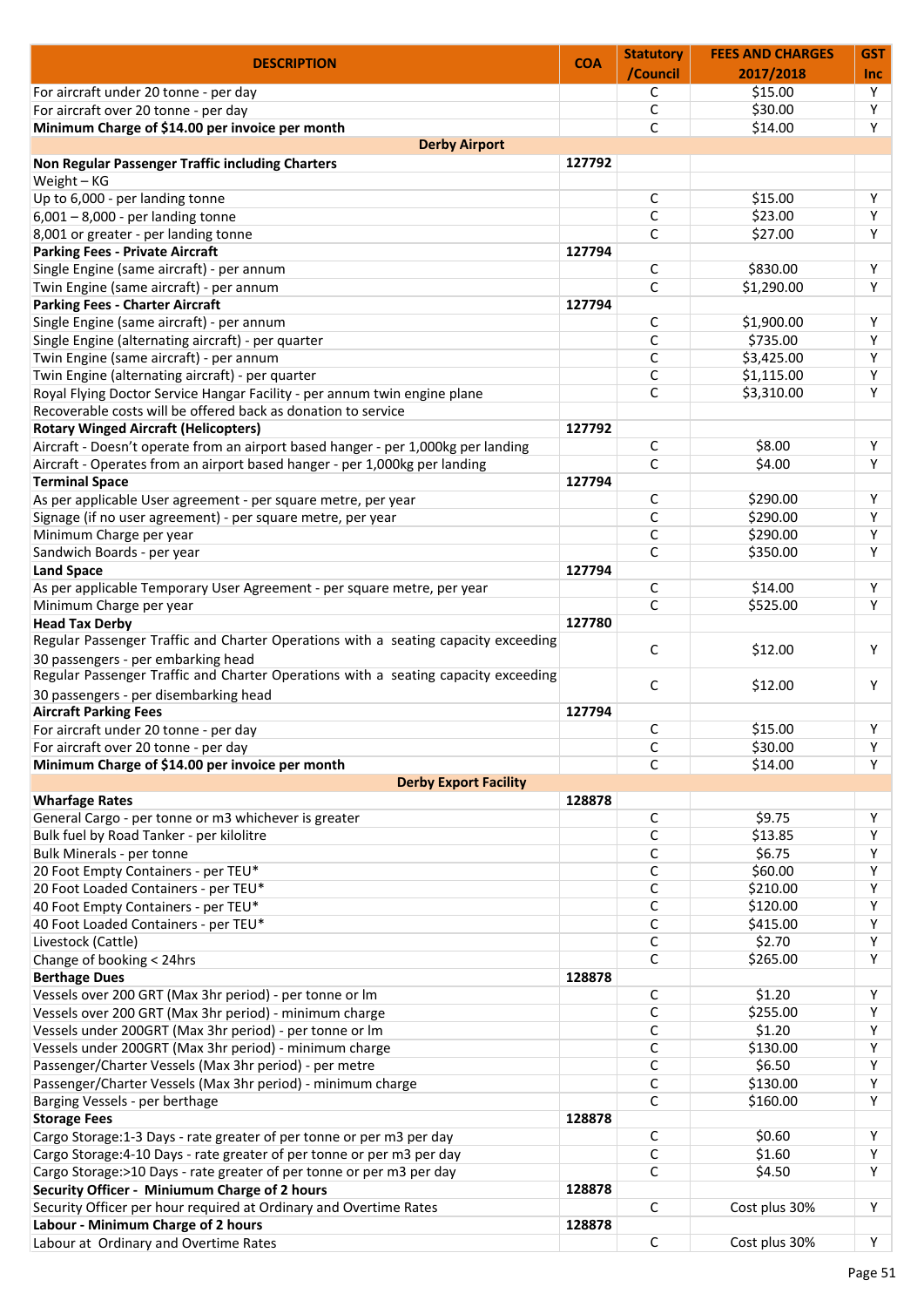| <b>DESCRIPTION</b>                                                                                                                                   | <b>COA</b>     | <b>Statutory</b> | <b>FEES AND CHARGES</b>                                                                                                                     | GST        |
|------------------------------------------------------------------------------------------------------------------------------------------------------|----------------|------------------|---------------------------------------------------------------------------------------------------------------------------------------------|------------|
|                                                                                                                                                      |                | /Council         | 2017/2018                                                                                                                                   | <b>Inc</b> |
| <b>Water Delivery</b>                                                                                                                                | 128878         |                  |                                                                                                                                             |            |
| Water per 1,000lt - sourced from tanks onsite                                                                                                        |                | C                | \$19.80                                                                                                                                     | Y          |
| Delivery of Water to Barge at Wharf - Delivered by Truck                                                                                             |                | C                | $Cost + 10%$                                                                                                                                | Y          |
| Minimum Charge of \$14.00 per invoice per month                                                                                                      | 128878         | C                | \$14.00                                                                                                                                     | Y          |
| <b>Land Space</b>                                                                                                                                    | 128878         |                  |                                                                                                                                             |            |
| As per applicable Temporary User Agreement - per square metre, per year                                                                              |                | С                | \$15.75                                                                                                                                     | Υ          |
| Minimum Charge per year<br><b>SCHEDULE 13 - ECONOMIC SERVICES</b>                                                                                    |                | C                | \$555.00                                                                                                                                    | Y          |
| <b>Fitzroy Crossing Visitor Centre</b>                                                                                                               |                |                  |                                                                                                                                             |            |
| Souvenirs - Manufacturer Recommended Retail Price                                                                                                    | 132194         | C                | <b>RRP</b>                                                                                                                                  | Υ          |
| Commissionable Tours and Accommodation                                                                                                               | 132194         | C                | 12.5% - 15%                                                                                                                                 | Y          |
| Commissionable Souvenirs and Art Work                                                                                                                | 132194         | C                | 12.5%                                                                                                                                       | Y          |
| Greyhound Bus Ticket Sales Commission                                                                                                                | 132195         | C                | 12.5%                                                                                                                                       | Y          |
| Greyhound Freight Commission                                                                                                                         | 132194         | C                | 20%                                                                                                                                         | y          |
| Greyhound Freight Handling Fee                                                                                                                       | 132194         | C                | \$1.10                                                                                                                                      | Υ          |
| <b>Integrity Bus Ticket Sales Commission</b>                                                                                                         | <b>TINT.23</b> | C                | 15%                                                                                                                                         | Y          |
| <b>Applications for Building Permits, Demolition Permits - Statutory</b>                                                                             |                |                  |                                                                                                                                             |            |
| Certified Application for a Building Permit (s. 16(1))                                                                                               | 136276         |                  |                                                                                                                                             |            |
| (a) For building work for a Class 1 or Class 10 building or incidental structure                                                                     |                | S                | 0.19 % of the estimated<br>value of the building work as<br>determined by the relevant N<br>permit authority, but not<br>less than \$97.70  |            |
| (b) For building work for a Class 2 to Class 9 building or incidental structure                                                                      |                | S                | 0.09 % of the estimated<br>value of the building work as<br>determined by the relevant N<br>permit authority, but not<br>less than \$97.70  |            |
| Uncertified Application for a Building Permit (s. 16(1))                                                                                             | 136276         | S                | 0.32 % of the estimated<br>value of the building work as<br>determined by the relevant<br>permit authority, but not<br>less than \$97.70    | - N        |
| Application for a Demolition Permit (s. 16(1))                                                                                                       | 136276         |                  |                                                                                                                                             |            |
| (a) For demolition work in respect of a Class 1 or Class 10 building or incidental                                                                   |                | S                | \$97.70                                                                                                                                     | N          |
| structure<br>(b) For demolition work in respect of a Class 2 to Class 9 building                                                                     |                | S                | \$97.70 for each storey of<br>the building                                                                                                  | N          |
| Application to Extend the time during which a Building or Demolition Permit has                                                                      | 136276         | S                | \$97.70                                                                                                                                     |            |
| <b>Application for Occupancy Permits, Building Approval Certificates</b>                                                                             | 136276         |                  |                                                                                                                                             |            |
| Application for an Occupancy Permit for a completed building (s. 46)                                                                                 |                | S                | \$97.70                                                                                                                                     | N          |
| Application for a Temporary Occupancy Permit for an incomplete building (s. 47)                                                                      |                | S                | \$97.70                                                                                                                                     | N          |
| Application for modification of an Occupancy Permit for additional use of a building                                                                 |                |                  |                                                                                                                                             |            |
| on a temporary basis (s. 48)<br>Application for a Replacement Occupancy Permit for Permanent Change of the                                           |                | S                | \$97.70                                                                                                                                     | N          |
| building's use, classification (s. 49)                                                                                                               |                | S                | \$97.70                                                                                                                                     | N          |
| Application for an Occupancy Permit or Building Approval Certificate for registration<br>of strata scheme, plan of re-subdivision (s. 50(1) and (2)) |                | S                | \$10.80 for each strata unit<br>covered by the application,<br>but not less than \$107.70                                                   | N          |
| Application for an Occupancy Permit for a building in respect of which unauthorised<br>work has been done (s. 51(2))                                 |                | S                | 0.18% of the estimated<br>value of the unauthorised<br>work as determined by the<br>relevant permit authority,<br>but not less than \$97.70 | N          |
| Application for a Building Approval Certificate for a building in respect of which<br>unauthorised work has been done (s. 51(3))                     |                | S                | 0.38% of the estimated<br>value of the unauthorised<br>work as determined by the<br>relevant permit authority,<br>but not less than \$97.70 | N          |
| Application to replace an Occupancy Permit for an existing building (s52(1))                                                                         |                | S                | \$97.70                                                                                                                                     | N          |
| Application for a Building Approval Certificate for an existing building where<br>unauthorised work has not been done (2.52 (2))                     |                | S                | \$97.70                                                                                                                                     | N          |